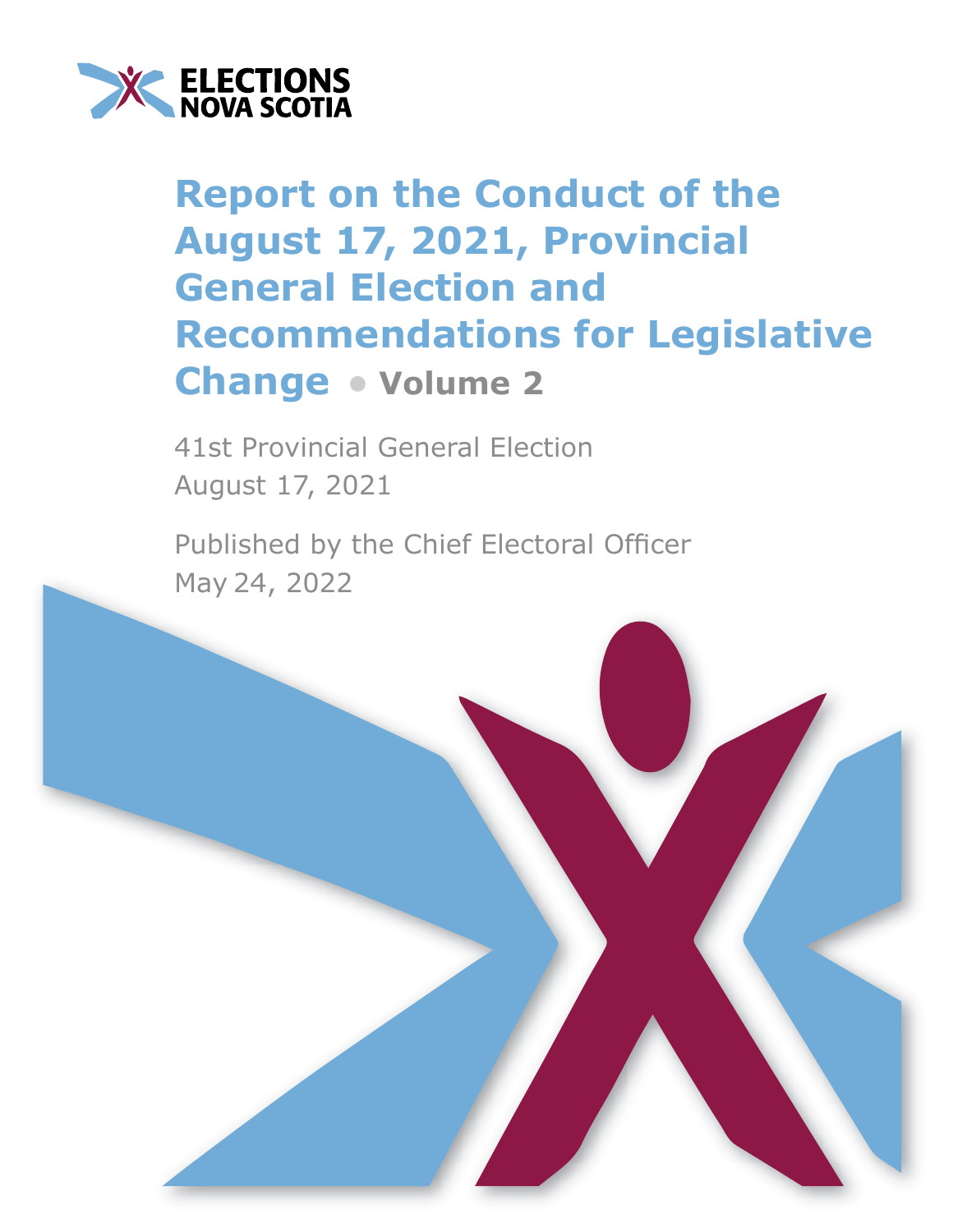202 Brownlow Avenue, Suite 505, Halifax, NS B3L 2J1 PO Box 2246, Halifax, NS B3J 3C8

electionsnovascotia.ca

902-424-8584 • Toll free in NS 1-800-565-1504 TTY for the hearing impaired 902-424-7475

elections@novascotia.ca

May 24, 2022

The Honourable Keith Bain Speaker of the House of Assembly Legislative Assembly of Nova Scotia Province House 1726 Hollis Street Halifax, NS B3J 2Y3

Dear Mr. Speaker:

*The Report of the Chief Electoral Officer on the Proceedings of the 41st Provincial General Election* held August 17, 2021, is published in three volumes. *Volume I, Statement of Votes & Statistics* was published in January 2022. This report is *Volume II, Report on the Conduct of the August 17, 2021, Provincial General Election and Recommendations for Legislative Change* which includes lessons learned and legislative recommendations. *Volume III, Financial Information & Statistics*, to be published later this year will provide financial information on election expenses, candidate reimbursement, election administration, costs, and financial statistics.

I am honoured to present *Volume II, Report on the Conduct of the August 17, 2021, Provincial General Election and Recommendations for Legislative Change* to the Legislative Assembly, in accordance with Section 163 of the *Elections Act*.

Sincerely,

**Richard Temporale** Chief Electoral Officer

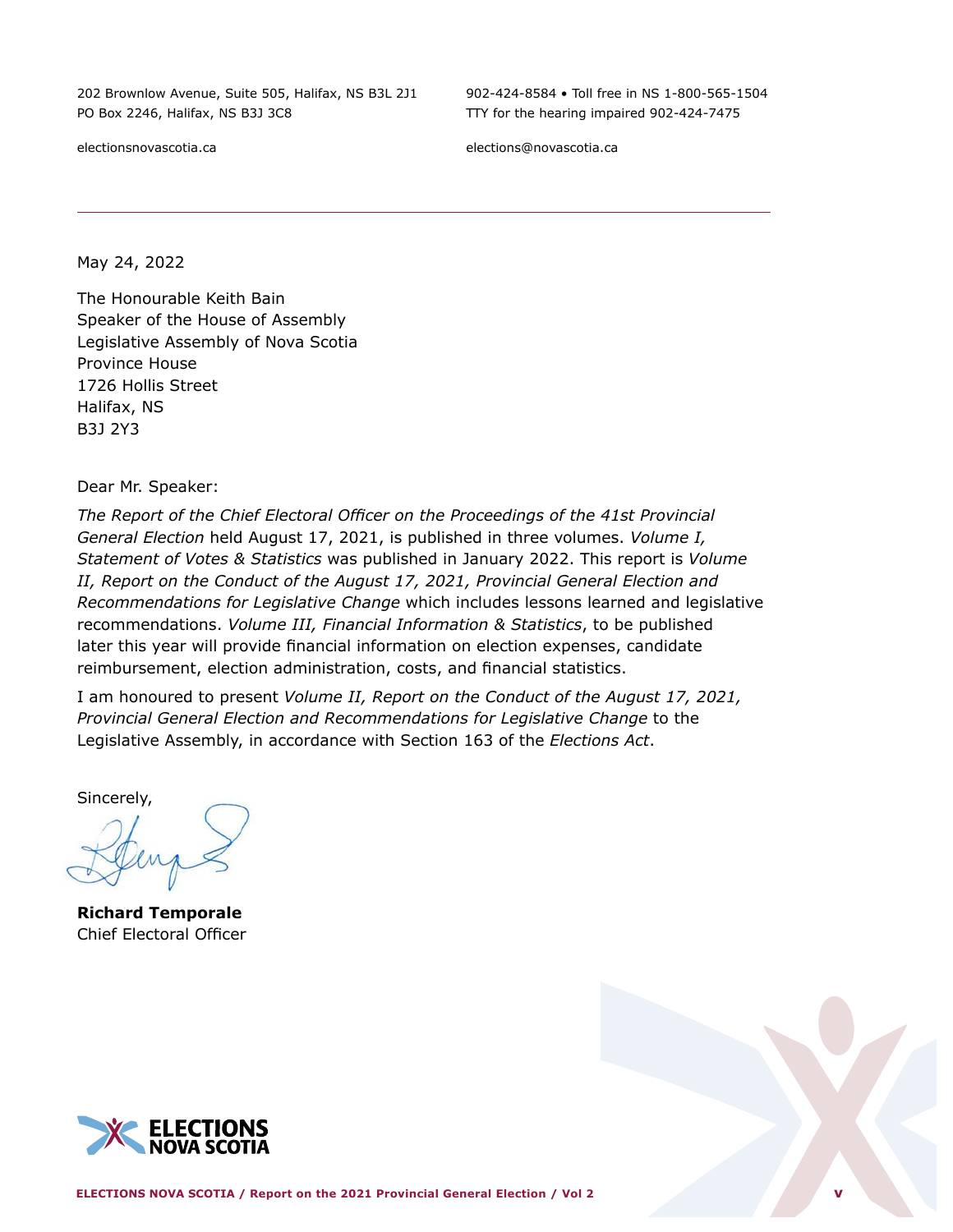# **Table of Contents**

| Recommendations for Legislative Change  16 |
|--------------------------------------------|
|                                            |
|                                            |
|                                            |



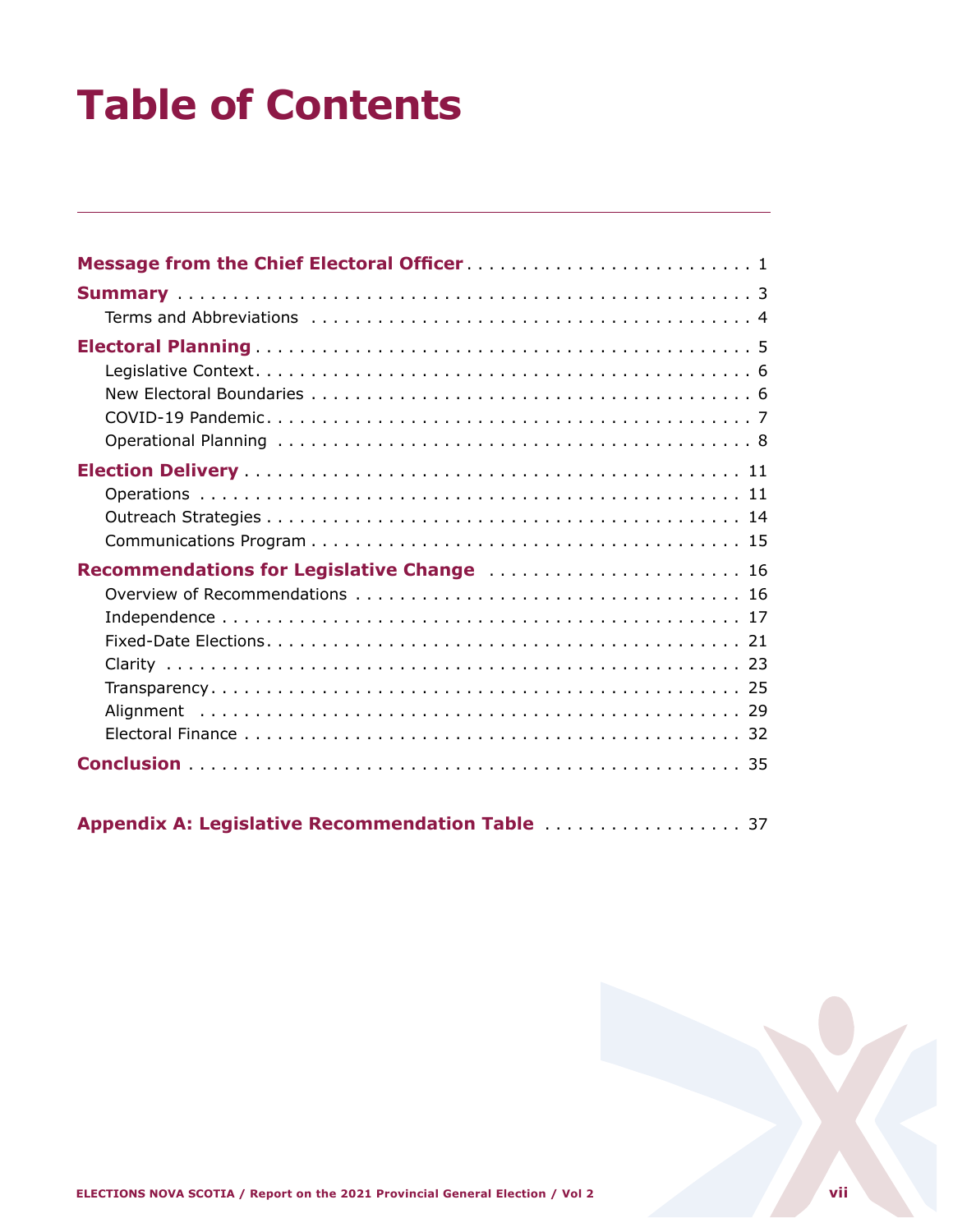## <span id="page-3-0"></span>**Message from the Chief Electoral Officer**

**As the Chief Electoral Officer (CEO) for Nova Scotia, I am pleased to provide this report and recommendations for legislative change following the 41st Provincial General Election (PGE). The delivery of this report is bittersweet for me because it is my last official report before my retirement on May 31, 2022. This message is the final opportunity to share my position on a couple of key issues I feel impact Elections Nova Scotia (ENS) as an independent agency and the integrity of the electoral process in our province.** 

As CEO, I am accountable to the House of Assembly to provide independent, nonpartisan, and strategic advice on election-related matters and best practices in accordance with the terms of the *Elections Act*, and relevant laws. As an independent non-partisan agency, ENS reports to the members of the House of Assembly through the Speaker. Thus, we should exist and operate arm's length from the Government of the day's mandate. Unlike Government departments who are accountable to their ministers, ENS is accountable to all eligible voters who reside permanently in this province. The agency's mandate is to prepare and deliver fair, inclusive, and accessible elections impartially and professionally.

The independence of ENS is the first key issue that I would like to address in this message. During my tenure, I have learned that as senior departmental staff and ministers change, the history and understanding of the independence of ENS and how we fulfil our mandate can erode over time. Given this context alone, it is prudent, to strengthen the legislative framework that protects ENS's independence and in turn, the integrity of Nova Scotia's electoral process. Therefore, four of the legislative recommendations presented in this report are related to the theme of independence.

I am sharing my views on ENS's independence because I feel a positive working relationship between ENS, our registered political parties, candidates, and the elected members of the House of Assembly is critical to our continued efforts to innovate and deliver fair, balanced, and inclusive elections to the high standard that the citizens of Nova Scotians have come to expect.

With the increase in mainstream communication through social media and interference in democratic processes in high profile elections internationally in recent years, it has become evident that the integrity of our democratic processes must be maintained and enhanced. Even though Nova Scotia, and all Canadian jurisdictions entrust the administration of their elections to non-partisan bodies, free of political interference, I feel it is timely to open a discussion about what our independence means to Nova Scotia's democracy and what further measures are needed to continue to ensure the voters' trust in what ENS does is beyond reproach.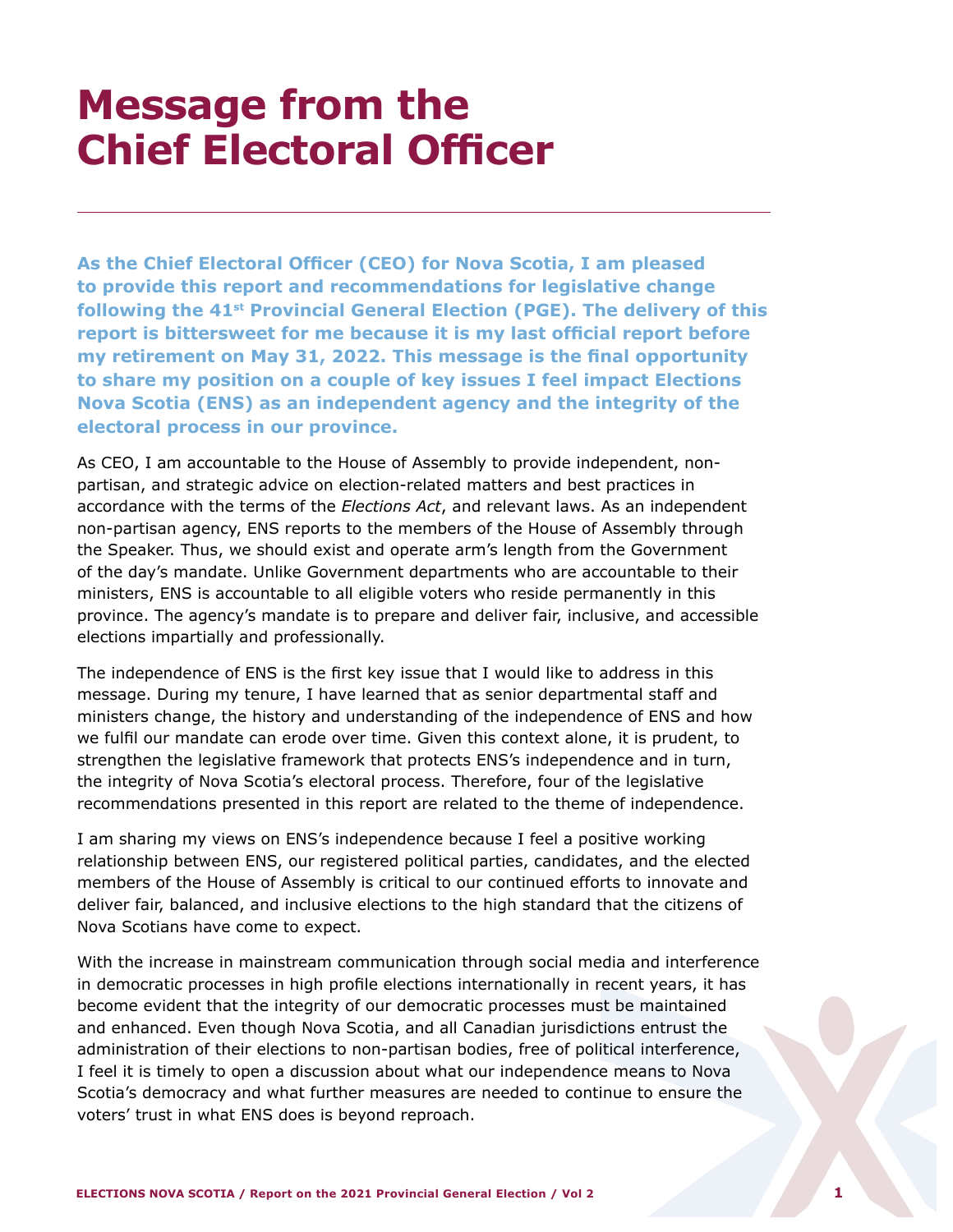Another key issue that I feel has a significant impact on the electoral process is the implementation of a fixed-date election cycle. I view the introduction of this legislative change as a great step forward for all Nova Scotians and thank the current Government for its commitment to this change. Knowing when the next PGE will be held in a majority Government scenario, will allow for more certainty and efficiency in both the planning of the delivery of the event as well as the enhancement of our voter education and outreach efforts. With this new framework, ENS can consider innovation to take Nova Scotia's electoral process to the next level. As a result, I believe several legislative adjustments are necessary to make fixed-date elections run smoothly and, on a level playing field to the benefit of all participants.

I am honoured to have served Nova Scotia as the CEO and wholeheartedly thank the Election Commission (EC) members who routinely provide me with practical advice on issues and my proposed recommendations for legislative change, and the executive teams of the registered parties for their trust and confidence that we have been and will continue to be, open and transparent in the delivery of our responsibilities. The professionalism and dedication of the ENS team and the work they do is truly something I am proud of. I feel I am leaving ENS in a strong position to continue to be an innovative leader amongst electoral management bodies in Canada. The recommendations I have included in this report, if enacted, represent the next steps of electoral reform to enhance the integrity of our electoral process. I know that the ENS team is well positioned and capable to integrate these changes in their strategic plan and prepare to meet the challenges of the electoral planning cycle for the  $42<sup>nd</sup>$  PGE to be held on July 15, 2025.

Sincerely,

**Richard Temporale** Chief Electoral Officer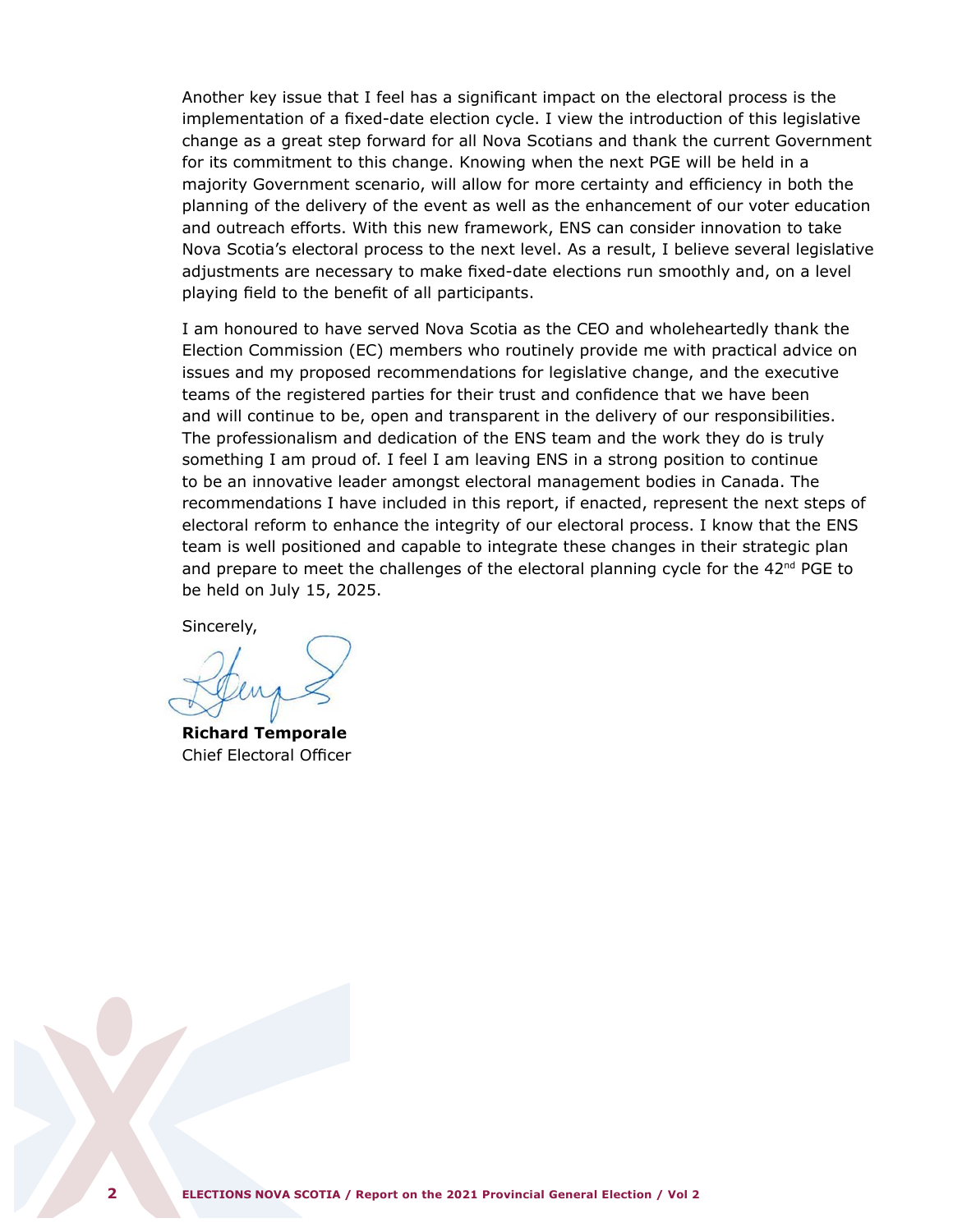## <span id="page-5-0"></span>**Summary**

*Volume I, Statement of Votes & Statistics*, published in January 2022 provided a detailed overview of the 41 $st$  PGE. That report is available on the ENS website [\(www.](http://www.electionsnovascotia.ca) [electionsnovascotia.ca\)](http://www.electionsnovascotia.ca). The following is a summary of the election and its outcome.

On July 17, 2021, pursuant to an Order of the Lieutenant Governor in Council, writs of election were issued under the *Elections Act* by the CEO, for the 55 electoral districts in Nova Scotia ordering that a PGE be held on Tuesday, August 17, 2021.

On August 19, at the Official Addition, the Progressive Conservative Association of Nova Scotia (PC Party) was determined to have won the most electoral districts. The following chart indicates the number of electoral districts confirmed with the return of the writs of election for each registered political party and independent candidates:

| <b>Registered Political Parties</b><br>and independent candidates | Number of<br><b>Electoral Districts</b> |
|-------------------------------------------------------------------|-----------------------------------------|
| Atlantica Party Association of Nova Scotia (Atlantica)            | 0                                       |
| Green Party of Nova Scotia (Green Party)                          | 0                                       |
| Nova Scotia Liberal Party (Liberal Party)                         | 17                                      |
| Nova Scotia New Democratic Party (NDP)                            | 6                                       |
| Progressive Conservative Association of Nova Scotia<br>(PC Party) | 31                                      |
| Independent Candidates                                            | 1                                       |

One recount was requested and held for the electoral district of Glace Bay-Dominion at the Sydney Justice Centre on Monday, August 30, 2021, by presiding Supreme Court Justice Jamie S. Campbell. The results of the recount confirmed Mr. John White, PC Party as the winning candidate.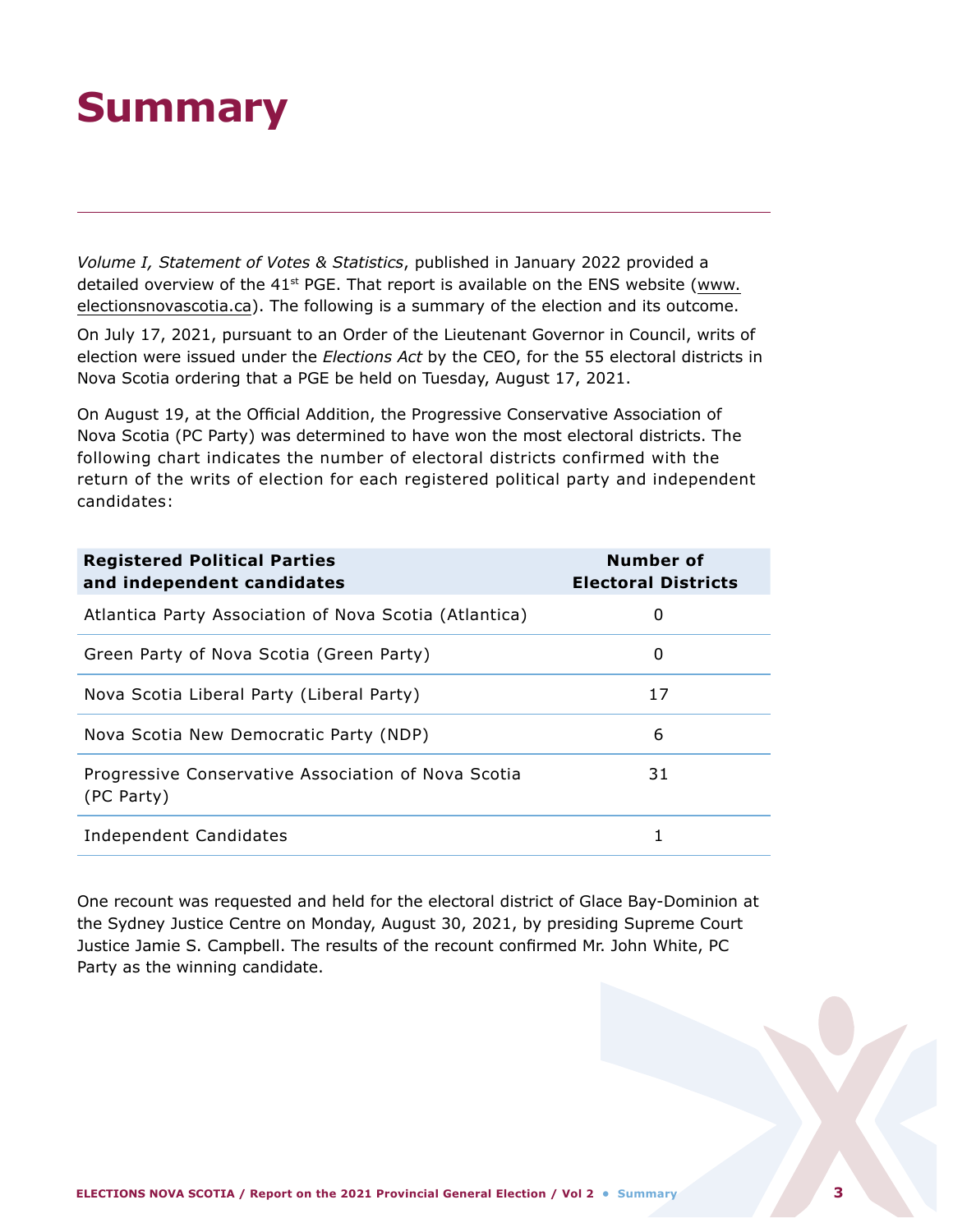## <span id="page-6-0"></span>**Terms and Abbreviations**

**ANSLO** – African Nova Scotian Liaison Officer

**ARO** – Assistant returning officer

- **Atlantica** Atlantica Party Association of Nova Scotia
- **CEO** Chief Electoral Officer
- **CRO** Community Relations Officer
- **EC** Election Commission

**Elector** – Someone who is eligible to vote. To be an elector in Nova Scotia elections, you must be 18 years or older as of election day, a Canadian citizen, and have resided in Nova Scotia for six months or more prior to the date of the writ. In this report the terms elector and voter are used interchangeably.

**ENS** – Elections Nova Scotia

**FNLO** – First Nations Liaison Officer

**Green Party** – Green Party of Nova Scotia

**Liberal Party** – Nova Scotia Liberal Party

**NDP** – Nova Scotia New Democratic Party

**OA** – Official agent

**PC Party** – Progressive Conservative Association of Nova Scotia

- **PGE** Provincial general election
- **PO** Presiding officer
- **RA** Revision assistant
- **RO** Returning officer
- **VIC** Voter Information Card

**Voter** – An elector who has voted. In this report the term voter is used interchangeably with elector.

**WIB** – Write-in ballot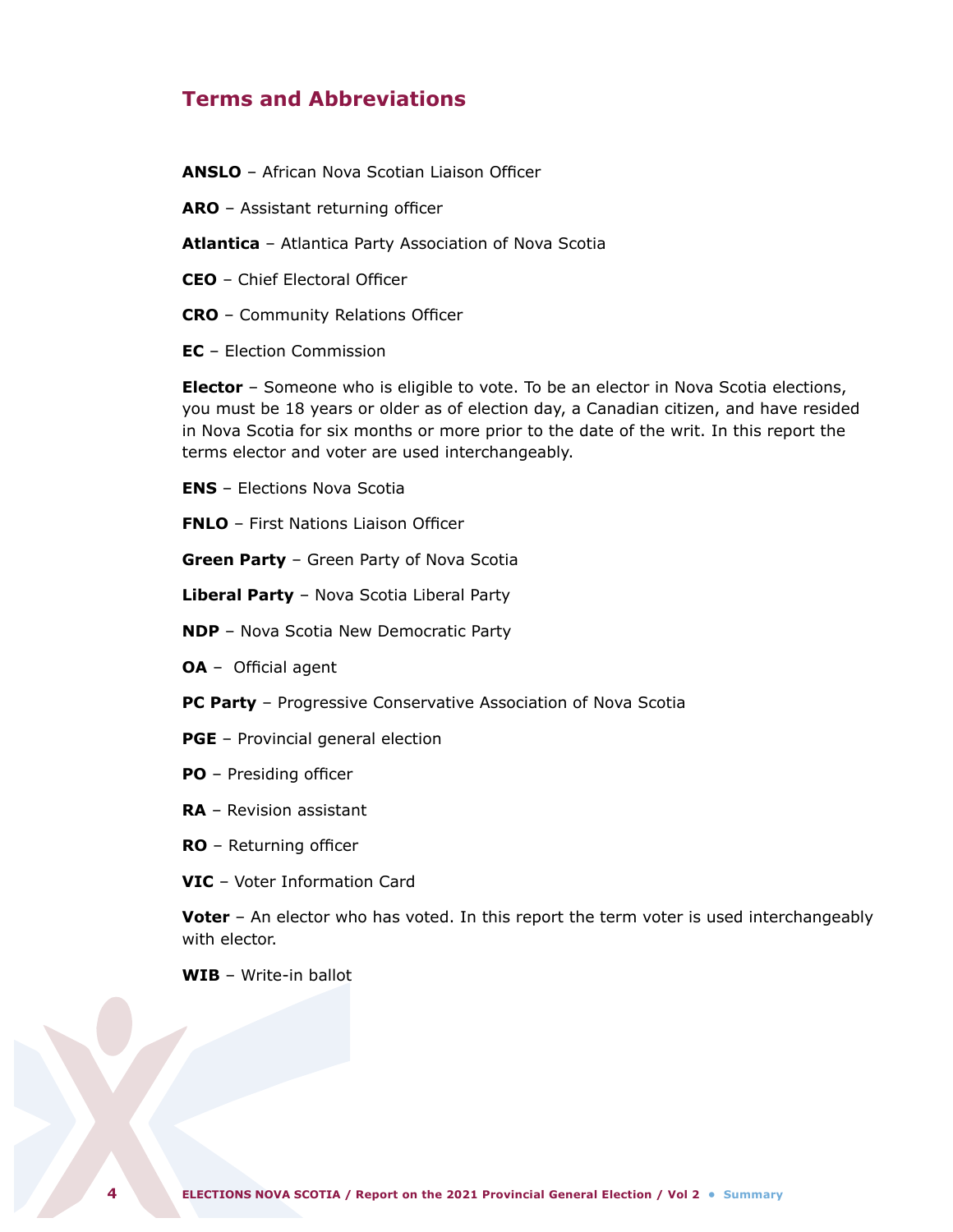## <span id="page-7-0"></span>**Electoral Planning**

The PGE planning cycle includes the following three phases:

- **1 Planning and Preparation** the period when staff prepare election readiness project plans for implementation. These plans account for routine operational needs as well as any new revised procedural or legislative changes.
- **2 Implementation** with plans approved, staff begin to implement. This typically involves enhancements to our election management systems software, hiring and training core returning office staff, procuring and preparing election equipment, technology and materials, as well as identifying and inspecting returning offices and voting locations; and
- **3 Delivery**  staff execute election activities as planned. With a fixed-date election cycle, this will include a proposed 120-day period before election day for election spending and all activities during the writ period. The post-election activities can extend up to 12 months after election day to complete the audit of the candidate financial reports and to publish the post-election reports.

Without fixed-date election legislation in place for the  $41^{st}$  PGE, the CEO chose the earliest date on which a PGE was likely to be called and planned and budgeted accordingly. Originally the election readiness date for the  $41^{st}$  PGE was set as April 1, 2020, but due to imposed budgetary constraints in the 2019-2020 fiscal year, the CEO felt compelled to defer election readiness to April 1, 2021. Over the planning cycle for the 41st PGE, ENS published three election readiness reports (published in November 2019, January 2021 and April 2021) which outlined the significant challenges that ENS faced in planning for the pending PGE. These challenges included a lag by a full fiscal year in our request for budget appropriations, legislative uncertainty, and a global pandemic.

Despite these issues, ENS met the April 2021 election readiness deadline for the 41st PGE. ENS also responded when legislative amendments to the *Elections Act*, as outlined in Bill 225, were proclaimed in May 2021. Careful election readiness planning and significant effort to meet tight timelines ensured ENS was ready and able to deliver a safe, fair, and inclusive election on August 17, 2021.

This section reports on significant work done during the electoral planning for the  $41^{st}$  PGE.

With fixed-date election legislation proclaimed in September 2021, the planning cycle for the next PGE will have more stability. ENS is now in a better position to plan for and budget the sequence of election readiness activities over a four-year cycle.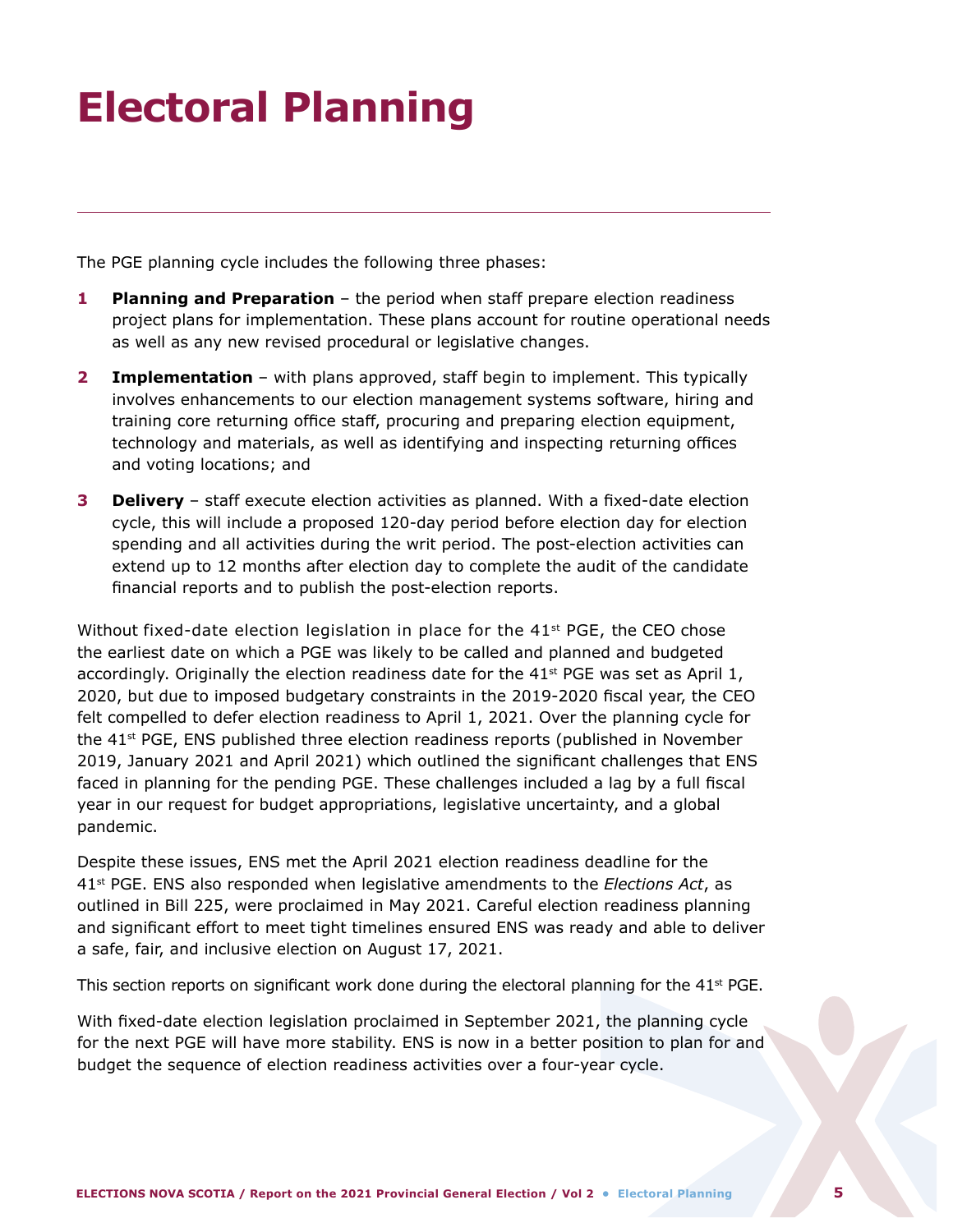## <span id="page-8-0"></span>**Legislative Context**

In the spring 2020 sitting of the legislature, Government tabled Bill 225 that introduced legislative changes that included most of the CEO recommendations following the 40th PGE in 2017. Bill 225 passed and received Royal Assent in March 2020, but proclamation did not occur until 14 months hence, May 6, 2021. Once proclaimed, ENS had authorization to implement the proposed legislative changes, but it left a tight timeline in the spring of 2021 with the April 2021 election readiness date already passed. Unfortunately, this meant that approved enhancements for the introduction of internet voting for members of the military who are deployed out of province and the use of e-balloting for early voting could not be accommodated in such a short timeframe. Other less complex changes in Bill 225 were successfully incorporated before the call of the PGE in July 2021.

This report signals the beginning of ENS's election readiness planning as it pertains to proposed legislative changes. The 20 recommendations included in this report have been reviewed by the EC. Sixteen of them have the unanimous support of the commission members. Four recommendations are not unanimously supported by the EC Members. All 20 recommendations are being presented to the Members of the House of Assembly. As recent experience has shown, the timing of the legislative process and proclamation of the resulting legislative changes is critical to ENS's on-going election readiness preparations leading up to the 42<sup>nd</sup> PGE in 2025.

## **New Electoral Boundaries**

At the time of dissolution of the House of Assembly on July 17, 2021, there were 51 electoral districts in Nova Scotia as defined in 2012.

The  $41<sup>st</sup>$  PGE was the first with the 55 electoral districts recommended by the 2019 Electoral Boundaries Commission. Bill 187, *House of Assembly Act (amended)* was passed in October 2019 to implement the recommendations of the Electoral Boundary Commission.

The introduction of four additional electoral districts was integrated into ENS's election readiness planning. ENS generated maps and new polling divisions to be prepared for this change.

By law, when the previous electoral boundaries were dissolved so were the corresponding Returning Officer (RO) appointments. The new boundary set precipitated a provincewide merit-based recruitment effort for 55 ROs to administer the election according to the new boundaries. In early March 2021, the ROs were sworn-in by the CEO virtually.

During the administration of the  $41<sup>st</sup>$  PGE, voter and candidate feedback highlighted a few discrepancies with regard to where the Boundaries Commission report defined district borders. In response to this feedback, an internal review of all the electoral district boundaries was conducted to ensure there were no other districts requiring administrative intervention. As a result of this review, a report will be tabled this fall, as per Section 5A of the *House of Assembly Act*, recommending minor adjustments to four electoral district's boundaries.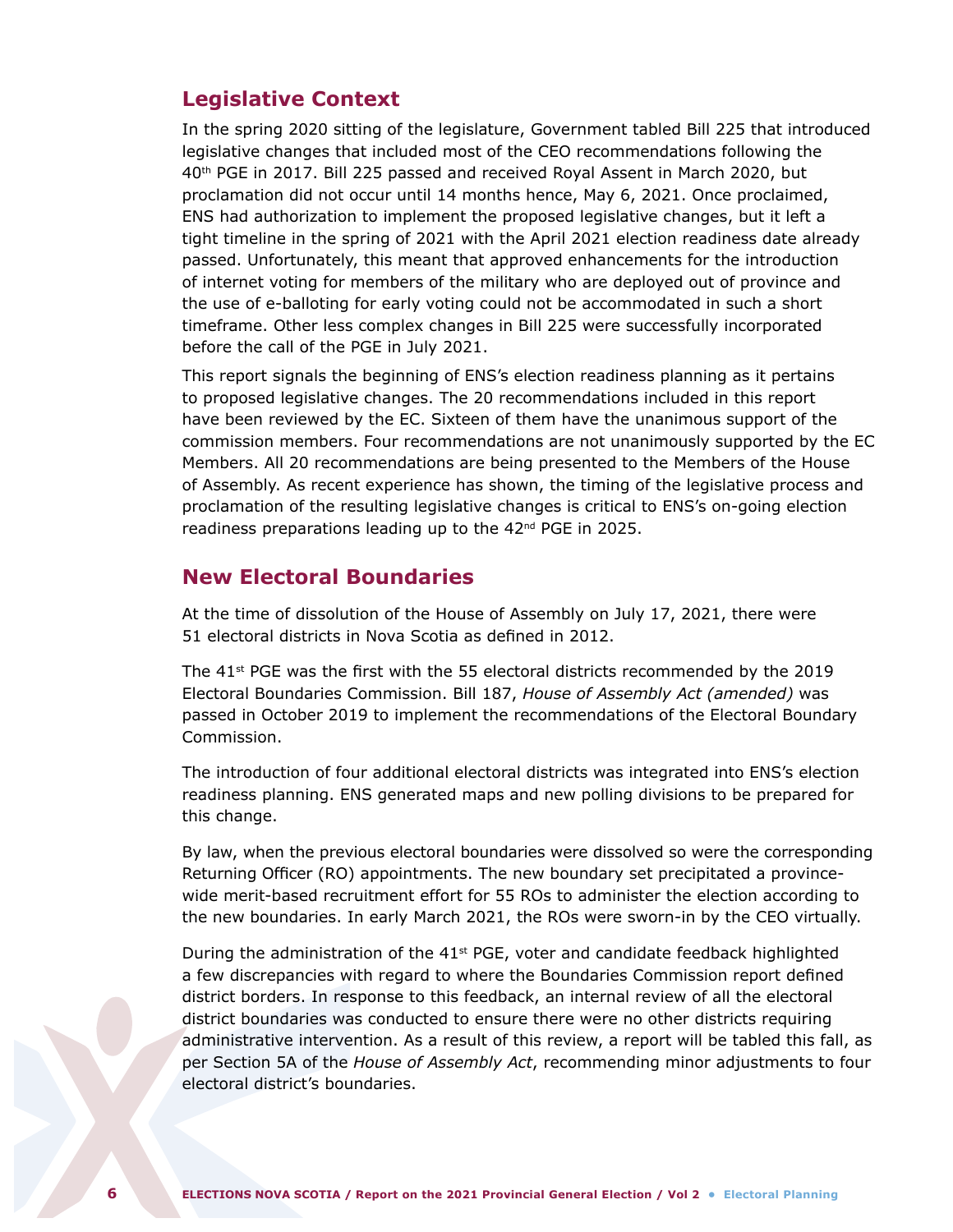<span id="page-9-0"></span>This report includes a recommendation for changes to the *House of Assembly Act*  (please see recommendation 7) necessary to provide the CEO authority to present reasonable administrative updates to electoral boundaries for the consideration of the MLAs in the future.

## **COVID-19 Pandemic**

The COVID-19 pandemic presented a unique challenge for ENS's planning for the  $41^{st}$  PGE.

Election readiness planning was well underway when the Province of Nova Scotia declared a state of emergency in March of 2020. This required some significant reassessments and the inclusion of public health measures in all aspects of ENS's work.

ENS staff learned from the experiences of other Canadian election management bodies that conducted elections during the pandemic and incorporated best practices from these jurisdictions.

ENS also worked closely with Nova Scotia Public Health officials to incorporate COVID-19 precautions in all voting procedures, informational materials, and training plans. The goal was to ensure the safety of voters, election staff, candidates, and their campaign teams while delivering a fair, inclusive and balanced election. To achieve this, ENS took the following steps:

- **•** Developed COVID-19 training programs to educate election workers on safety protocols
- **•** Developed a vote safely public awareness campaign to help build voter confidence
- **•** Engaged crisis communications support to be prepared to respond to emerging COVID-19 issues during the election
- **•** Increased early voting locations and days of operation, and encouraged voters to consider voting by mail using a write-in ballot (WIB)
- **•** Increased square footage, where possible, in voting locations to meet and/or exceed physical distancing requirements
- **•** Implemented various safety precautions (e.g., sanitizer, masks and barriers) at inperson voting locations to keep election workers and voters safe.

Implementing these new measures in a tight timeline without knowing when the election would be called and staying up to date as COVID-19 restrictions changed created a significant amount of work for ENS staff and the 55 ROs in the field. ENS worked with Finance and Treasury Board to secure incremental funding required because of COVID-19 as well as the Strategic Capital Planning division of Department of Health and Wellness which provided protective equipment (i.e. masks and sanitizers) through their emergency supply office. This additional workload required ENS to leverage more resources and to engage in an innovative procurement program. With these precautions in place, ENS successfully delivered a safe election with no reports of COVID-19 transmission or exposure at voting locations during the  $41<sup>st</sup>$  PGE.

This unique experience highlighted the need to incorporate business continuity planning to address any unexpected challenges that may impact election planning and delivery in the future and is addressed in several of the recommendations for legislative change related to independence.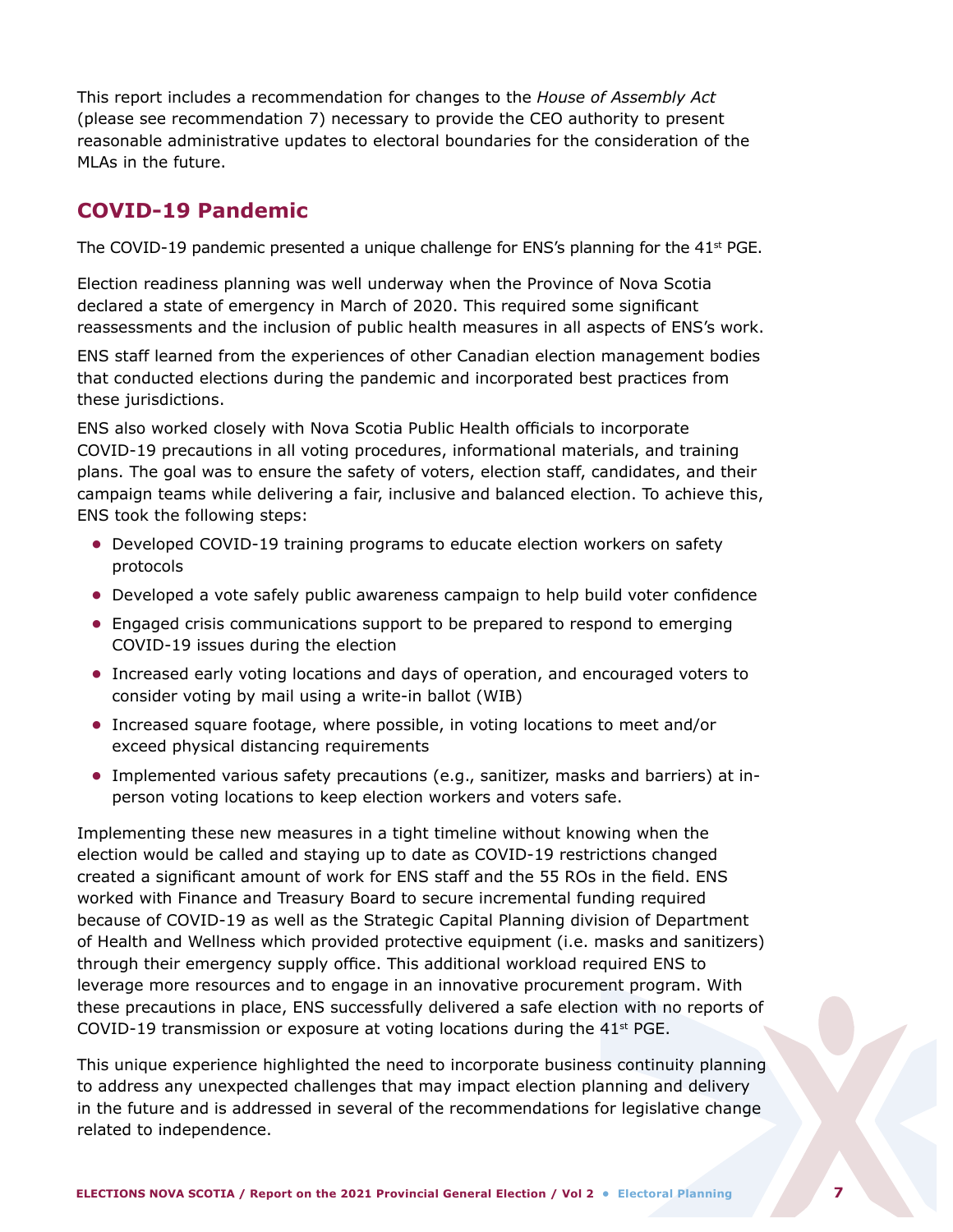## <span id="page-10-0"></span>**Operational Planning**

To be election ready, the operations division and the ROs conducted various election readiness assignments. The following section details the assignments undertaken during the election readiness cycle for the  $41<sup>st</sup>$  PGE.

#### **Recruitment**

In the summer of 2020, the appointed ROs conducted their returning office core staff recruitment assignment. This assignment was a critical step in our efforts to be election ready as it required ROs to hire individuals that would fulfill the roles of Assistant Returning Officer (ARO), Revision Assistant (RA) and Presiding Officers (PO) for the returning office continuous poll. Across the province 220 core staff were hired and registered to work with ENS. As outlined in the previous section, the COVID-19 pandemic had an impact on electoral planning. The recruitment of election workers was one area that was significantly impacted making it more difficult for ROs to hire and retain the number of election workers needed.

#### **Polling Division Review**

Polling division boundary reviews are required between PGEs due to population migration around the province. The passing of Bill 187, *House of Assembly Act* (amended) in October 2019 changed the number of electoral districts from 51 to 55. This change in turn, forced a re-evaluation of existing polling divisions. ENS engaged in a multi-phased project to review, analyze, and generate new polling division boundaries, which started in January 2020 and ended in November 2020. Phases included:

- **•** In-depth review and analysis by internal technical staff;
- **•** Review and feedback from ROs;
- **•** Opportunity for review and feedback from the electoral district associations in each new district.

The project made use of voters counts extracted from the Register of Electors. Mapping technologies (Geographic Information Systems or GIS) were used to complete the bulk of the review and analytical work. This technology was also used to produce the mapping products and tools used by ROs during their review activities. By leveraging this technology, especially the use of online mapping tools, ENS staff were able to work with the ROs more efficiently. These innovations allowed for remote meetings, resulting in reduced time, no travel, visualization of information, and created a safe work environment for participants during the pandemic.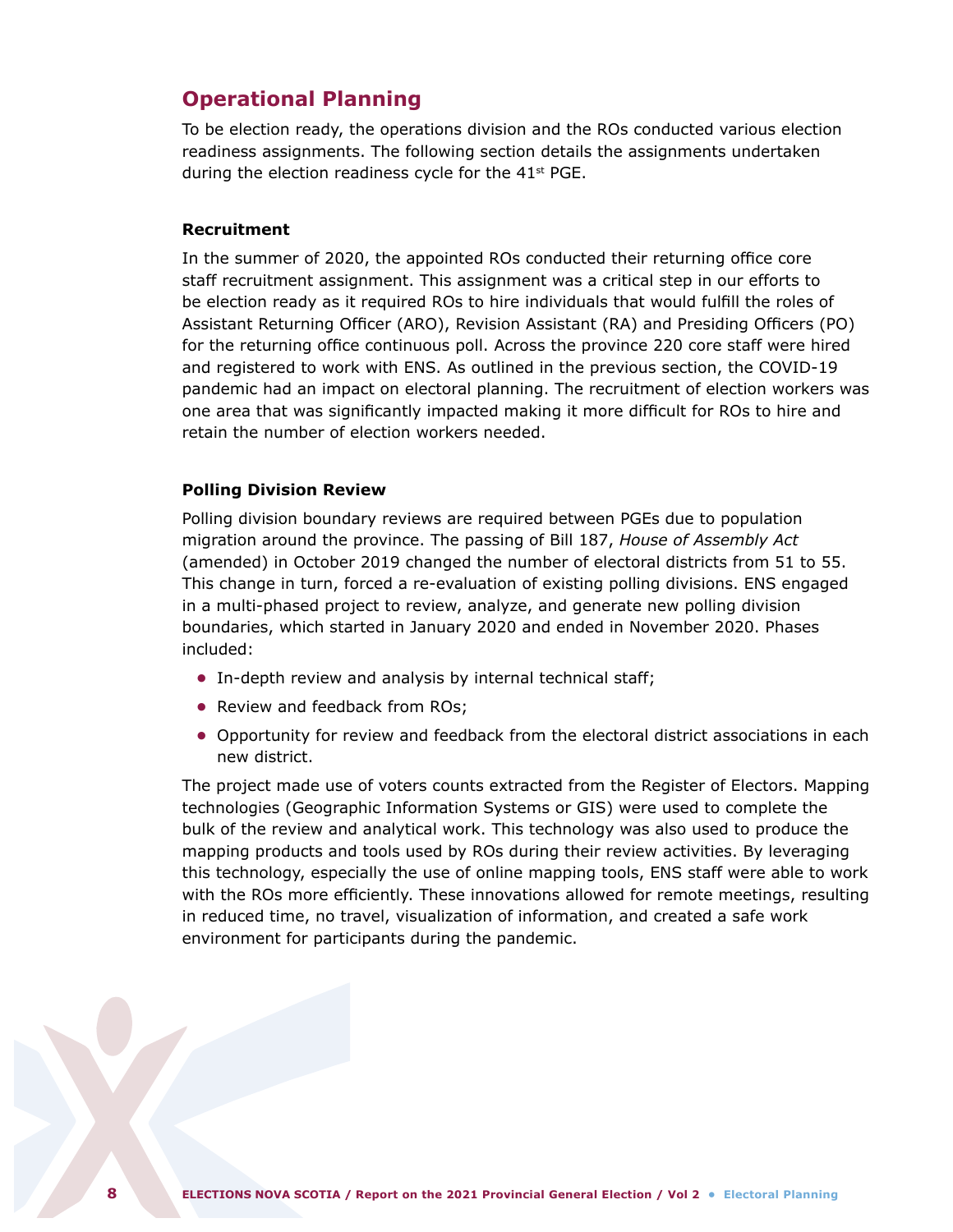#### **Training**

As part of ENS's 'layered learning' approach to training field staff, returning office core staff were required to take pre-event training. This training was delivered via e-modules, with core staff reviewing them from home. The goal of this training was to prepare staff for their eventual event training, which is typically delivered as close as possible to the defined election readiness date. As the e-module based pre-event training was new, a survey was conducted to collect feedback for enhancements to the program.

Event training of over 275 returning office core staff took place the month of March 2021. Typically, event training is conducted in-person, requiring all field staff to travel to Halifax and attend hands-on training sessions. Due to the COVID-19 pandemic, in-person training was not possible and virtual training programs were developed and delivered from our office. There were 10 election topics delivered and over 30 virtual sessions conducted by ENS staff. Following the event training delivered in March, additional sessions took place for any new core staff that were hired.

Candidate official agent training was also updated to include the new provision for financial compensation for incremental childcare, eldercare, spousal care, and disability costs. Training was delivered virtually through online modules. Handbooks were also updated and revamped to reflect the new legislation.

#### **Voting Locations**

ENS rented approximately 1,000 voting locations during the  $41<sup>st</sup>$  PGE, which included early voting (returning offices, advance polls, community polls) as well as election day locations. ROs conducted detailed onsite inspections beginning the fall of 2020. Typically, the voting location inspection assignment is conducted during the spring/ summer to ensure more ideal weather, as there are exterior inspection requirements. However, the pandemic delayed the start of this assignment as well as elongated the timeframe for completion, due to the iterative easing and tightening of restrictions. These inspections were conducted to ensure the voting locations leased for the election met our accessibility and connectivity requirements.

Technology was leveraged to increase the efficiency of this process. ENS developed the Voting Location Inspection Tool, a map-based software which is installed on portable computer tablets and deployed to the field. The tool allows: digital capture of the information; standardization of data input; ability to easily add new locations; connectivity to existing tools and databases (EMS); view location in context with electoral district and polling division boundaries. Benefits in using this tool included: greater accuracy of information; faster collection; faster data processing; reduction of materials (paper forms) in the field during collection activities. The tools functionality also included the ability to collect photos of the location as well as complete detailed wireless internet connectivity testing. An online mapping tool was deployed to the ROs during the election which allowed them to assign polling divisions to locations. This tool accessed all the data they collected during the voting location inspection project months before.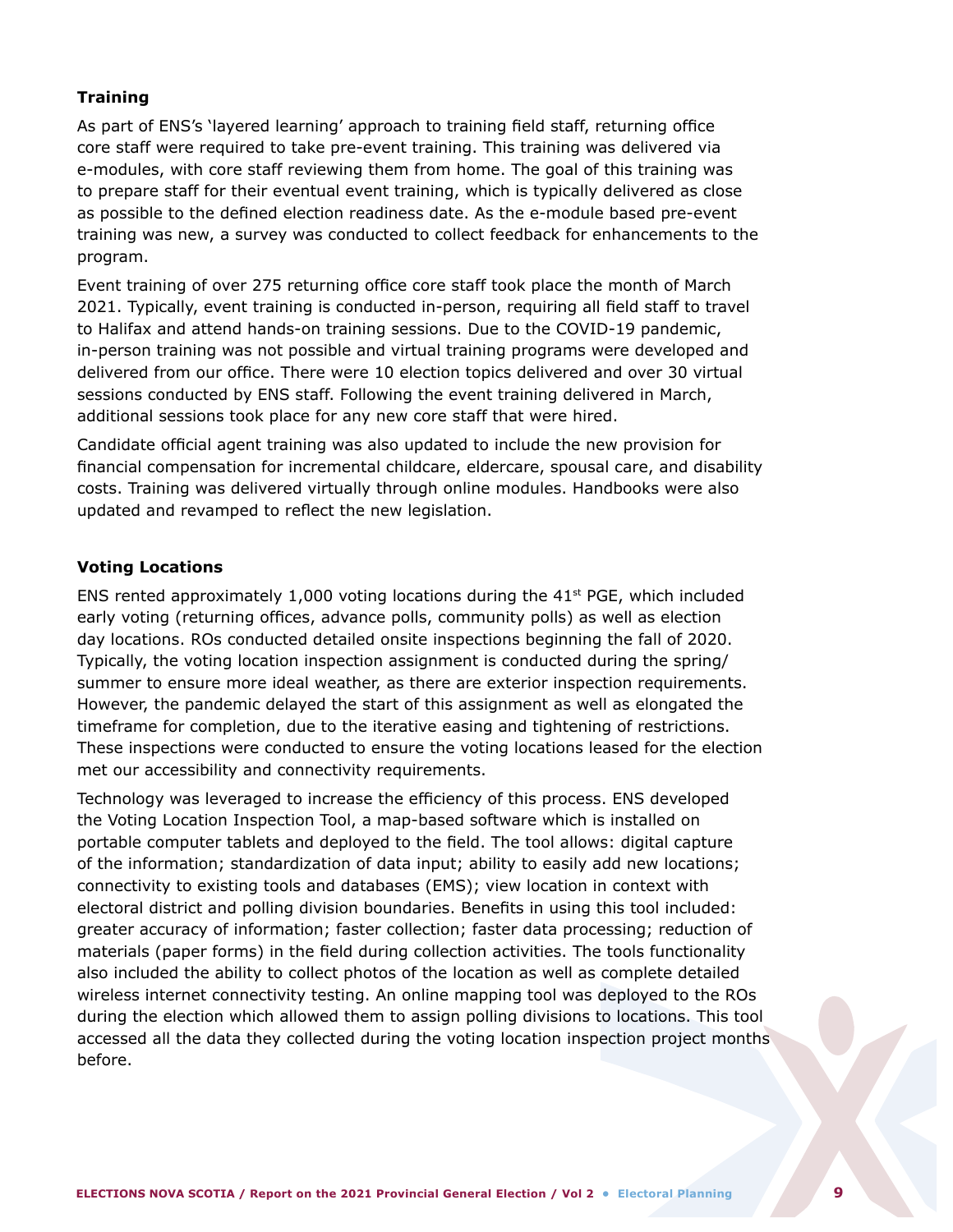During these inspections ROs faced numerous challenges, some of which were directly worsened by the pandemic.

- **Inadequate accessibility** Since the 40<sup>th</sup> PGE, ENS has increased accessibility requirements for returning offices and voting locations to ensure barrier free access during an election. Meeting these requirements has been, and continues to be, a challenge as the buildings used by ENS across the province are often not up to current accessibility standards. Temporary remediation has been our solution to address barriers but often has limited effectiveness.
- **• Lack of connectivity** ENS relies on cellular infrastructure for internet connectivity using wireless turbo-hubs. This historically has been necessary as internet service providers could not ramp up wired internet service in a non-fixeddate election environment. ENS was surprised to find that the availability of this service degraded since the  $40<sup>th</sup>$  PGE. Voting location that have been used in the past, where connectivity was available and reliable, could not be leased in some cases due to the current lack of connectivity. In three electoral districts ENS had to run early voting polls with no technology, just to be able to provide voters reasonable access to a voting location.
- **• Denial of access**  Community/recreation centres, churches, firehalls, and schools are typical facilities used for voting locations. ROs were not able to access some of these locations due to the pandemic. Many locations were closed or unwilling to allow outside visitors. This resulted in ROs having to find alternate locations or reduce the number of voting locations in their district.

#### **Logistics**

In planning for an election, a tremendous amount of effort goes into readying and packing all the materials and equipment ROs require to administer the election. For the  $41<sup>st</sup>$  PGE our office secured the services of a logistics vendor to manage the delivery of these materials across the province. Historically, the non-fixed-date election environment made this partnership challenging due to the vendor having little lead time to ramp up staffing in response to an election call. The pandemic environment increased this challenge and in May of 2021 ENS was informed by the logistics vendor that they could not meet their commitment, meaning delivery service could not be guaranteed within 72 hours of the election being called.

As a result of this loss of service, the decision was made to begin leasing returning offices for a period of three months beginning June 1, 2021, to obtain addresses that the new logistics vendors could begin delivering to. The success of the election rested on the materials and equipment being in the field and available once the election was called. The increase in lease cost due to this decision was warranted as a mitigation of risk, and attributable to the reduced availability of transport drivers during the COVID-19 pandemic.

Overall, it took an unprecedented six weeks to get all returning offices leased, with some leases only being signed the week the election was called. The elongated timeframe was a direct result of the pandemic and the struggle to find landlords that would lease space to ENS as well as being able to connect with those responsible for signing lease agreements.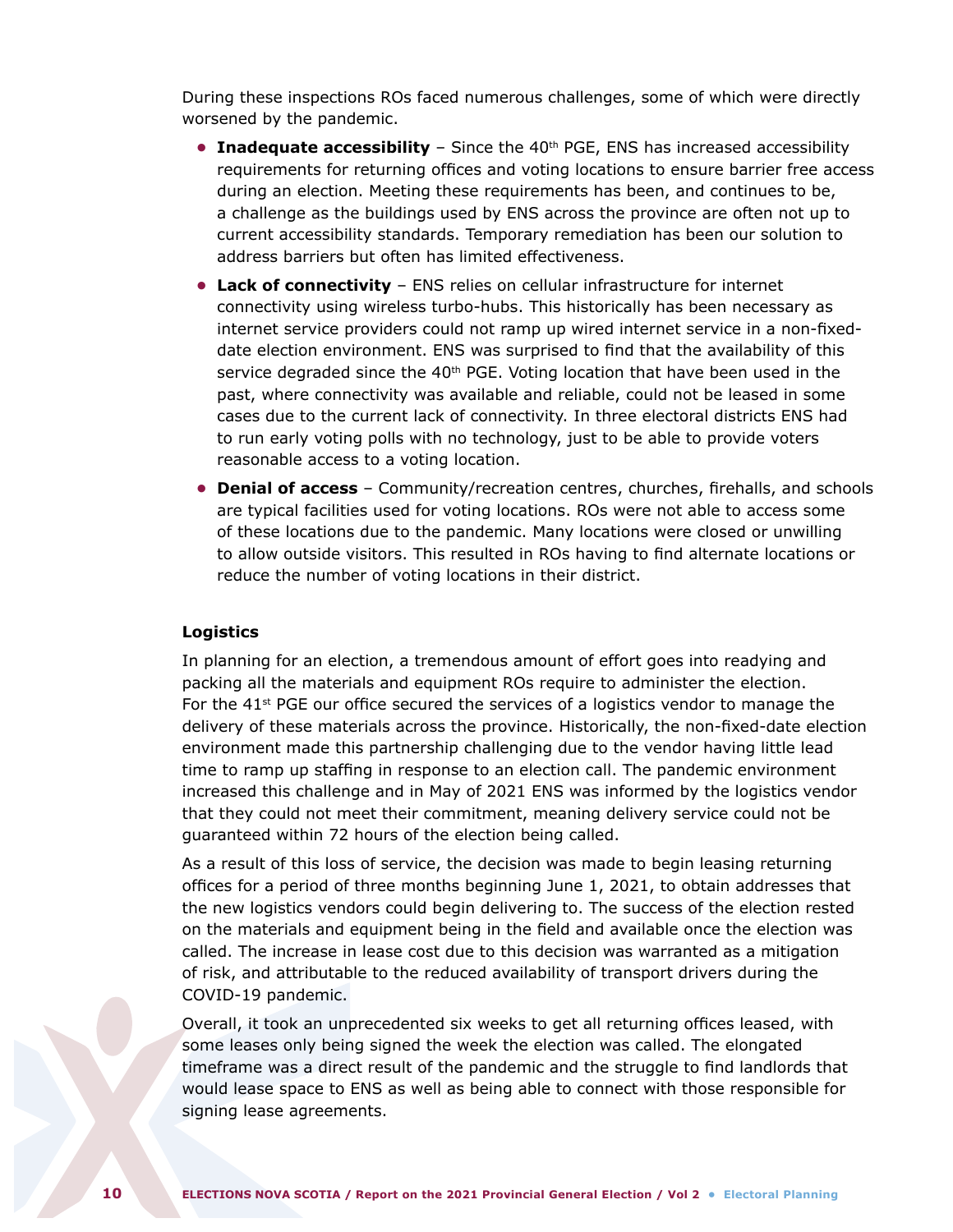## <span id="page-13-0"></span>**Election Delivery**

The *Volume I, Statement of Votes & Statistics* published in January 2022, provides details and statistics regarding the delivery of the  $41<sup>st</sup> PGE$  in Nova Scotia. This section of the Volume II report focuses on several new processes utilized during the  $41<sup>st</sup>$  PGE and the outcomes. Some of these new initiatives were necessary due to the COVID-19 pandemic while others were part of ENS's election readiness planning. Some of the work and experiences highlighted in this section have led to recommendations for legislative change or have laid the groundwork for other improvements and further planning for future elections.

## **Operations**

### **Telecommunications**

The need for reliable telecommunication services is an absolute for the delivery of a modern election. Each returning office needs telephone equipment for core staff as well as a toll-free number for voters and candidates to contact the returning office. A support call center (RO Support Centre), operating out of ENS headquarters in Dartmouth, provided advice and answers to pressing questions for ROs and their staff during the election. The centre was staffed by 10-12 support agents.

In the  $41<sup>st</sup>$  PGE, 3 major changes were implemented regarding telecommunication solutions used by ENS.

- **•** Cell phones used as office phones at returning offices
- **•** Cloud-based office telephone solution used at returning offices
- **•** Cloud-based office telephone solution used at RO Support Centre

ENS had piloted the use of cell phones as office phones as well as using a cloud-based office telephone solution in returning offices for the 2020 March by-elections. Based on the success of this pilot project, staff recommended the implementation of this solution across the province during the 41<sup>st</sup> PGE.

The pilot project proved the traditional landline systems could be efficiently replaced by cell phones and a cloud-based solution. ENS deployed and activated telephony in 55 returning offices far more quickly and lower the cost compared to the landline system used during the  $40<sup>th</sup>$  PGE. Cell and the office telephone systems were activated and ready to use by core staff as soon as they received their first delivery of office supplies and equipment. During previous PGEs, telephone service could take up to a week to be setup. Overall, this solution provided both a cost savings and flexibility related to the timing of the deployment/activation and its significantly earlier availability for use by the general public and campaign teams.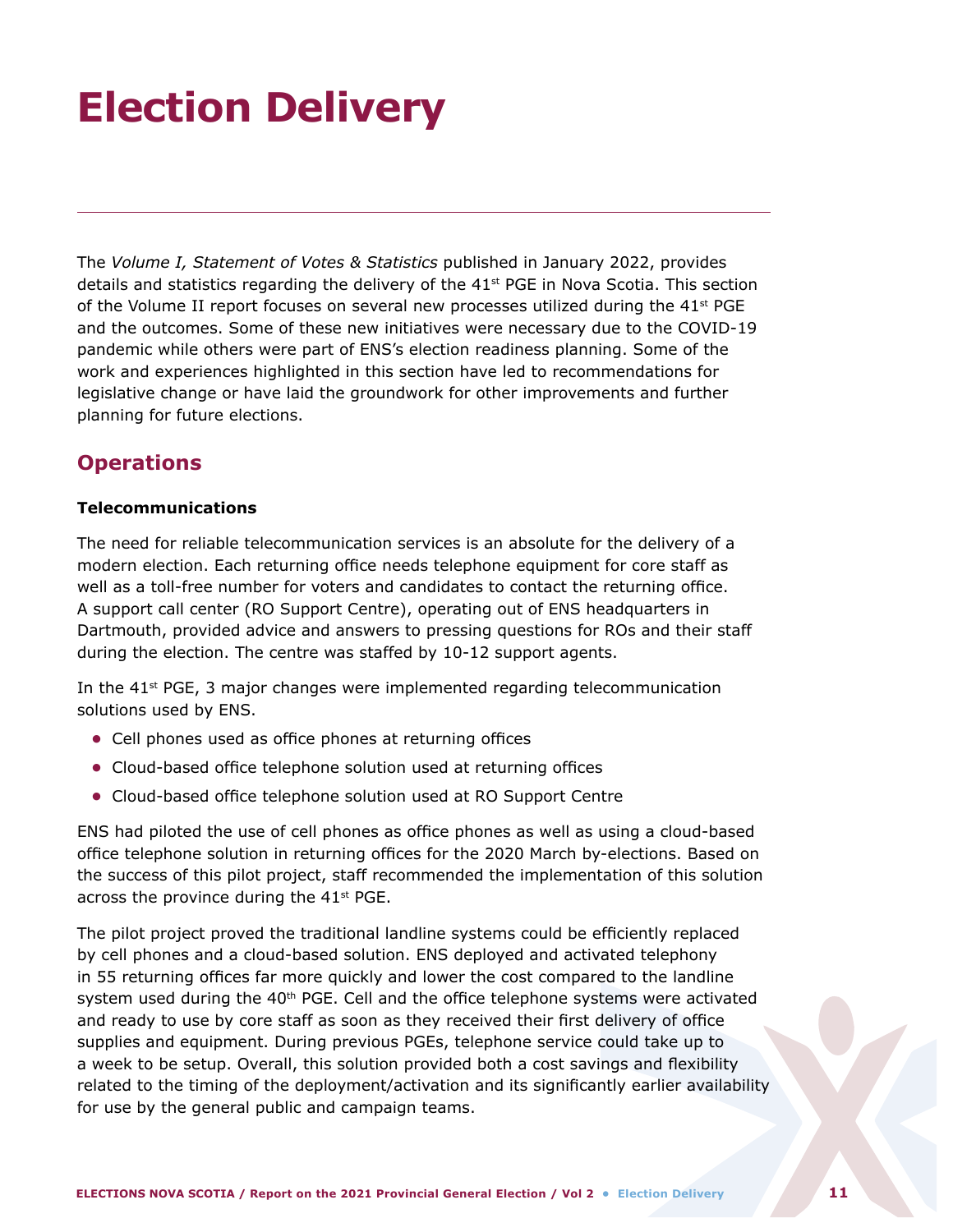The cloud-based office telephone solution was also used for the RO Support Centre telephone system requirements. The cloud-based system provided ENS with flexibility regarding administration and management of the system and its functionality. The system was activated within a day and required little setup time with respect to infrastructure and equipment.

One issue related to the use of cell phones in the returning office was the dependency on the cell phone service infrastructure in all regions of the province. A handful of returning offices needed landlines installed because of poor cell phone signal coverage in some rural areas of Nova Scotia. As a result, unless service levels improve in those areas, cell phones can not be used for all returning office telephones for the  $42<sup>nd</sup>$  PGE in 2025. A review of all available options will be completed, and alternative solutions will be piloted in future rural by-elections.

#### **Recruitment**

Historically more than 6,000 elections workers are hired during a PGE. The  $41^{st}$ PGE required more election workers to meet COVID-19 protocols required at voting locations. There are always challenges regarding election worker recruitment, especially election day workers. However, this election saw an increase across the province and even extended into hiring returning office core staff. The following were cited as reasons why people did not want to work the election:

- **•** Pandemic
	- People were still collecting Canada Emergency Response Benefit (CERB) and not interested in working during the election
	- People worried that there was a high risk of catching COVID-19 if they worked the election
- **•** Summer Election
	- People were on vacation
	- COVID restrictions in the province had lifted (Phase 4 July 14, 2021) and people wanted to travel
- **•** Possibility of an overlapping federal election. Federal election worker positions usually pay better than provincial position, especially returning office core staff.

The impact of these challenges resulted in:

- **•** Merging election day polls due to lack of staff
- **•** Increasing the staffing budget because in several returning offices we had to hire extra staff in key positions and have job-shadowing.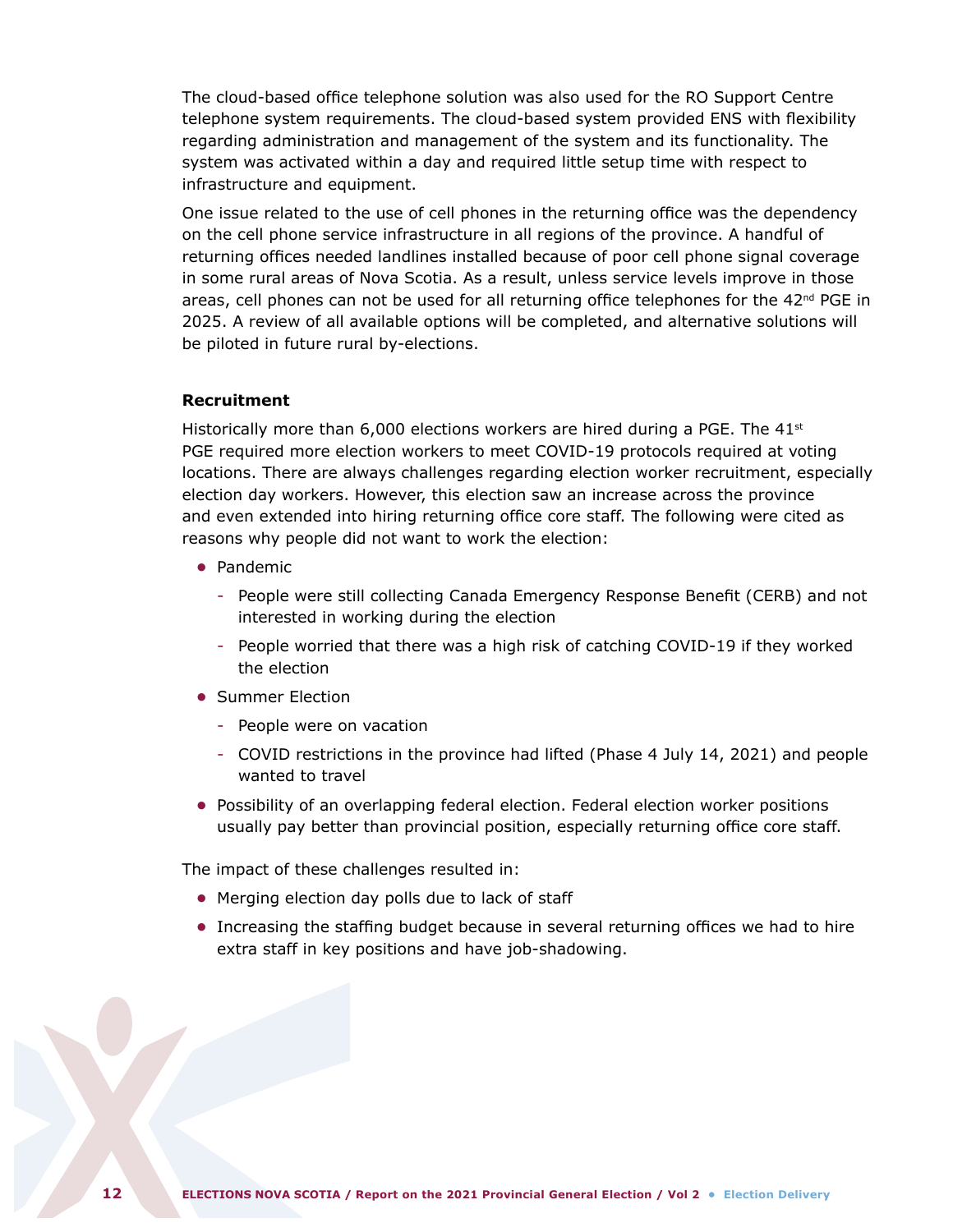#### **Election Workers**

Training of election workers during an election is both intense and laborious. Election workers scheduled to work at early voting locations have historically been trained in Halifax by ENS staff. Election day workers are traditionally trained in the field by ROs and their staff.

Because of the pandemic, the plan for the  $41<sup>st</sup>$  PGE was to train early voting election workers regionally across the province to keep them as close to home as possible and to reduce travel. The easing and tightening of restrictions during the pandemic led to planning challenges including the inability to secure suitable space and resources for ENS staff and regional trainers to deliver training. As a result, this training had to be done by ROs and their staff.

While the circumstances were not ideal for our ROs, they rose to the occasion and did the best they could to ensure that the election workers were prepared for their roles.

#### **Official Agents**

ENS's traditional delivery of training to the Official Agents (OAs) for the candidates was also impacted by the pandemic. During past elections, in person delivery of training was conducted in six regions across the province. In 2021, on-line training was created and delivered on demand for all OAs. The OA handbook was also updated and simplified. The handbook, training and forms were updated to incorporate the new legislative change to provide financial assistance for candidates who incur incremental costs for disability, eldercare, childcare, and spousal care. There were also sessions organized for candidates and parties to virtually meet with ENS finance staff to offer clarifications, answer questions and discuss changes to the electoral finance processes.

#### **CEO Directive for Opening Ballot Envelopes**

Like other jurisdictions that had elections during the pandemic, ENS focused on encouraging Nova Scotians to vote early. As such, ENS anticipated higher than normal volumes of early voting ballots. During the election ENS saw very large increases to voter turnout at early voting opportunities and, as a result, our staff knew it would take longer to count those ballots on election night.

To expediate the count, the CEO issued a directive to registered political parties as well as instructions to ROs that all ballot envelopes were to be opened between days three and two of the Election Calendar. Usually, ballots remain in the ballot envelopes until the close of polls on election night, but due to the increased volume opening all the envelopes on election night would have led to increased delays in reporting results.

This efficiency enabled the ballot counters to begin counting the ballots immediately after the polls closed and consequently almost all electoral districts were able to report their early voting results before midnight on election day.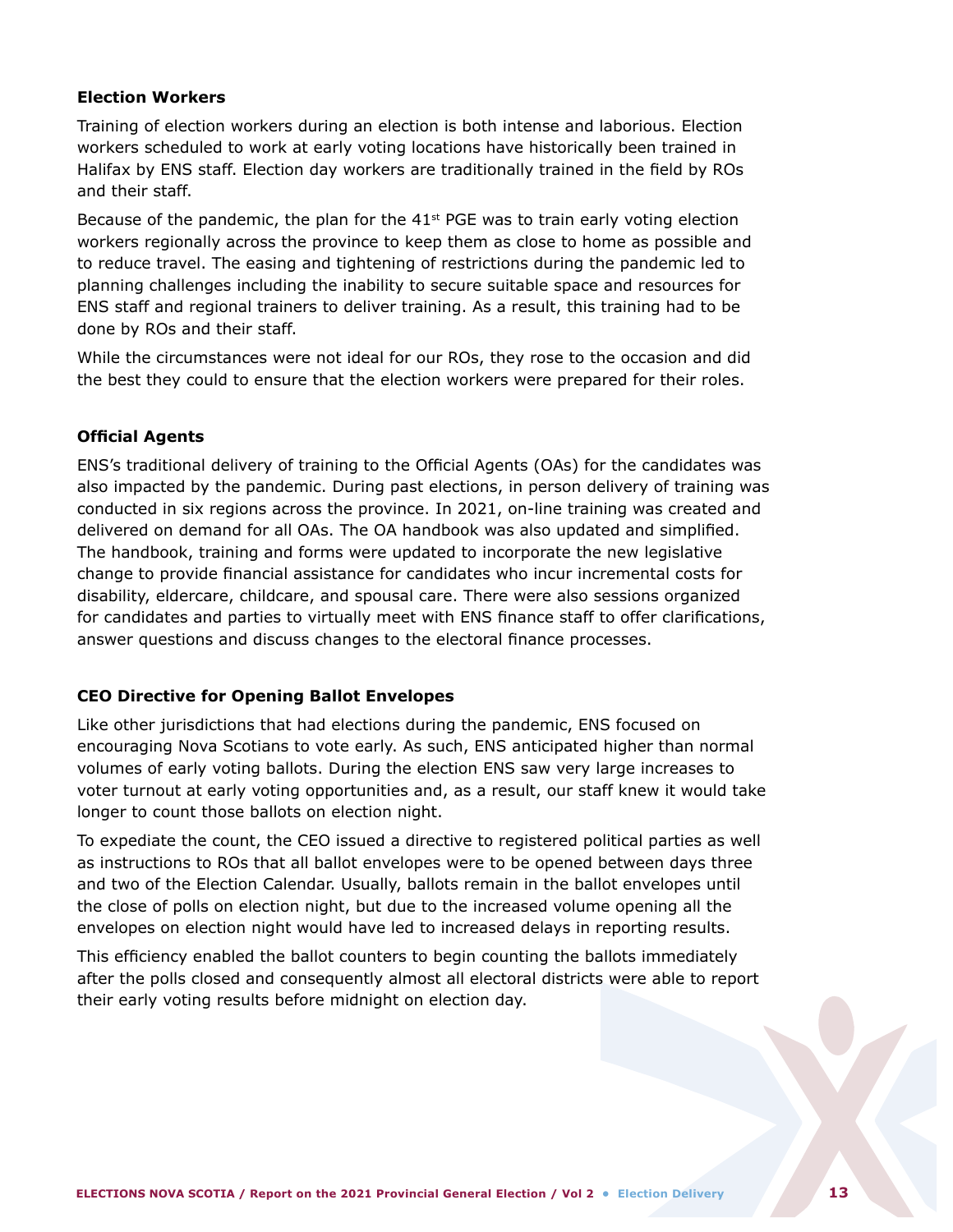## <span id="page-16-0"></span>**Outreach Strategies**

ENS engages in outreach efforts with special voter groups to help them overcome any barriers to participation, such as language and cultural consideration, and to help them exercise their democratic rights. The goal of ENS's outreach strategies is to build ongoing relationships with voter communities to ensure their needs are understood and met.

Three outreach initiatives were implemented for the  $41<sup>st</sup>$  PGE. These strategies focused on improving accessibility and inclusivity for First Nation, African Nova Scotian, and Acadian Francophone Nova Scotian voters. To facilitate this work for the  $41<sup>st</sup>$  PGE ENS hired two First Nations Liaison Officers (FNLOs) and one African Nova Scotian Liaison Officer (ANSLO) to lead outreach activities with their respective communities. Some election materials were also translated into French. Additionally, a Community Relations Officer (CRO) was identified in each of the 13 Mi'Kmaq communities. A second, additional CRO was identified in both Membertou and Eskasoni due to the size of these communities. CROs performed outreach activities in their communities by distributing information to and answering questions raised by Community members, as well as assisting the RO in recruitment of community members for work at polling stations on election day.

During the  $41^{st}$  PGE, ENS also implemented a legislative change to provide financial assistance for candidates who incur incremental costs for costs related to disability, eldercare, childcare, and spousal care. This removal of the financial barrier for these individuals was welcomed by candidates and parties.

ENS also participated in focused communications with Students Nova Scotia, a not-forprofit and non-partisan advocacy group that represents Nova Scotia post-secondary students, to help inform new voters and student voters living in Nova Scotia when and how they could vote.

This outreach work helped ENS deliver on its mandate to provide fair and inclusive elections to all voters throughout Nova Scotia.

To date, ENS's outreach efforts have focused on specific special voter groups. A fixeddate election cycle allows ENS to consider the outreach programs in a way that has not been contemplated previously. Knowing when the next election will occur can help ENS focus voter engagement and outreach work in a defined pre-writ period. Outreach will be a key focus in ENS's strategic plan for the 42<sup>nd</sup> PGE readiness cycle.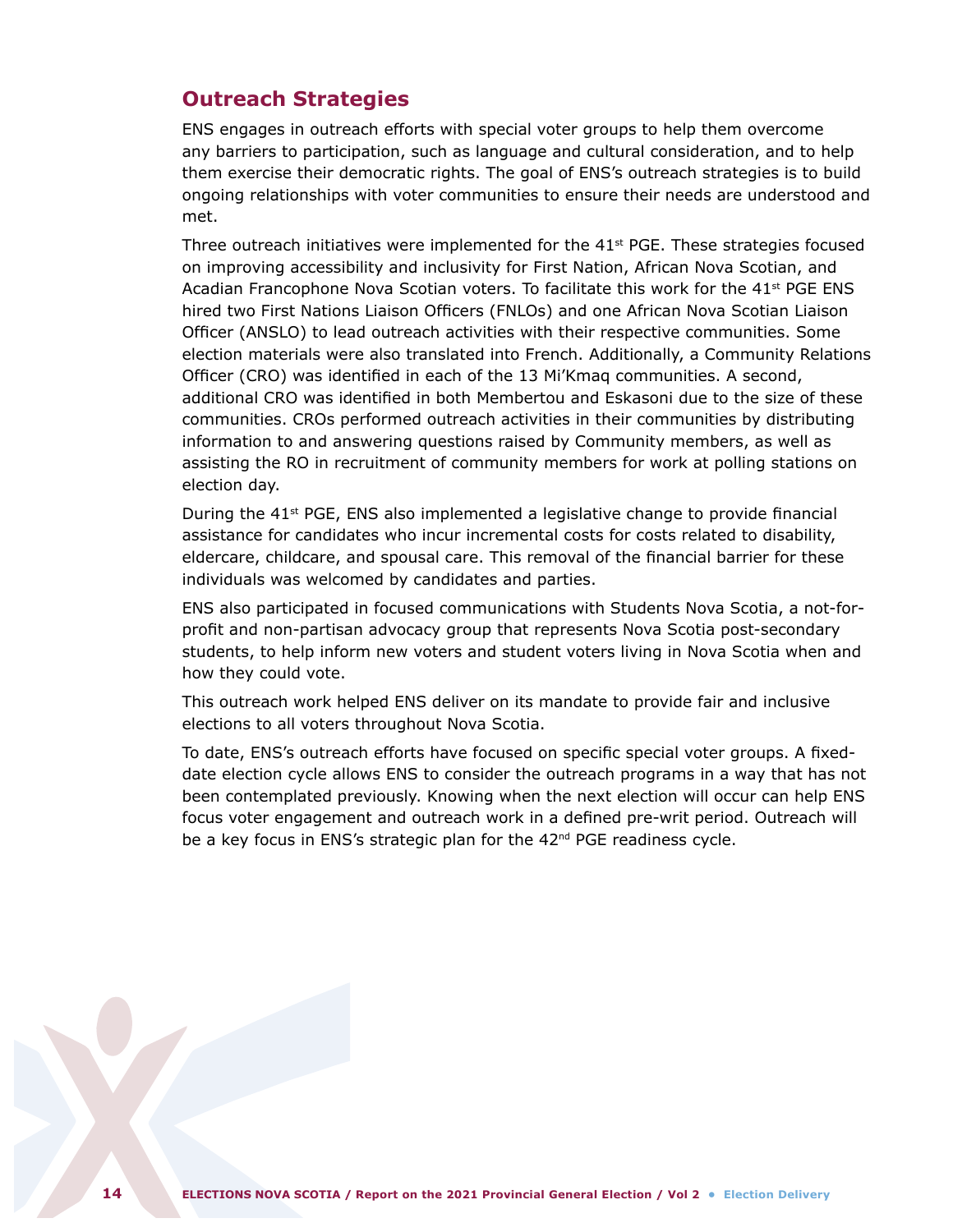## <span id="page-17-0"></span>**Communications Program**

The ENS mandate includes public communications to ensure Nova Scotian voters receive information describing how, when, and where to vote. Throughout the election period, information is distributed to our internal and external stakeholders, eligible voters, candidates, election workers, registered political parties, third party advertisers, and the public-at-large. A variety of media including print, web-based, social networks and a public call centre are employed to engage stakeholders in twoway communications.

The key focus of the communications program for the  $41<sup>st</sup>$  PGE was voting safely during the COVID-19 pandemic. ENS worked with a marketing-communications company to develop a public awareness campaign. This was a new approach for ENS due to the need to communicate pandemic precautions. The multi-media campaign helped build voter confidence and provide balanced information on the safe voting options available. A key feature of the campaign was an information flyer mailed directly to all Nova Scotia households in the first week of the writ period. This new communications tool was well received and was a great way to connect with voters and encourage participation early in the election period. With a fixed-date election cycle now in place, ENS will plan to leverage a direct mail communications flyer in the pre-writ period for voter education when possible.

ENS also recognized that during this election, media outlets would not only be key partners to disseminate voting information but could help bolster voter confidence by building a general understanding of safe voting options. To set the tone for media relations in the  $41<sup>st</sup>$  PGE, ENS held a pre-election media briefing to outline key features and safety precaution. The briefing was attended both virtually and in-person by 15 reporters representing print, radio, and television media outlets in Nova Scotia. The media briefing included access to visuals in the warehouse and a mock voting location to demonstrate firsthand the safety precautions being deployed. This briefing built a good foundation for media relations throughout the election period and provided media outlets visual content that were otherwise difficult to obtain due to COVID-19 restrictions. Overall, the media relations plan was a success providing positive coverage throughout the election period.

Once again Voter Information Cards (VICs) were a key communication tool for the election. Personalized VICs were mailed to registered voters with specific information on their closest voting locations. When the election calendar for the  $41^{st}$  PGE was set, the VIC production and timing for mailing aligned with the civic holiday on Monday, August 2, 2021. Canada Post did not offer delivery service on the civic holiday which resulted in the VIC delivery to voters' mailboxes later than anticipated.

A fixed-date election cycle allows ENS to contemplate new voter education and pre-writ communications programs for future elections, optimizing the messaging in the weeks leading up the writ period and the writ period, including considering the statutory holiday that falls within the writ period. It will also allow for some more streamlining of the VIC production timeline. This is viewed by the ENS staff to be an opportunity to enhance communications efforts to engage voters in the electoral process.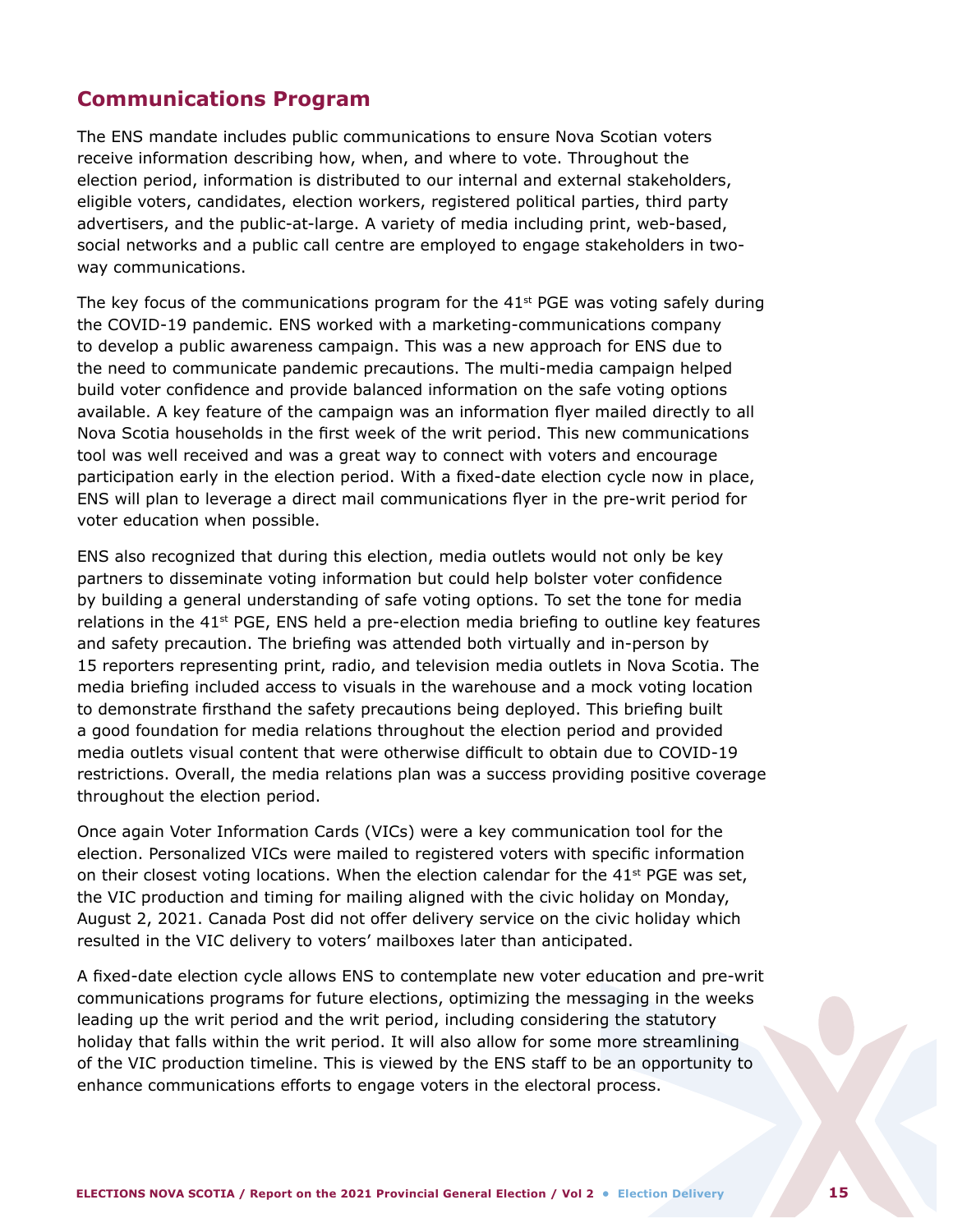## <span id="page-18-0"></span>**Recommendations for Legislative Change**

## **Overview of Recommendations**

The recommendations for legislative change presented in this report have been developed based on the post election review and feedback during the delivery of the 41st PGE. The intent of these recommendations is to improve Nova Scotia's electoral process to achieve the highest quality election administered in our province.

As part of the development of these recommendations, ENS consulted with the EC and this report indicates which recommendations received the unanimous support of the Commission members and those that did not.

The 20 recommendations are grouped into six themes: Independence, Fixeddate Elections, Clarity, Transparency, Alignment, and Electoral Finance. Each recommendation presented includes a preamble as to why the CEO feels it's consideration by the members of the House of Assembly is necessary at this time. Specific details as to the sections of the *Acts* that require changes to implement each recommendation are found in the legislative table in Appendix A. The urgency to proceed is based on the fact that this Government will be into the second year of its mandate when the next sitting of the legislature commences in the fall of 2022, and ENS needs a minimum of 12–18 months before the issuance of a writ to update procedures, manuals and training modules and be fully election ready.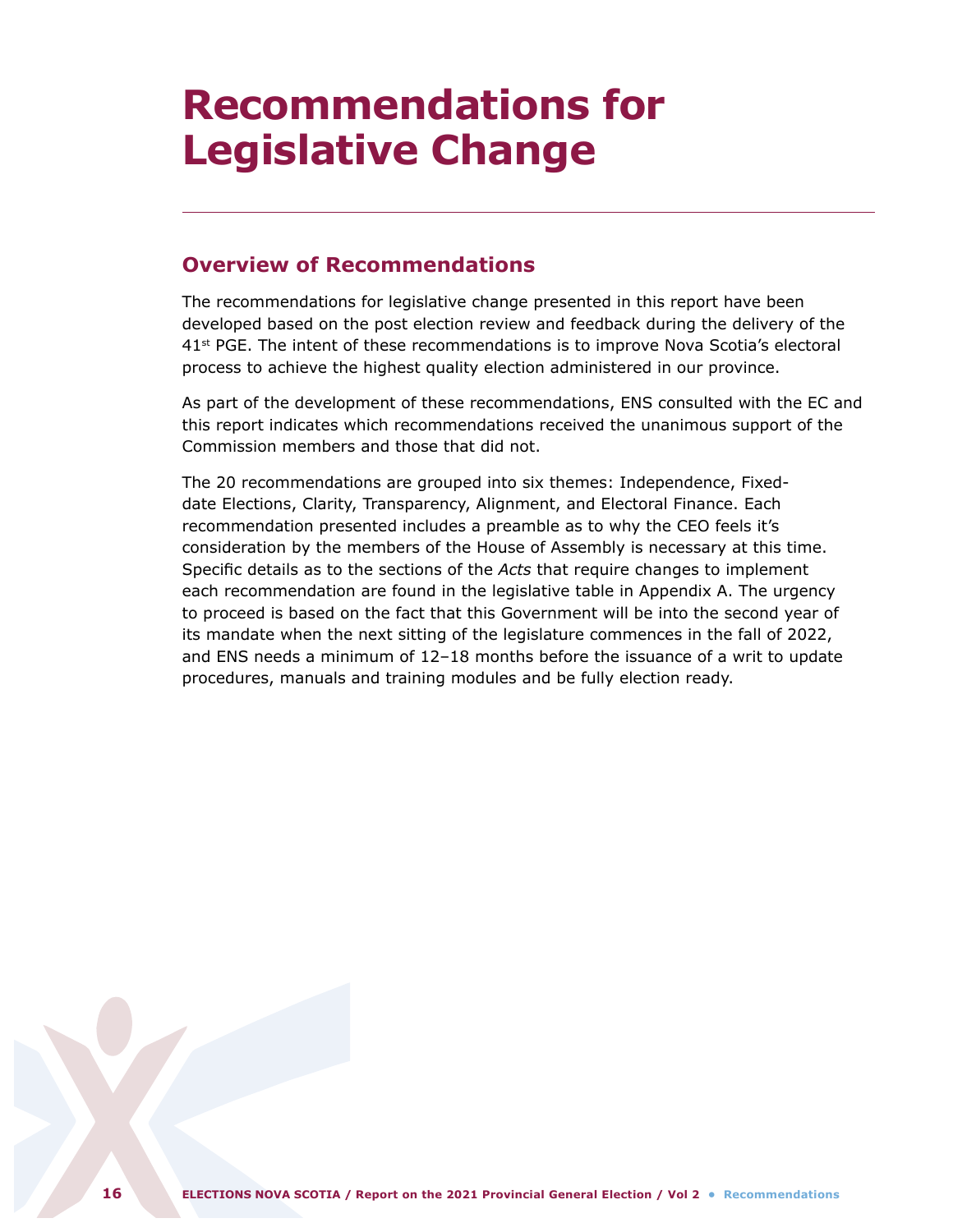## <span id="page-19-0"></span>**Independence**

As outlined in the CEO message, ENS's mandate is to be an independent non-partisan agency. Its ability to operate arms-length from Government without interference is fundamental to the integrity of our electoral processes. Therefore, given recent history, the CEO believes strongly that it is time to recommend legislative changes that would strengthen ENS's independence and protect its ability to operate outside the purview of Executive Council in favour of reporting to and taking direction directly from all members of the House of Assembly on matters pertaining to provincial elections.

There are four recommendations related to ENS's authority to operate as an independent non-partisan agency.

#### **Annual Estimates**

As an independent agency, the *Elections Act* currently requires ENS to present its annual budget estimates to a special committee of the House of Assembly. This special committee consisting of representation from the political parties represented in the House of Assembly reviews, votes on, and recommends the agency's estimates to Finance and Treasury Board for final approval and inclusion in the Government's annual budget. However, Finance and Treasury Board is neither obligated to follow the advice nor the recommendations of this special committee.

In recent years the estimates reviewed and recommended by the special committee have been altered by Finance and Treasury Board before the finalization of the provincial budget without further consultation with either the special committee or ENS. In 2019-2020, the removal of election readiness funding without explanation forced ENS to abandon much of its planned election readiness program for that year and to postpone its election readiness target date a full year from when ENS felt it was prudent based on elections called in the province over the past 20 years. Given the agency had no prior knowledge of when an election may have been called, this change jeopardized its ability meet its mandate.

As an independent agency, it is important for funding not only to remain non-partisan but also predictable in order to meet election readiness targets. To ensure this, the CEO is recommending changes to the *Elections Act* to provide authority to the special committee to approve ENS's annual estimates, adding authority that precludes the need to recommend them to the Finance and Treasury Board. Rather the special committee's recommendation should be put before the members of the Assembly for an open and transparent debate in the House of Assembly, followed by a vote on the amount to be included in the budget estimates. This is not a precedent setting occurrence in Canada. In fact, eight of the thirteen other jurisdictions have similar independent budgetary processes for their electoral agency, and two more are partially regulated this way. Those being Yukon, Nunavut, British Columbia, Saskatchewan, Manitoba, Ontario, Quebec, New Brunswick, Prince Edward Island and Canada.

ENS takes its financial reporting to the public seriously. For accountability and transparency purposes regarding its use of public funds, ENS includes an independently audited financial statement in each of its annual reports.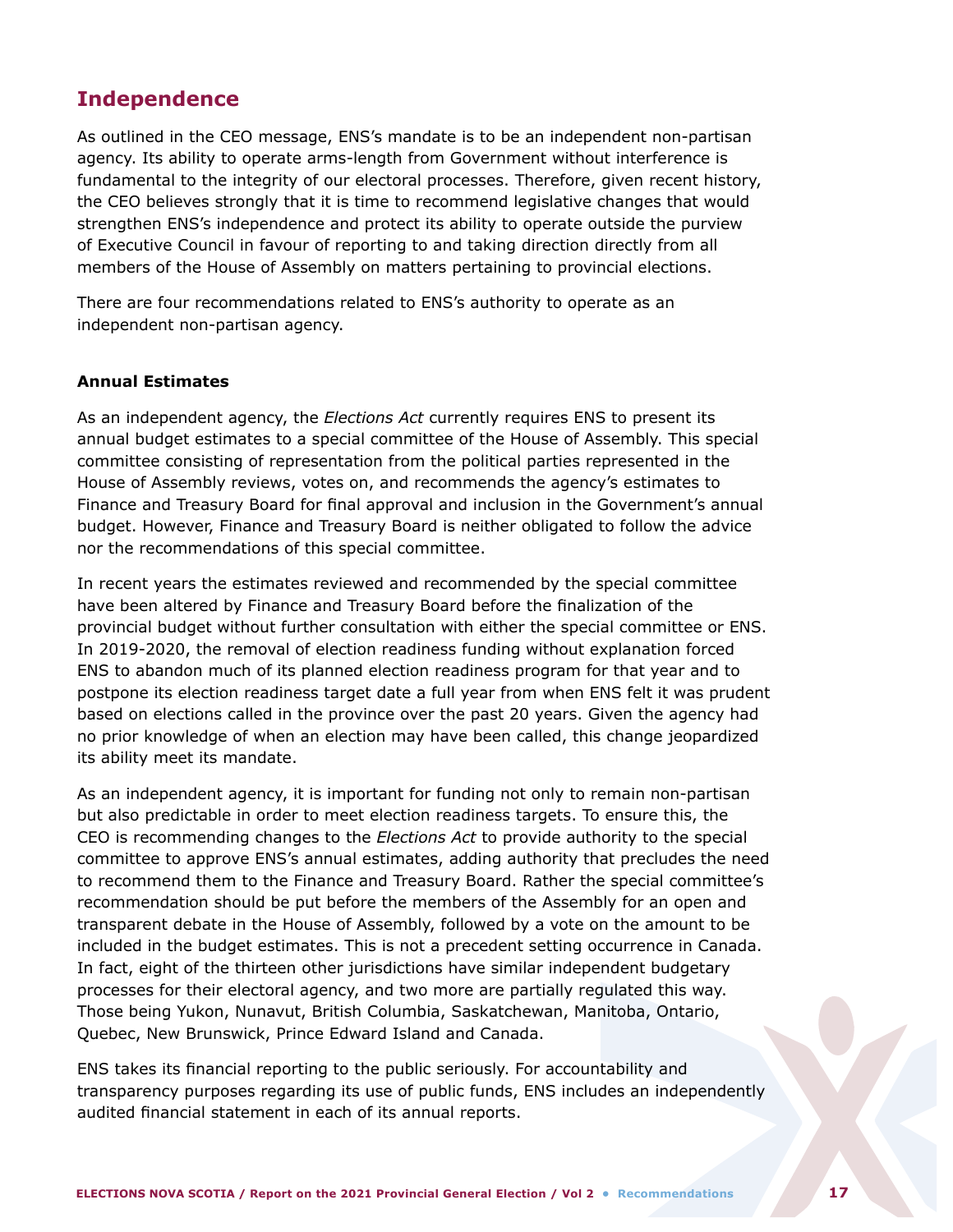### *Recommendation 1*

*Modify language referring to the annual estimates in the Act so the special committee's recommendation of ENS's estimates to Treasury Board is not optional for inclusion with the provincial budget. The governing party would have the same ability as the opposition parties to review, to debate and to propose a vote to alter this budget in the House of Assembly if it so chooses.*

This recommendation does not have the unanimous support of the members of the EC.

#### **Warrant to Pay for By-elections**

Under the current statutes, the costs related to the administration of a PGE are paid for by Government through a warrant submitted by the CEO to Finance and Treasury Board. This is a straightforward procedure that works well both from the Government's perspective and that of ENS.

By comparison the process currently followed for paying for the delivery of by-elections is quite different.

In the decade between June 2010 and March 2020, ENS has administered 14 byelections. In its annual budget submission, ENS has routinely identified by-elections as an in-year plausible pressure based on this history. Finance and Treasury Board routinely removes the anticipated costs of a by-election out of its final budget allocation, even in years where a vacancy exists, and legislation requires the Government to hold a by-election within a six-month period. It is understandable why Finance staff may recommend not providing funds on the speculation a by-election may occur, but this creates funding uncertainty for ENS.

A reasonable solution would be to modify language in the *Finance Act* to permit the Government to cover the spending by ENS for the administration of a PGE to include similar powers for the costs incurred during by-elections.

## *Recommendation 2*

*Modify language in the Finance Act that permits the Government to cover the spending by ENS for the administration of a general election to include similar powers for the costs incurred during by-elections.*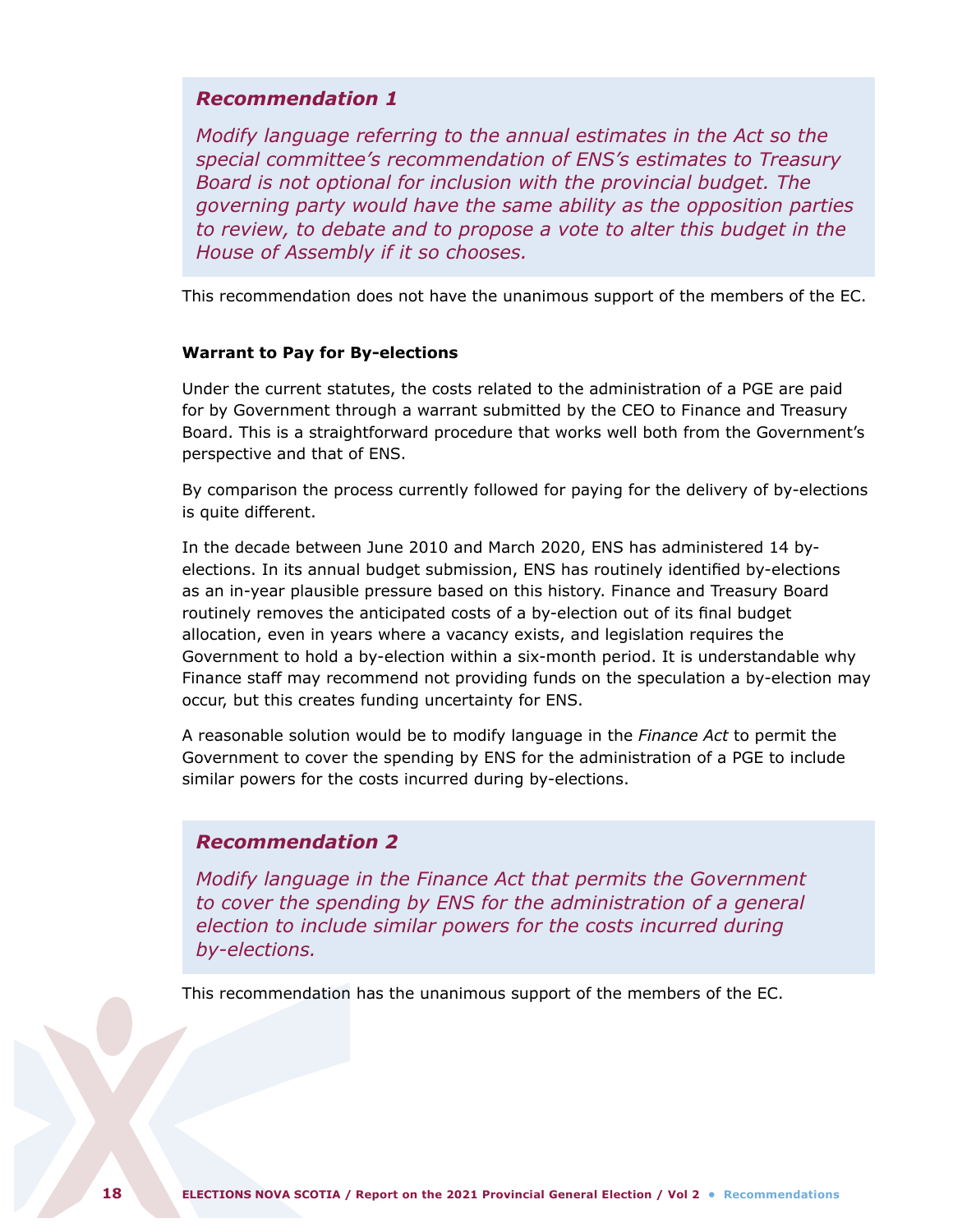#### **Legislative Change Recommendation Process**

Currently, legislative change recommendations by the CEO are considered by Government through the Minister of Justice as the Minister responsible for the *Elections Act*. Although registered political parties are consulted by ENS through the EC during the development of recommendations, the process to bring them to the House of Assembly through the Department of Justice could be perceived as partisan and inappropriate. Consider the scenario where, after seeking the advice of the members of the EC on a given issue, the Minister of Justice or Executive Council, decided not to act on the CEOs recommendation. The CEO could not bring an amendment to the floor of the Legislature for debate. In some cases, recommendations are based on a Supreme Court ruling in another Canadian jurisdiction that clearly infers a change should be made in the Nova Scotia election context. The Government of the day may have its reasons for not wanting to proceed with the recommended change, but without full disclosure and proper debate among the members of the Assembly, the stakeholders in the electoral process, would have little understanding of the issues at hand or the reasons for not proceeding.

Allowing ENS to present legislative recommendations directly to a special committee of the House of Assembly instead of the Department of Justice would ensure the process is non-partisan, transparent and respectful of ENS's independent status. Adding such a provision(s) would increase the independence of the office of the CEO by allowing an all-party committee to consider the unabridged legislative recommendations to be discussed publicly and voted on in the Legislature, rather than as filtered by a Minister of the governing party.

## *Recommendation 3*

*Add provisions so the Chief Electoral Officer may present annually to a committee of the House of Assembly, designated on recommendations for legislative changes.*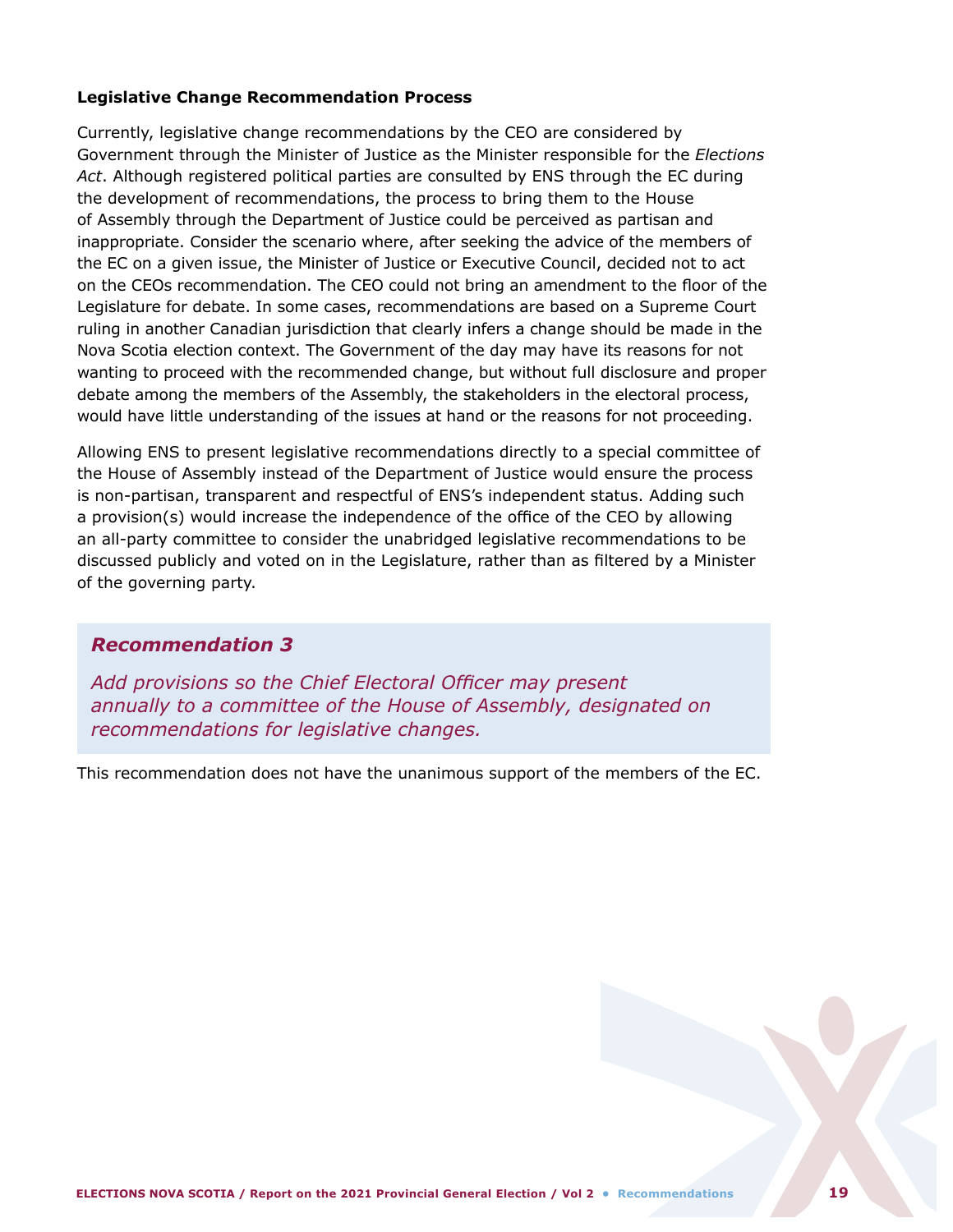#### **Chief Electoral Officer Hiring Process**

The *Elections Act* states that the CEO is an Officer of the House of Assembly and that their office is an office of the House. The CEO is solely accountable to the legislative branch of Government and must be seen to be independent from the executive branch of Government for two reasons:

- **•** To protect the constitutional right to vote in a provincial election through the administration of the *Elections Act*
- **•** To maintain the separation of power between the legislative branch and the executive branch, i.e., Government

Given the need for the CEO to be non-partisan and independent from the executive branch of Government, it would be prudent to formalize a nonpartisan search process that operates at arms-length from Executive Council. The CEO favours the process used when he was hired in 2012. A panel made up of current EC members and a Public Service Commission (PSC) representative whose sole responsibility is to ensure the hiring process is open, fair, and follows the same steps employed by the public service in other senior competitions. This process would ensure that the appointee meets the job competencies and has the endorsement of the three registered political parties with representation in the House of Assembly, thus ensuring they are beyond partisan reproach.

This type of legislated hiring process for a CEO is more consistent with most of the 14 electoral jurisdictions in Canada. 10 Canadian jurisdictions have a fixed process for appointing a new CEO in legislation. Only Saskatchewan, Newfoundland and Labrador, Elections Canada, and Nova Scotia currently do not have these types of provisions. The approach that is recommended is in line with the legislative requirements of our provincial neighbour, New Brunswick, where the process for choosing the CEO is embodied in their *Elections Act*. Adopting this recommendation would bring Nova Scotia in line with the majority of Canadian provinces' best practices.

## **Recommendation 4**

*Add provisions to ensure the before a CEO appointment can be made under subsection 7(1), a selection committee shall be formed.*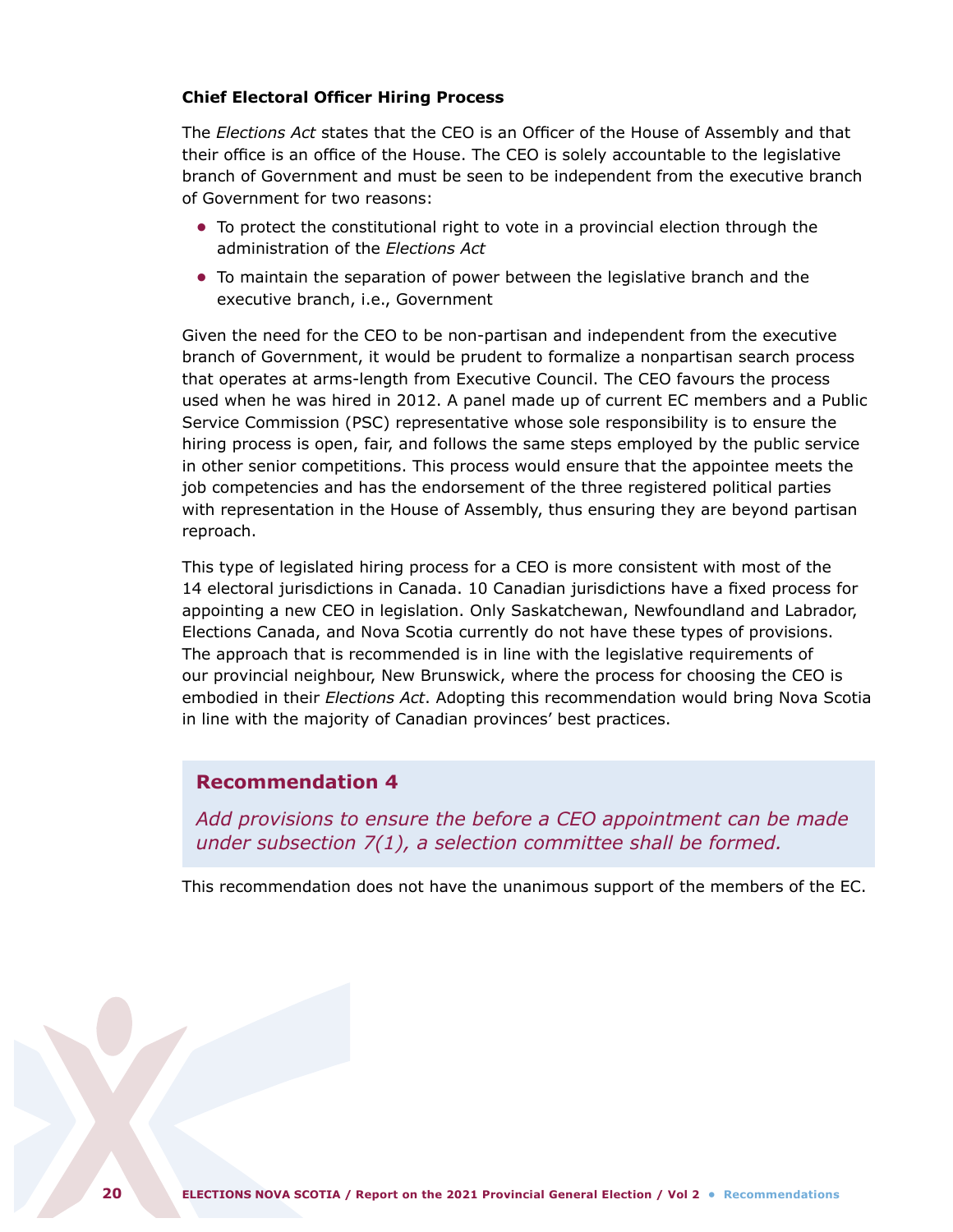## <span id="page-23-0"></span>**Fixed-Date Elections**

With Bill 1 receiving Royal Assent on November 5, 2021, Nova Scotia became the last of 14 jurisdictions in Canada to provide certainty to the province's election cycle for the general public, the registered parties, the third parties with interests in current issues, and all potential candidates considering a run for a seat in the House of Assembly.

While the introduction of a fixed-date election cycle provides more certainty around when the writs will be issued, on its own it creates a domino effect on other aspects of the event that should be addressed before the next PGE to enhance the electoral process for all stakeholders.

The following recommendations are related to fixed-date elections.

#### **Defined Pre-writ Campaign Period**

Extending the campaign period to include 120 days prior to election day would provide greater transparency for registered political parties and candidate spending. It would also introduce a further measure of control and transparency for third-party advertisers in the lead-up to a fixed-date election. Without extending the campaign period, the amount third parties could spend for or against an election issue, candidate or registered party before the writs are issued is unlimited potentially unfairly influencing the voting public's perception. The same concern exists for other stakeholders including potential candidates in the approaching election. Four other Canadian jurisdictions have defined pre-writ campaign periods prior to the writs of election being issued. Elections Ontario has a defined campaign period that applies to third parties but not registered political parties or candidates.

### *Recommendation 5*

*Add provisions to the Elections Act to define the pre-writ campaign for a fixed-date election only as follows:* 

- *In the case of a general election held in accordance with Section 29A(2), the period commencing 120 days before election day, in the year in which the election is held and ending with the issuance of a writ.*
- *Revise Section 278(1) to capture the pre-writ Campaign Period.*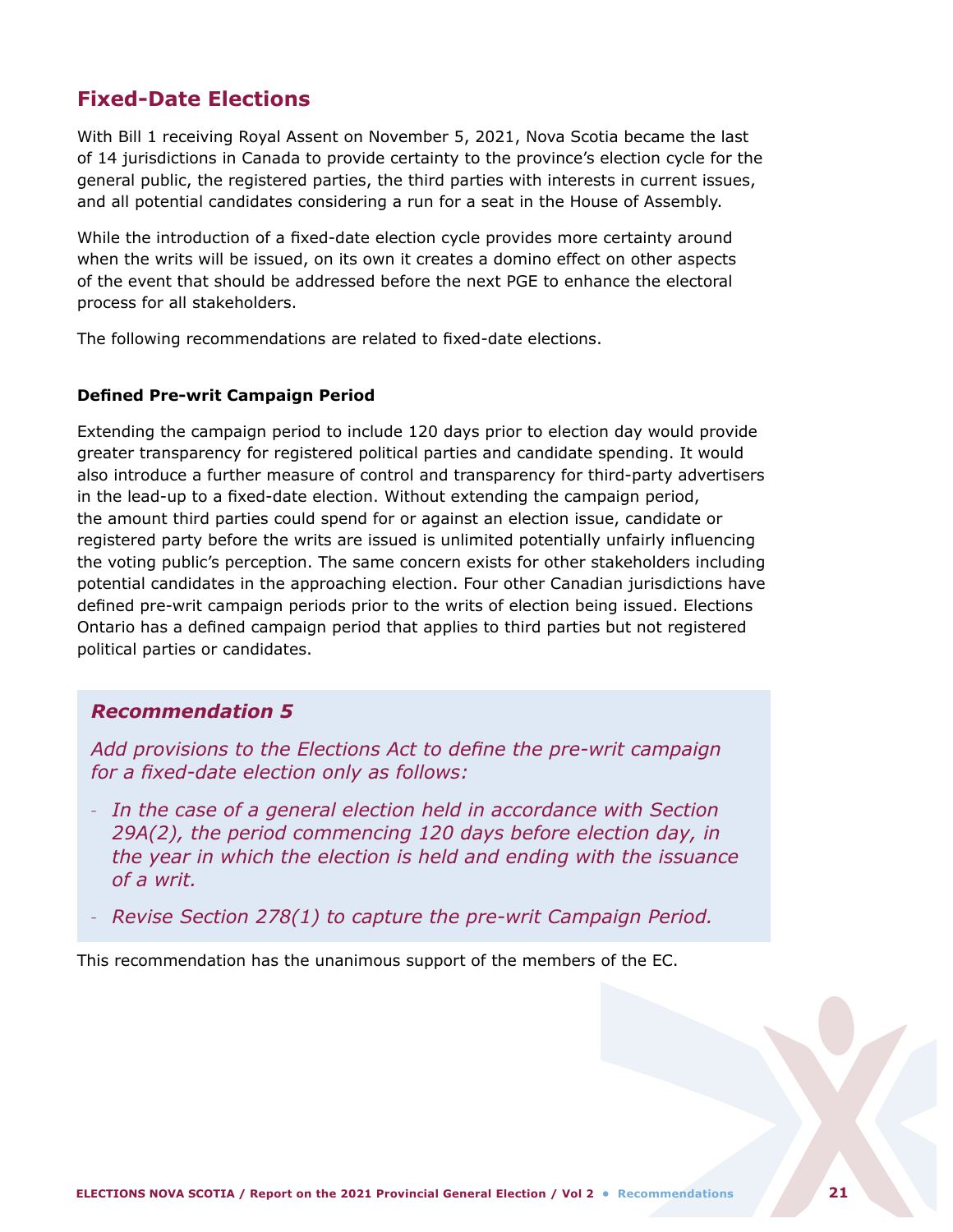#### **Variable Election Period**

Maintaining a variable election period (30 to 46 days) with fixed-date election legislation would continue a level of uncertainty with regard to when the writ of election might be issued. If the goal of fixed-date election legislation is certainty and transparency, then the amount of variability must be reduced or removed. The proposed changes herein would have the election period have a seven-day variability.

Both Elections New Brunswick and Elections Ontario have fixed election periods, of 33 and 30 days respectively. Four other provinces have fixed election periods, but not fixed writ dates, which allows them to have some variability. Nova Scotia currently has the highest variability in our election period, across all Canadian jurisdictions, at 16 days of variability.

If changes are made to Section 29 to reduce the variability and set the election period to between 30 and 37 days, then corresponding adjustments must be made in Section 74(2)(b) to adjust the timeframe.

In terms of the 42<sup>nd</sup> General Election what is proposed here would mean the writ would be issued sometime the week of June 8th.

## *Recommendation 6*

*Make the following amendments to the Elections Act to reduce the variability of the election period to a maximum of seven days:*

- *Amend Section 29(a) and (b) to set the election period to between 30-37 days in duration.*
- *Amend Section 74(2)(b) to adjust the timeframe for the election period.*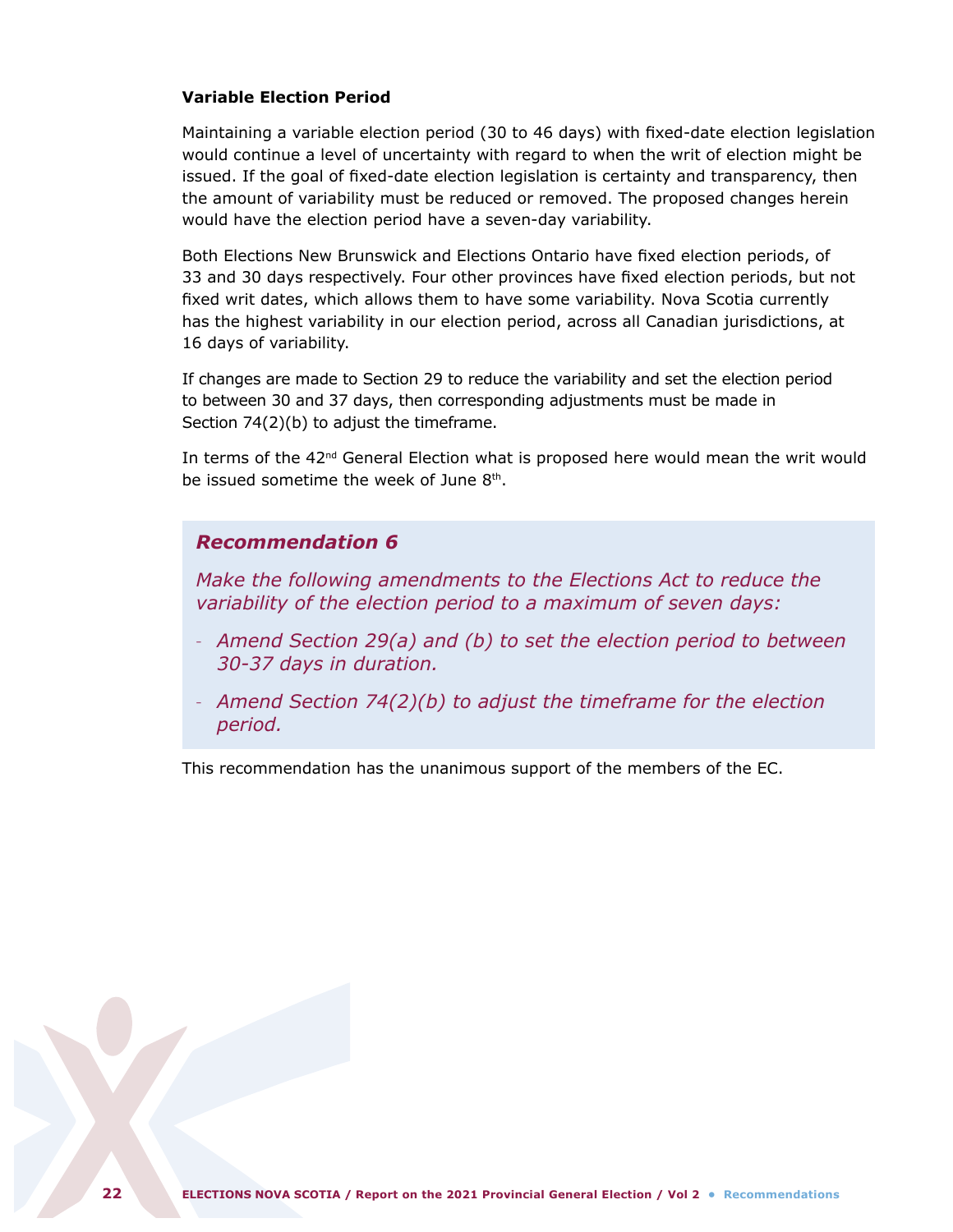## <span id="page-25-0"></span>**Clarity**

As the electoral process evolves it is important to ensure there is clarity regarding regulations and processes. The recommendations for legislative changes in this section are intended to bring clarity given recent changes to the electoral process in Nova Scotia.

#### **Electoral Boundary Changes**

The CEO is recommending amendments to the *House of Assembly Act* regarding electoral boundary changes to enhance clarity. One provides further authority to the CEO to address issues in the future and the other is simply housekeeping to clean up an error.

To address the concerns raised by voters during the  $41<sup>st</sup>$  PGE regarding the placement of electoral boundaries by the 2019 Nova Scotia Boundaries Commission, a change to the *House of Assembly Act* is recommended to amend the existing authority of the CEO to address boundary issues.

The *House of Assembly Act* allows for the CEO to make recommendations for minor changes to electoral district boundaries, however the legislation constrains the recommendation to not alter the number of voters in any electoral district by more than three hundred.

The first amendment to the *House of Assembly Act* related to electoral boundary changes is to allow the CEO to have discretion to recommend to the members of the House of Assembly to change the number of voters, while not exceeding or falling below the threshold set for total number of voters in an electoral district within the Electoral Boundaries Commissions Report.

The second amendment to the *House of Assembly Act* related to electoral boundary changes is a housekeeping clean up to correct an error made when legislative changes were made in 2019. When legislative changes were made to enact the new electoral boundaries in 2019, ENS recommended that Government move away from the previous metes and bounds descriptions of electoral boundaries in favour of digital boundary descriptions. This recommendation was accepted and implemented in the *House of Assembly Act*, but a Subsection related to metes and bounds remained in error. ENS recommends repealing this Subsection, since legislated metes and bounds are no longer defined within the *House of Assembly Act*. The approval of a report the CEO submits to the House of Assembly as per Subsection 5A(1) permits the alteration to a boundary.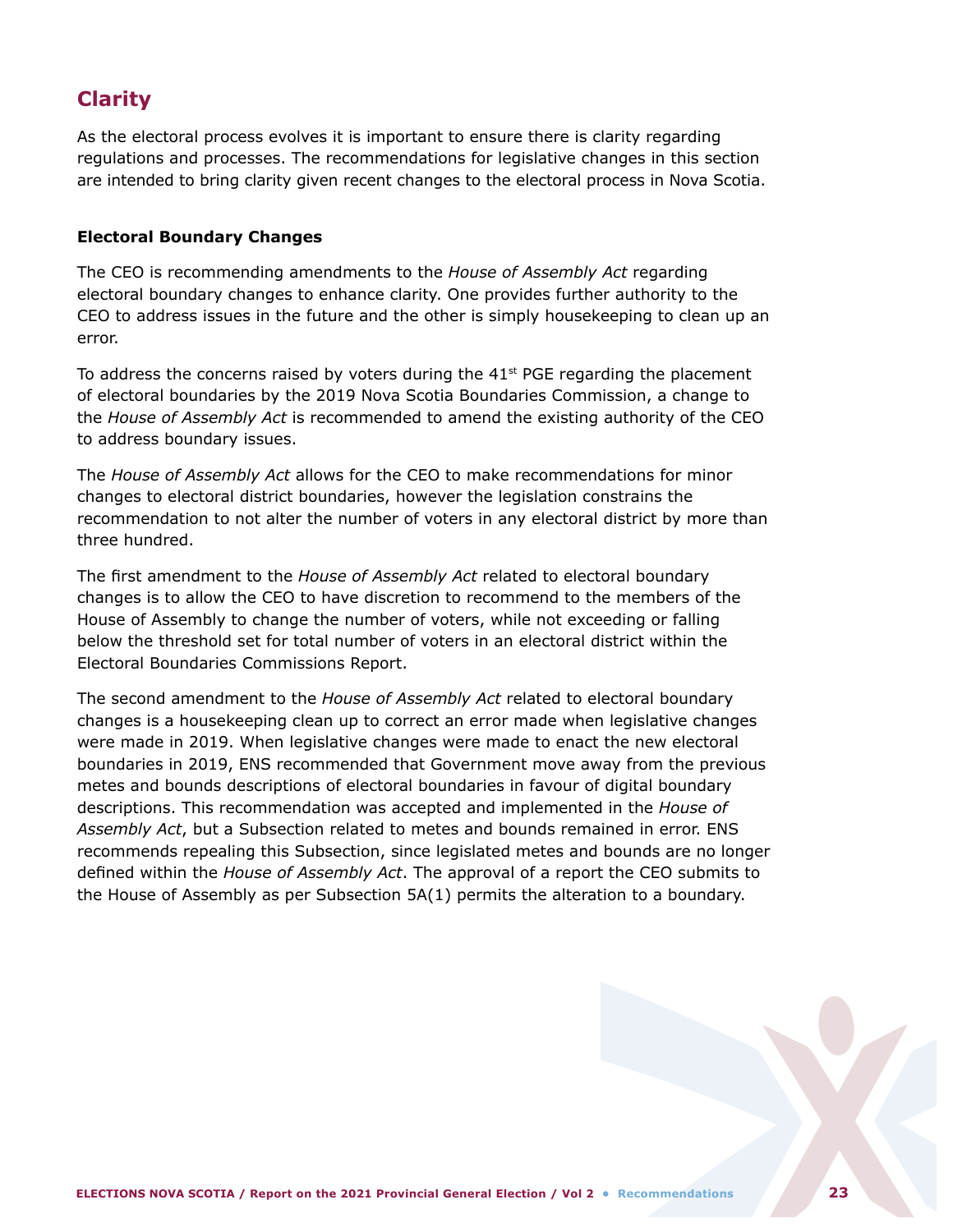## *Recommendation 7*

*To make the following amendments to the House of Assembly Act to clarify issues regarding the CEO changing electoral boundaries.*

- *In Section 5A(2) of the House of Assembly Act, remove the constraint of a maximum 300 electors and allow for greater CEO discretion.*
- *Remove Section 7(2) the requirement to amend the House of Assembly Act when electoral boundaries change due to CEO recommended changes.*

This recommendation has the unanimous support of the members of the EC.

#### **Election Commission Chair**

Currently the position of Chair of the EC is a five-year appointment term. Within a given election cycle the timing of this appointment period means an in-coming Government may not have an opportunity to consider the appointment of a new EC Chair.

The CEO is recommending that the term for the Chair of the EC be changed to account for a change in Government. This recommended change aligns to the fixeddate election legislation with a half year extension to allow Government, following an election, time to decide to reappoint or select a new Chair.

### *Recommendation 8*

*Change the term for the Chair of the EC as stated in Section 356(3) to account for a change in Government.*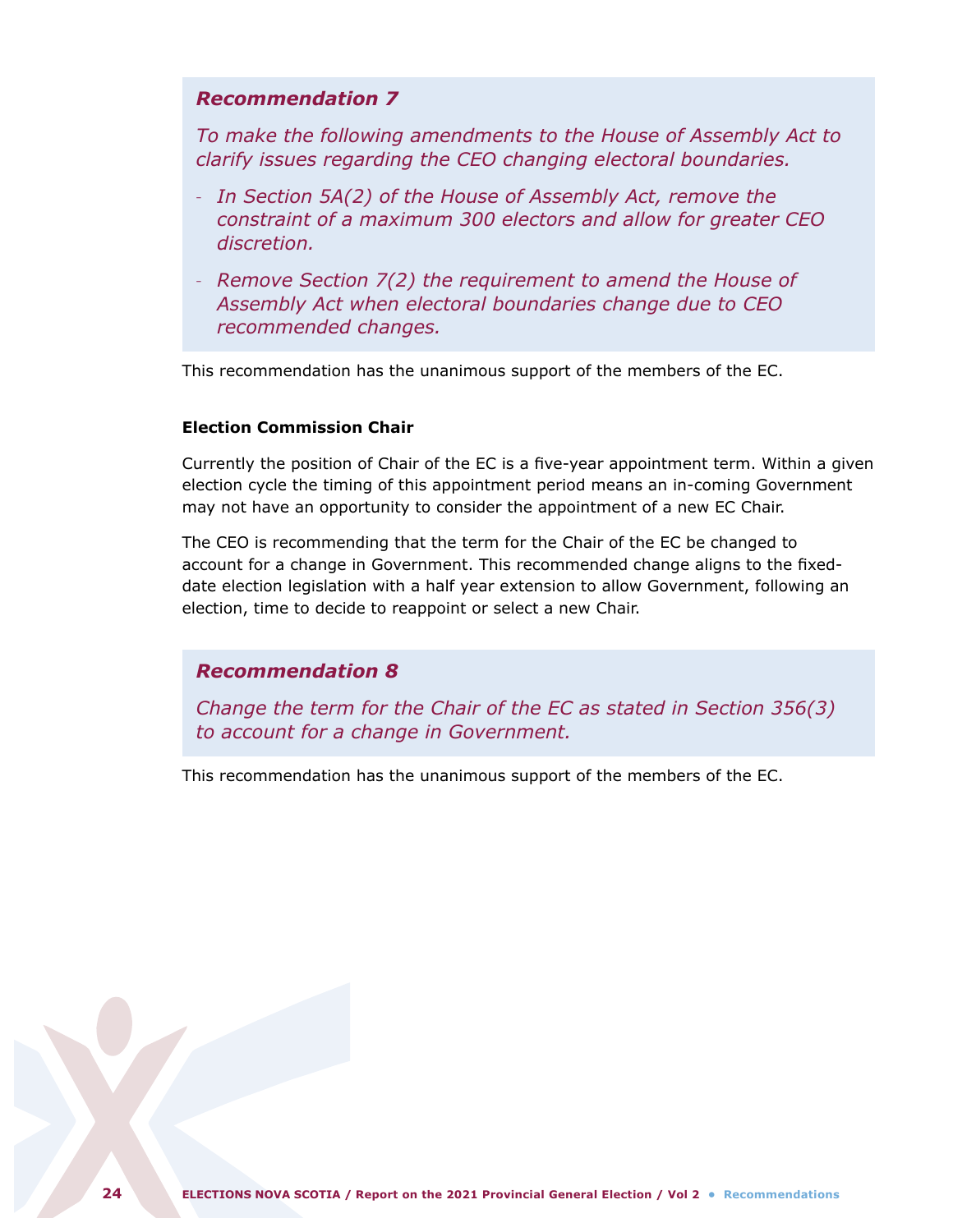## <span id="page-27-0"></span>**Transparency**

Transparency is important to the integrity of the electoral process. Although many recommendations related to independence, fixed-date elections, as well as efficiency and clarity also provide a greater level of accountability, the recommendations presented in this section speak specifically to transparency.

#### **Voting Prior to Close of Nominations**

The number of people choosing to vote before the close of nominations has been growing ever since the right to vote prior to the close of nominations was first introduced in 2001.

Following the  $40<sup>th</sup>$  Provincial General Election, the CEO recommended a legislative change to not allow voting prior to the close of nominations. He offered the recommendation despite not having any support from the members of the Election Commission. This recommendation did not make it into Bill 225 when it was introduced in 2020.

It is important to understand why this recommendation was made despite the lack of endorsement of the EC members and the registered parties. As an election administrator, ENS can see the obvious advantages been given to incumbents choosing to run again as well as candidates nominated and endorsed by a registered party early in the writ period.

In 2017 and 2021, 3,378 and 10,035 people respectively voted before the close of nominations. The latter increase was largely the result of the ENS media campaign suggesting voters use this method of voting to enhance their personal safety during the COVID-19 pandemic. This notwithstanding, there was a lack of transparency for those 10,035 voters who chose to vote before the close of nominations in 2021, because they did not have the full knowledge of all the candidates to choose from. The final lists of candidates could not be provided to them until nominations closed.

ENS is submitting this same legislative change recommendation again, because the reasons for requesting this change were reconfirmed during the  $41<sup>st</sup> PGE$ . It is important to point out that this recommendation does not enjoy the unanimously supported of the members of the EC.

In addition to this recommendation, and to strengthen the commitment to equity and transparency, ENS is recommending removing the names of the registered political parties from the write-in ballot. Nova Scotia is the only jurisdiction in Canada that provides this information on the WIB ballot. Should the members choose to legislate not allow voting prior to the close of nominations, there is still a need to use the writein ballot for hospital voting and as the contingency ballot should technical failures occur during early voting. We are also recommending the CEO have discretionary authority to mail write-in ballots prior to the close of nominations, in cases where an elector's geographic location would likely impede their vote being returned in time to count on election night.

If the recommendation to not allow voting until after the close of nominations does not proceed, it is our belief that the need to remove the party names from the WIB increases substantially. Both for equity and fairness for those running for office and for the transparency and clarity of those choosing to vote early, before the close of nominations.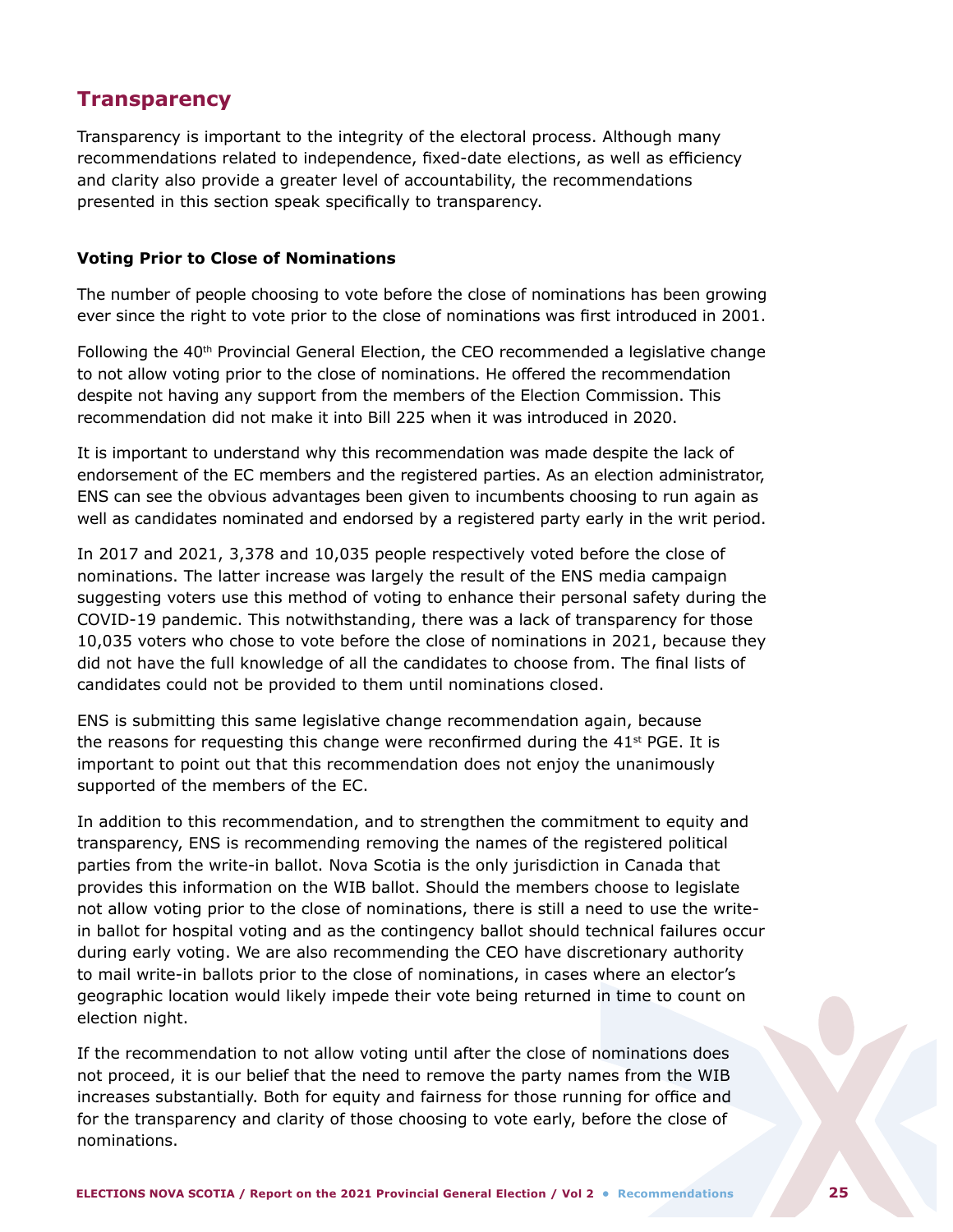It is worth noting that in the 2017 court decision by Justice Gillian D. Butler in Newfoundland in the case of *Mitchell v. Jackman*, Justice Butler opined, not allowing voting prior to the close of nominations is more equitable to all candidates and is more transparent to voters.

Lastly, for full disclosure, of the fourteen jurisdictions across Canada, only Newfoundland and the Northwest Territories do not allow voting prior to the close of nominations. That fact may make it a widely accepted practice but not necessarily an equitable or right practice.

### *Recommendation 9*

*Make amendments to eliminate potential for voting prior to the close of nominations and to remove the list of registered political parties on the WIB:*

- *Amend Section 139A to not allow voting prior to the close of nominations.*
- *Amend Section 140(2) to not allow voting at a returning office continuous poll until after the close of nominations.*
- *Amend Section 103(1) so write-in ballot kits would not be issued until after the close of nominations.*
- *Amend Section 103(2) and 107(3) to remove the names of the registered political parties from the WIB.*

The first 3 amendments (Sections 139A, 140(2), and 103(1) in this recommendation do not have the unanimous support of the members of the EC. The amendments to Sections 103(2) and 107(3) were not presented to the EC due to time constraints.

#### **Candidate Registration**

This amendment is necessary to avoid the situation when a candidate submits their registration form at the same time as their nomination papers, since acceptance of the nomination is also deemed to be their registration. The intent of registration is for transparency of candidate's activity between elections.

Prospective candidates can register with ENS head office at any time prior to an electoral event to permit them to begin raising and spending money between elections. Once an election is called, all candidates including those who were already registered must submit their official nomination form to the returning office to have their name appear on the ballot. If a candidate was not registered before the writ, then the candidate is deemed to be registered on the date the nomination was accepted by the RO.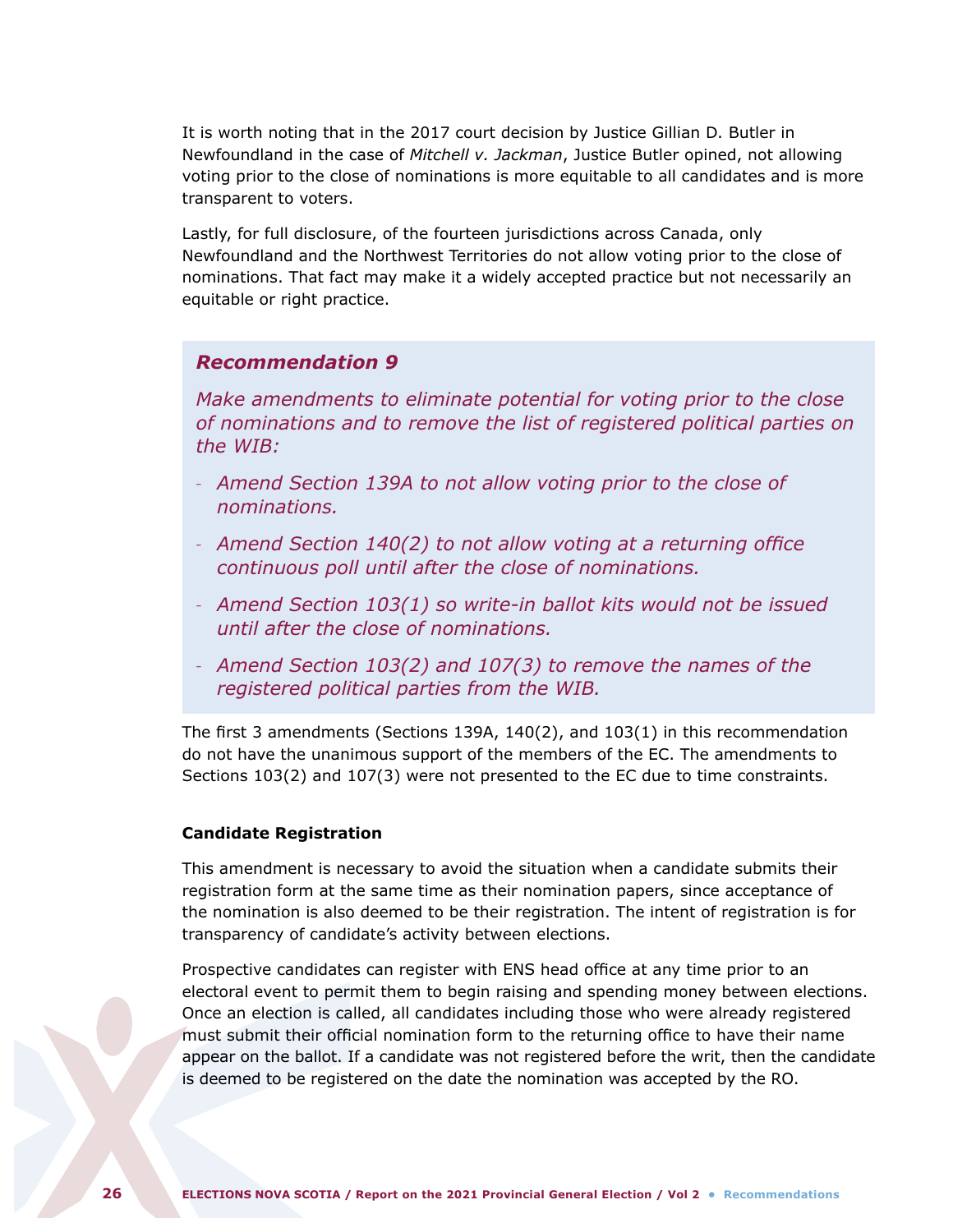In the 41st PGE with a non-fixed-date election, candidates who were not registered before the writ submitted their registration and nomination forms at the same time, which was unnecessary. It also caused confusion since the registration form is approved, as specified in legislation, by the CEO and the nomination form is approved by the RO in the electoral district.

The CEO is recommending that Section 203(2) be changed to define the end of the period for the registration process for candidates.

## **Recommendation 10**

*Change Section 203(2) to define the registration period as ending once the writ of election has been issued for the district in which a candidate intends to run. This will eliminate the duplication and confusion which has resulted when candidates submit their registration form at the same time as their nomination papers after the writ was issued.* 

This recommendation has the unanimous support of the members of the EC.

#### **Returning Officer Residency Requirement**

RO appointments have a legislative requirement for the RO to reside in the electoral district in which they administer the election.

Meeting the residency requirement for ROs continues to be excessively challenging in terms of recruitment. Although there is provision for the CEO to appoint an acting RO for outside the district, no long-term appointment can be made. During the  $41<sup>st</sup> PGE$ there were 12 ROs appointed in "acting" positions from out of district.

The residency requirement for ROs is inconsistent with requirements for candidates. Candidates do not have to reside in the electoral district in which they are running, and the CEO feels this flexibility should be extended to the RO role.

## *Recommendation 11*

*Remove Section 22(6) (b), which requires ROs to reside in the electoral district in which they were appointed.*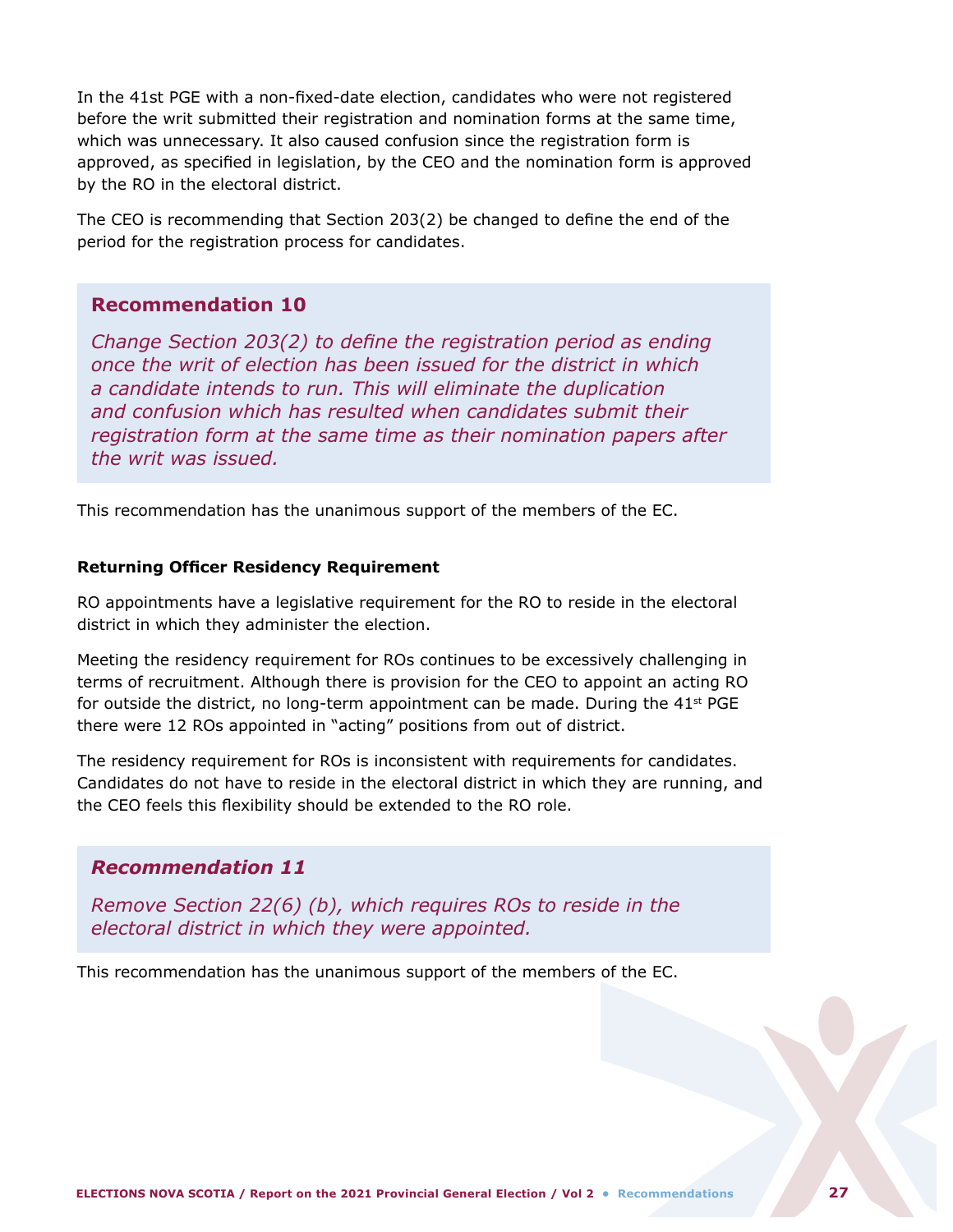#### **Write-in Ballot Changes**

The following recommendations support a change to allow candidate ballots to replace WIBs after the candidate had been nominated. This change would enhance transparency for voters to allow them to know the names of the nominated candidates in their electoral district for which they can cast their vote.

These changes are being recommended following the 41<sup>st</sup> PGE because ENS received multiple questions and comments from candidates and their representatives as well as registered parties about the continued use of WIBs after the candidate had been nominated. They argued that it unnecessarily caused voter confusion and could possibility lead to rejected ballots when some or all candidate names were known.

The CEO feels the changes recommended in this section would mitigate most of the concerns raised. As well, keeping the references in the *Act* more generic by removing references to WIBs specifically, where reasonable provides ENS more latitude in future as options for voting change.

## **Recommendation 12**

*Make the following amendments to allow candidate ballots to replace write-in ballots following the close of nominations and remove specific requirement for a WIB where reasonable.* 

- *Amend Sections 101(2) to (4), 101(14), 101(15)(e), 102(1) and (3), and 103(2) to (4)*
- *Change the titles of Section 105, 107, and 108*
- *Remove references to WIB in Sections 105(1)(a)(b), 105(1A), 105A(a)(b)(c), 107(1A) to (g), 107(1B) to (1D), 107(2), 108(1)*
- *Clarify that Section 107(3) to (5) is dealing with rejecting a WIB*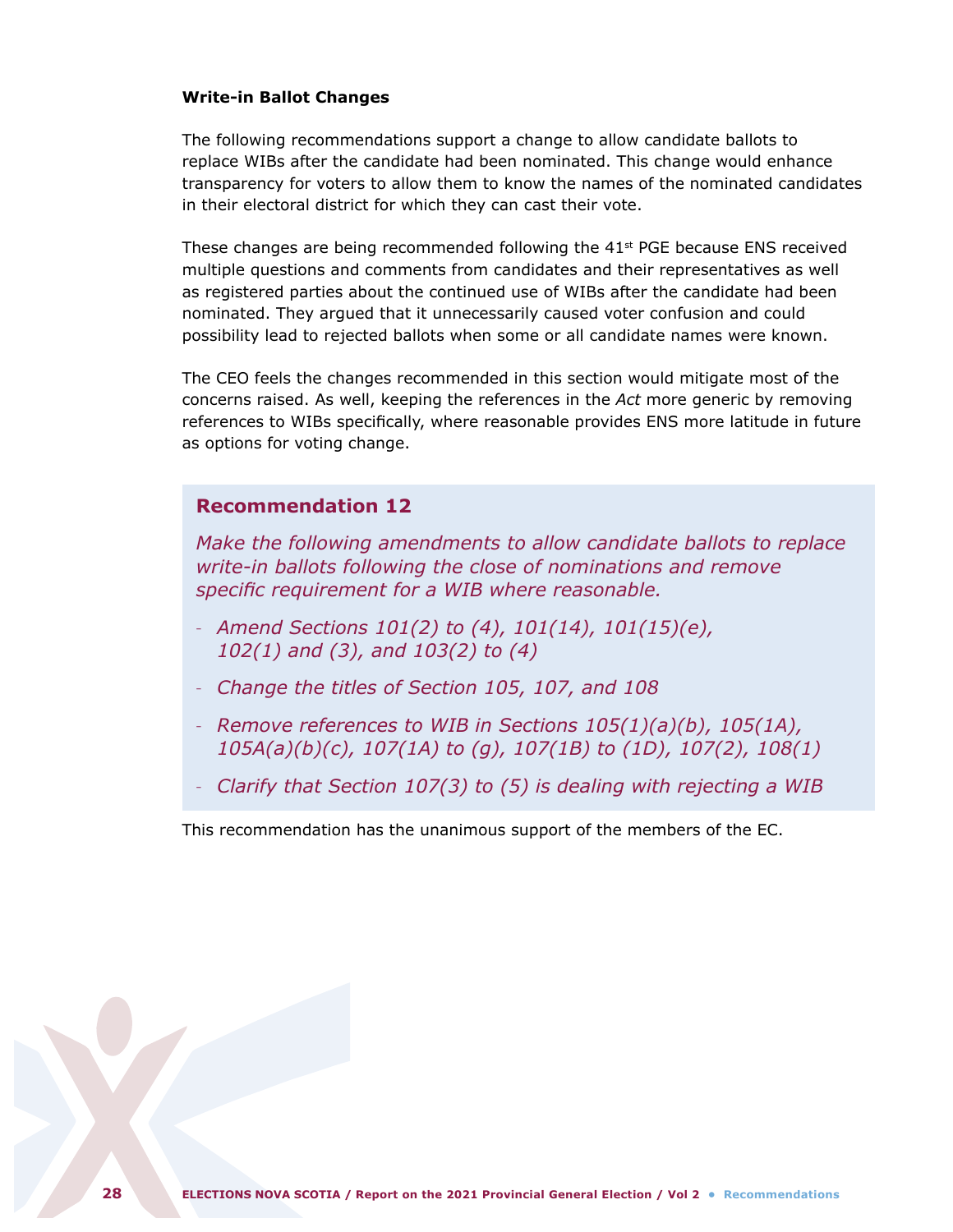## <span id="page-31-0"></span>**Alignment**

During an election many discrepancies or inconsistencies are noted within the electoral practices and procedures. The recommendations for legislative changes in this section are mainly housekeeping matters that need to be addressed to improve the legislative alignment with existing internal procedures in Nova Scotia.

#### **Residential Centre Polling Divisions**

The *Elections Act* allows the CEO to establish a separate polling division for a residential centre in which ten or more voters reside. The current practice is for mobile polls to be held at residential centres with 40 or more voters and to serve all others by WIB team. The removal of a number of voters will allow for more flexibility and the efficient use of election workers. The CEO is recommending this change to ensure alignment between the legislation and existing practice.

## *Recommendation 13*

*In Section 35(3) remove the reference to the number of electors.* 

This recommendation has the unanimous support of the members of the EC.

#### **Returning Office Continuous Poll**

A returning office continuous poll rarely has fewer than 15 votes. If a merger is required for a returning office continuous poll because it has fewer than 15 votes, then the merge should be with the WIB poll instead of with the ballots of an election day poll, as currently prescribed within the *Elections Act*.

This amendment is required to set the procedure in the *Elections Act* to be in line with the current counting process and to enable the merger of digital and paper eBallots and give the CEO more discretion in handling low votes from a returning office continuous poll. This will preserve the turnout election day polls report with known number of voters on the official list. This is considered an administrative correction.

## *Recommendation 14*

*Amend Section 143(2) to allow for CEO discretion when merging low votes from a returning office continuous poll.*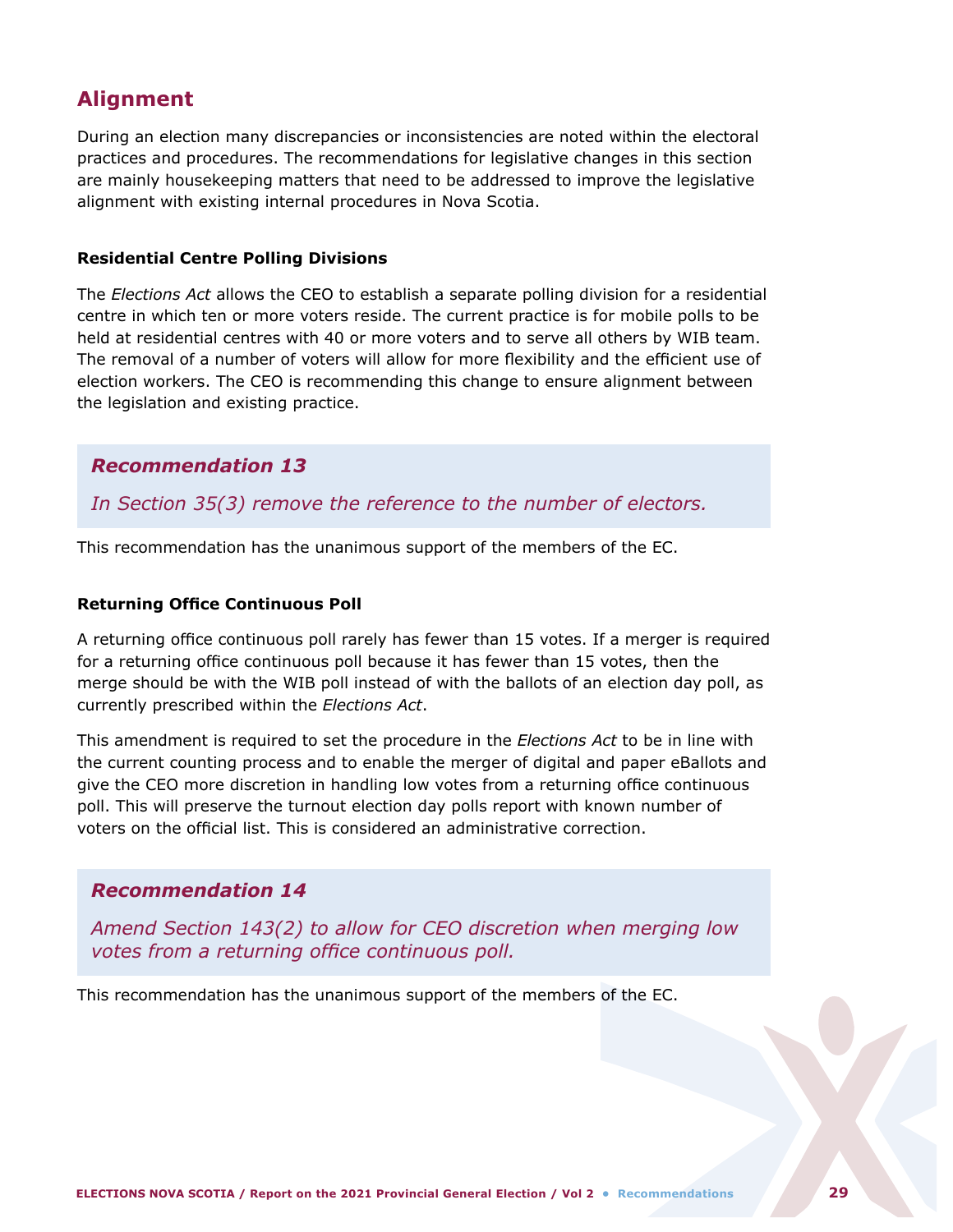#### **Administrative Corrections**

Two administrative corrections are required to update the *Elections Act*.

An update is needed to correct reference to the position of Election Clerk within the *Elections Act*. The term 'Election Clerk' was replaced by Assistant Returning Officer (ARO) by the amendments to the Elections Act made in Chapter 17 of the Acts of 2015, which came into effect by Royal Assent on May 11, 2015.

The second correction is to Section 303 of the *Elections Act* because it only references advance and election day polls, which appears to be an oversight. It should also account for the returning office continuous polls as well as any community polls held. The CEO is recommending that this section be updated to include the returning office continuous polls and community polls.

These two amendments are considered administrative corrections.

## *Recommendation 15*

*Make the following administrative corrections to the Elections Act:*

- *Update Section 350(1) (b) to replace the term 'Election Clerk' with 'Assistant Returning Officer'.*
- *Update the language in Section 303 to include continuous and community polls.*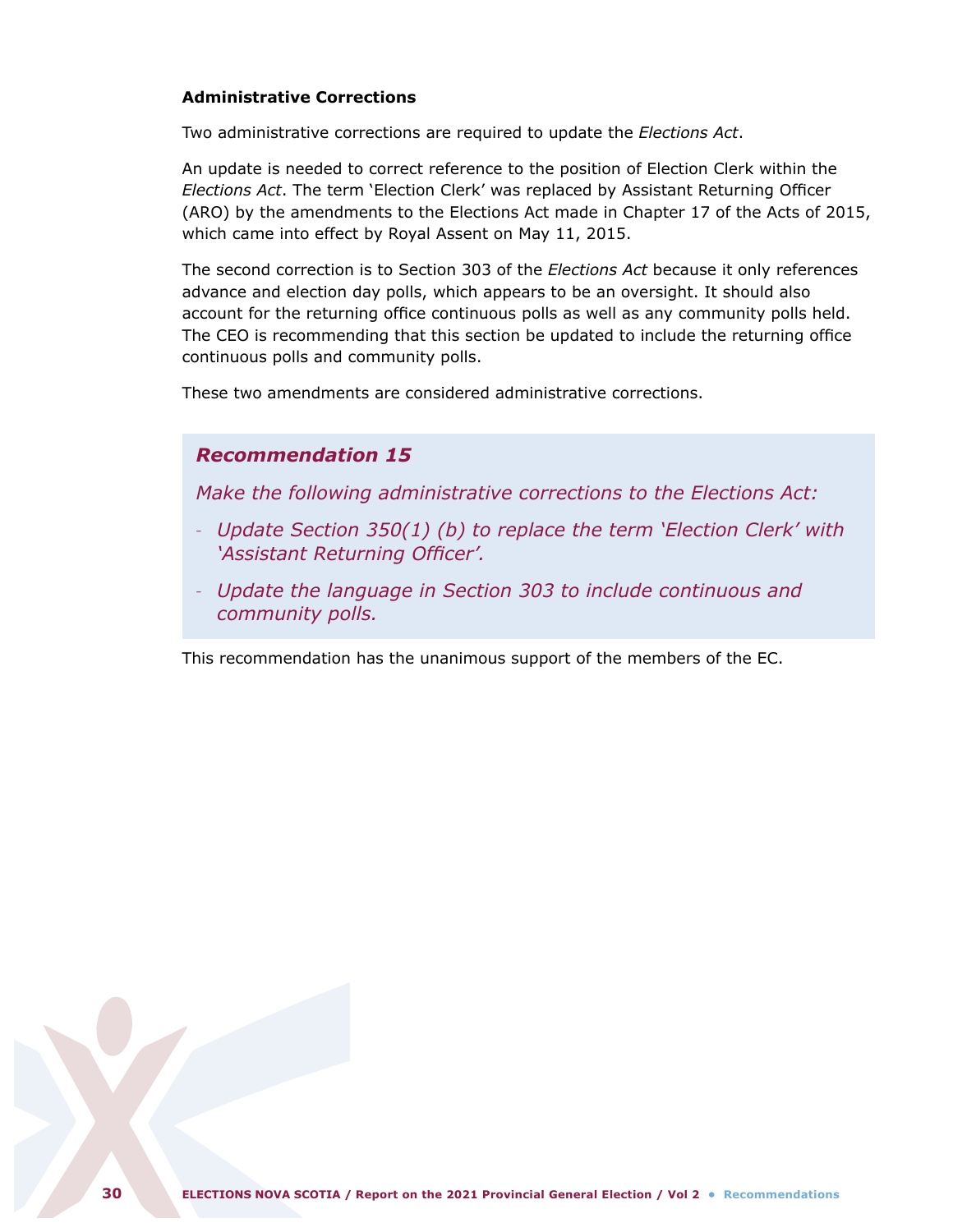#### **Offences**

While reviewing the *Elections Act* for potential updates following the 41<sup>st</sup> PGE, it was determined that the legal provisions within the offences section needed to be strengthened.

The CEO feels the following updates to Part IV of the *Elections Act* are needed to address current gaps and weaknesses. This is considered an administrative update.

## *Recommendation 16*

*Update Part IV of the Elections Act to include offences using new technology, electoral officers, material and equipment as follows:*

- *Add offences for both the write-in and internet voting polls.*
- *Amend Section 335 to include offenses respecting election equipment, materials and ballots.*
- *Add new clauses in Section 336 and 337 related to the applications of a personal information number.*
- *Add a new section related to offences by a systems election officer.*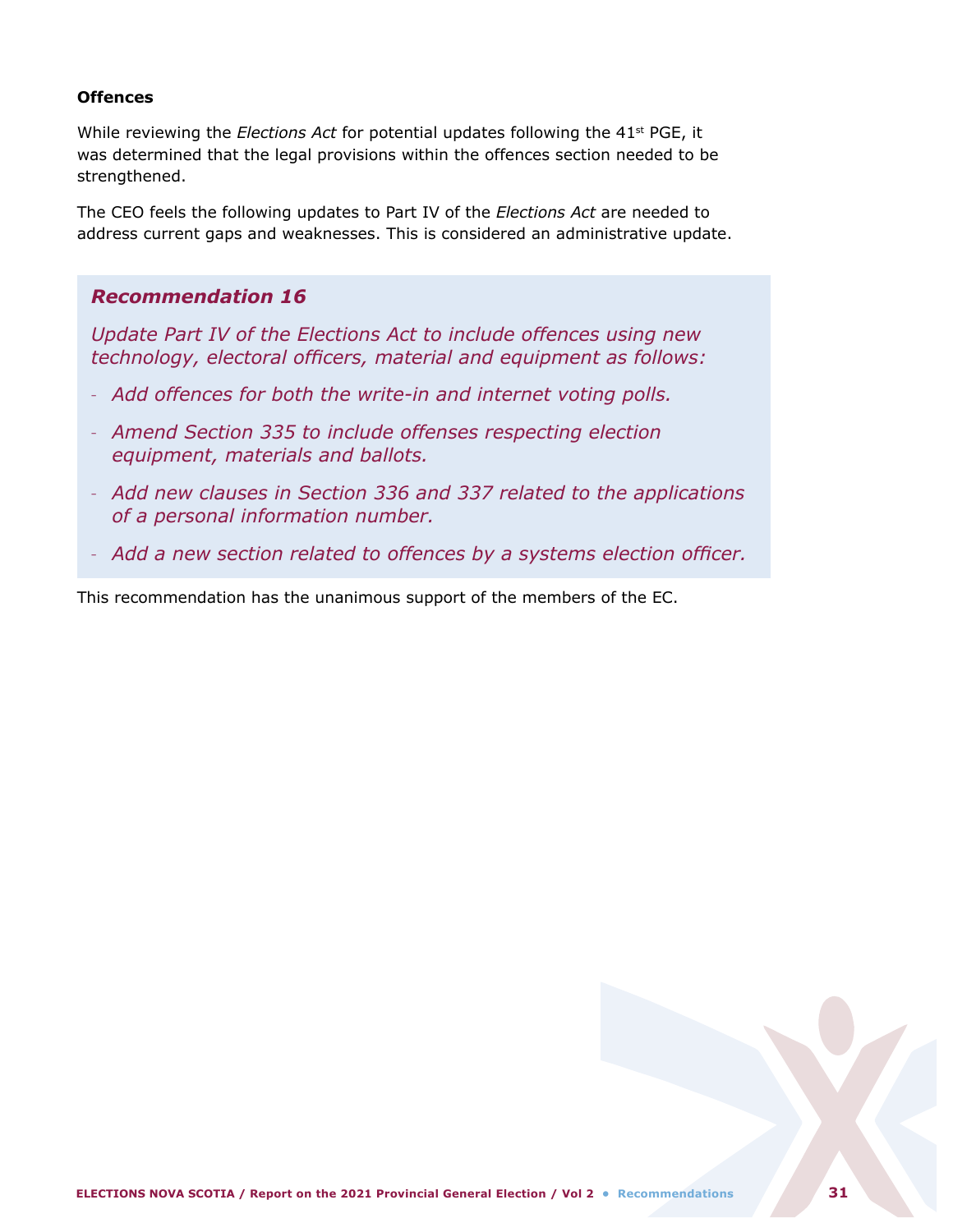## <span id="page-34-0"></span>**Electoral Finance**

The recommendations for legislative change presented in this section pertain to electoral finance practices. Further recommendations may be made in the final postelection report, *Volume III, Financial Information & Statistics*, which will be published later this year. *Volume III* will provide financial information on election expenses, candidate reimbursement, election administration costs and financial statistics.

#### **Nomination Deposit**

Following the 40<sup>th</sup> PGE in 2017, the CEO recommended the candidate nomination deposit no longer be required for fairness. This recommendation was made following a court decision in the province of Alberta: *Szuchewycz* v *Canada (Attorney General)*, 2017 ABQB 645, in which the Court held that the provision related to the nomination deposit created a disadvantage on some prospective candidates that was limiting and unconstitutional.

This recommendation was not included in the legislative changes introduced in Bill 225 and proclaimed in May of 2021. It is also noted that the CEO waived the nomination deposit for by-elections held between the  $40<sup>th</sup>$  and  $41<sup>st</sup>$  PGEs. All candidates are eligible to have their deposit returned under the current legislation.

The CEO feels it is prudent to recommend this change again given the court ruling and the fact that some other jurisdictions in Canada have also taken steps to eliminate nomination deposits for candidates.

## *Recommendation 17*

*For greater fairness a candidate deposit would no longer be required by making the following amendments:*

- *Amend clause 65(2)(b) to no longer require a prospective candidate to submit a two-hundred-dollar nomination deposit by deleting it in its entirety.*
- *Amend Subsections 66(2)(3), 67(1)(2)(3)(4), 69(1), 71, and 72 (3) to delete reference to nomination deposit.*
- *Amend clause 166(i)(xi) by deleting it in its entirety*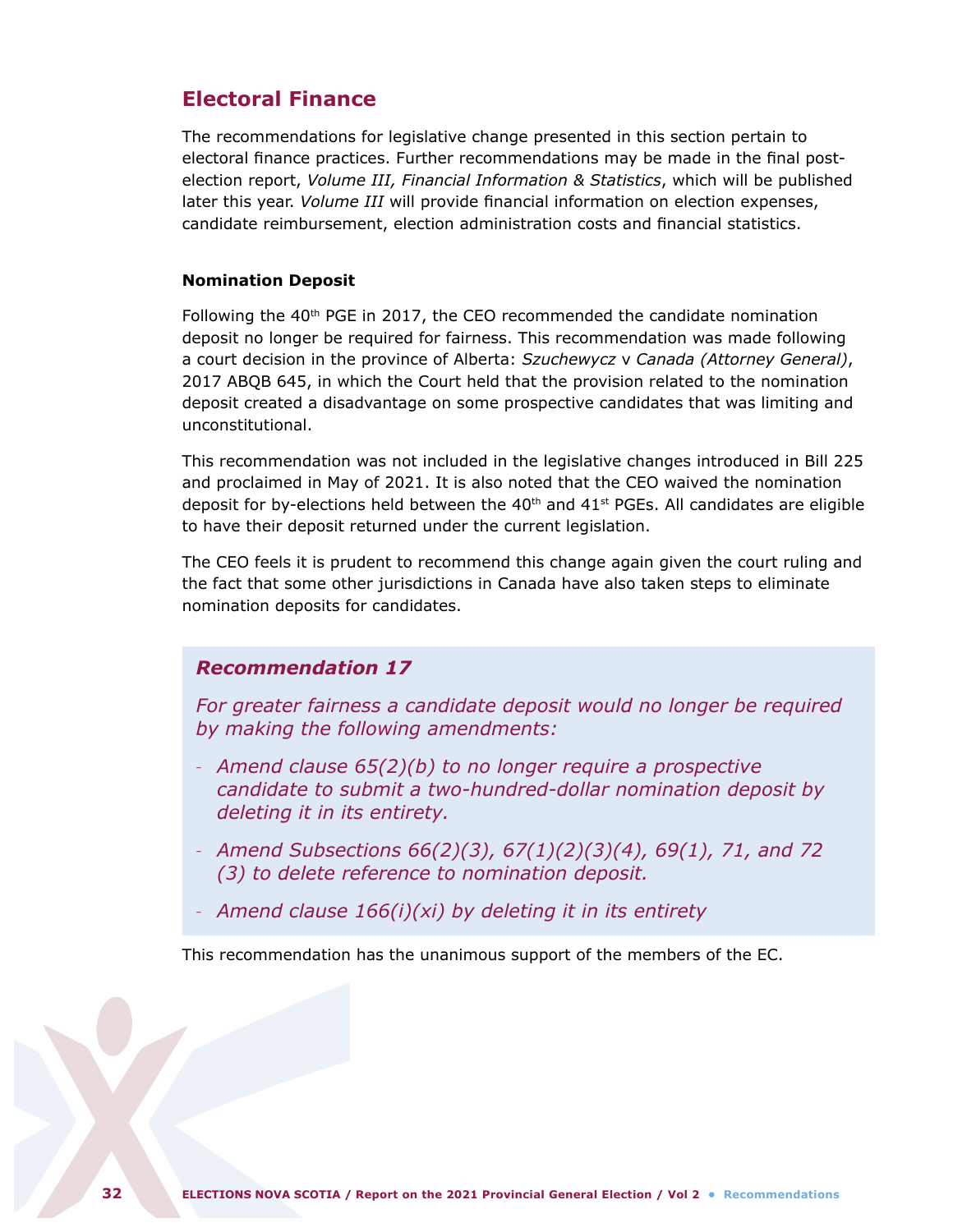#### **Transfers**

This recommendation will clarify the rules regarding transfers of services, money or property among related entities to cover the situation when a candidate is running for office and would like to transfer advertising materials from a previous election when running for a different registered party.

In the  $41<sup>st</sup>$  PGE, ENS encountered instances where candidates who had run in previous elections reused campaign signs that no longer reflected their registered party affiliation. This situation illustrated the need for clarity regarding transfers among related entities. Specifically, to cover the situation when a candidate is running for office and would like to transfer advertising materials from a previous election when running for a different registered party or as an independent.

## *Recommendation 18*

*Update Sections 213 and 214 to clarify application of rules regarding transfers between related entities.*

This recommendation has the unanimous support of the members of the EC.

#### **Disclosure statement**

A housekeeping update is needed to address an inconsistency between the subsections of Section 240 of the *Elections Act* so that all will state 'to be equal to or exceed two hundred dollars'. Further amendment is now needed to align Sections 240(2) and (3) which currently specify disclosure for contributions that exceed two hundred dollars.

## *Recommendation 19*

*Amend Section 240(2) and (3) to clarify that the disclosure amount is to be equal to or exceed two hundred dollars.*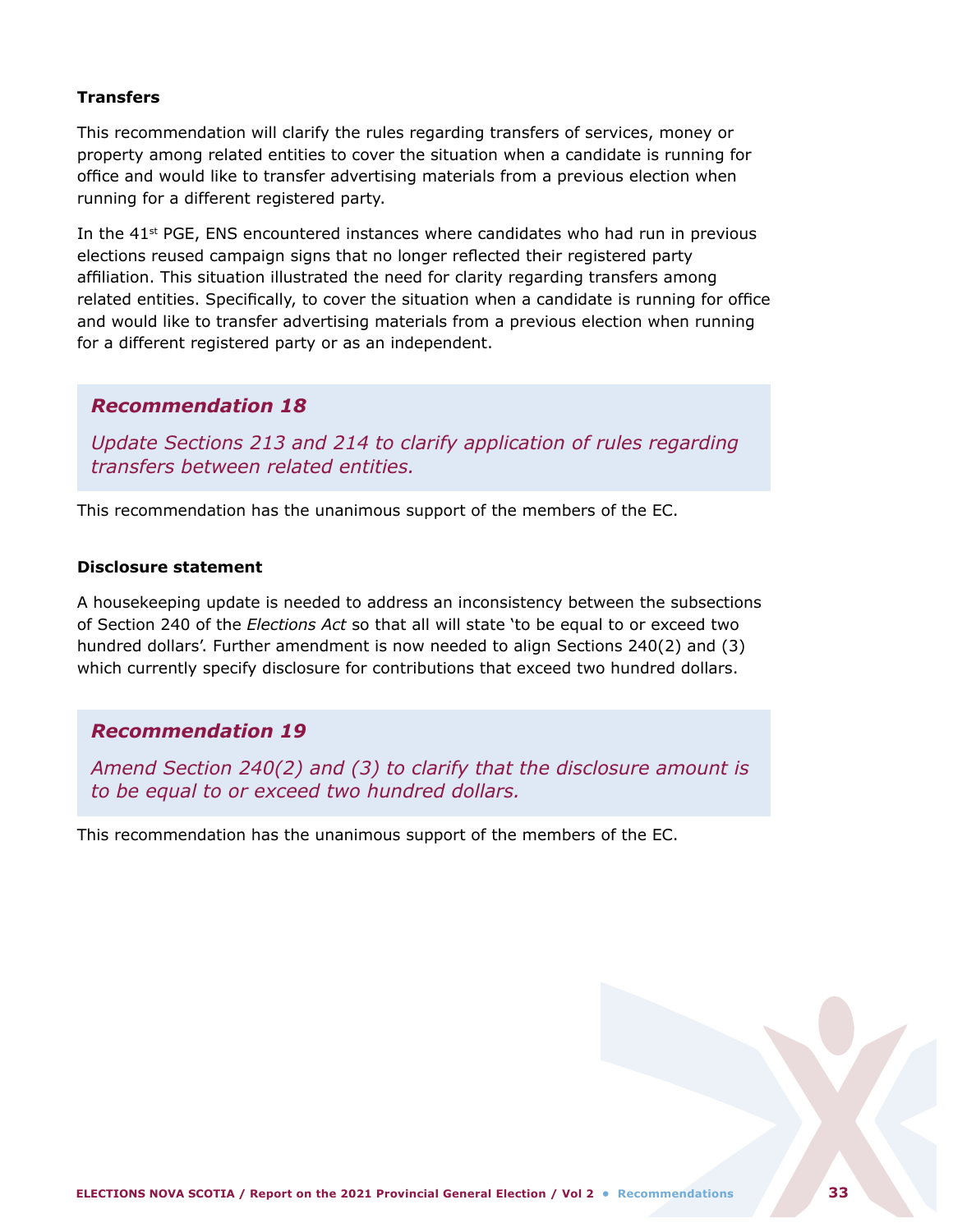#### **Campaign Period Finances**

If recommendations made in the report related to a campaign period are accepted, then further amendments will be required to align the period covering election expense spending limits, reimbursement limits and maximum election expenses.

## *Recommendation 20*

*Make the following amendments to align the period covering election expense spending limits, reimbursement limits and maximum election expenses with both the pre-writ campaign period and the writ period for fixed-date elections.*

- *Amend Sections 259(1) and 260(1) regarding the longer period associated with election expense spending limits to reflect the inclusion of the pre-writ campaign period rather than only the writ period.*
- *Amend Section 260(4) to account for the longer period associated*  with the inclusion of pre-writ campaign period when calculating *maximum election expenses.*
- *Amend Section 278(1) to ensure a third party shall register within seven days of incurring election advertising expenses of a total amount of five hundred dollars and may not register before the issue of the writ or, in the case of a fixed-date, the start of the pre-writ campaign period.*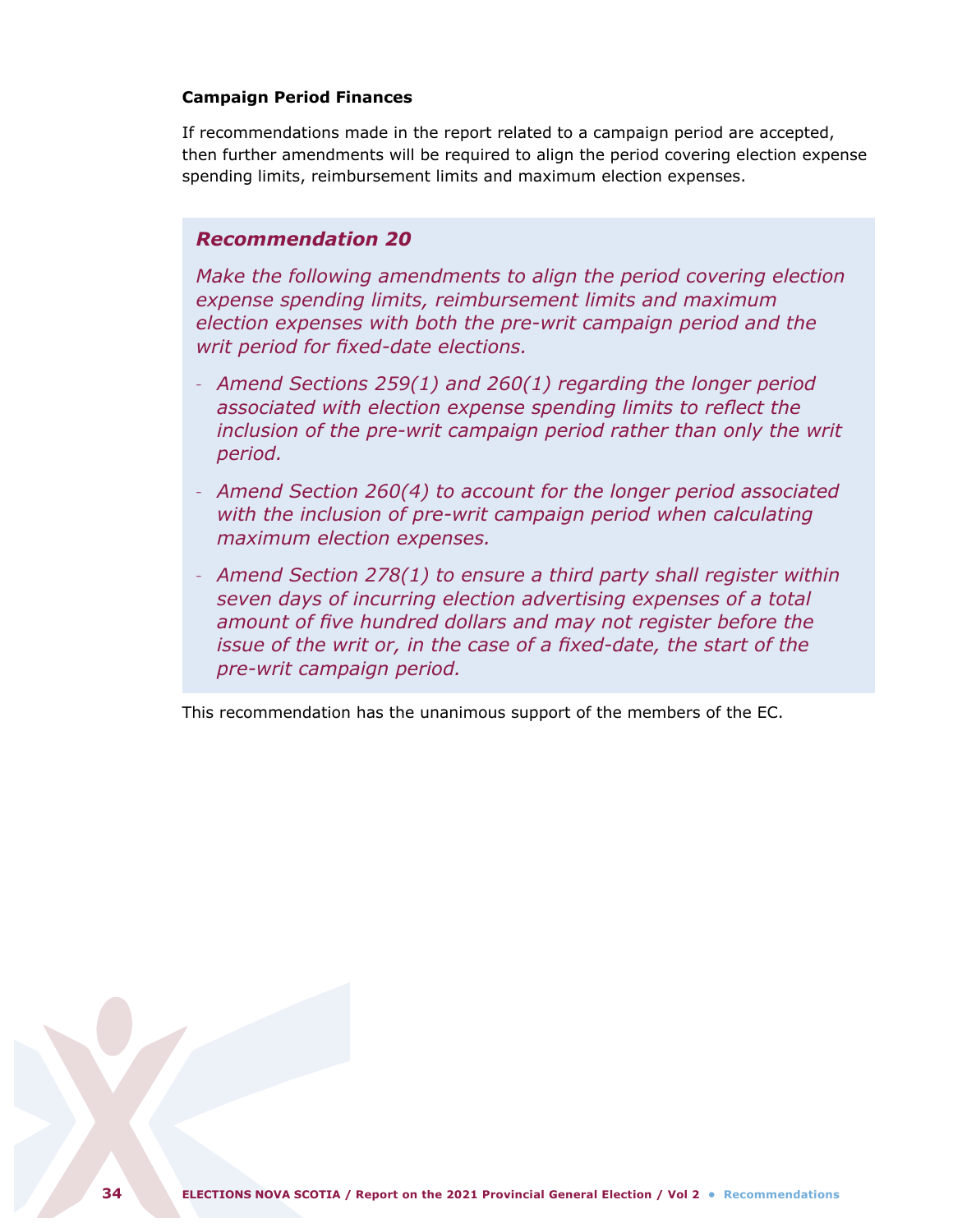## <span id="page-37-0"></span>**Conclusion**

While the Premier of the day may have the discretion of deciding the date upon which the writs of election would be issued, democratic elections themselves have always been about choice for and by the people. Current members of the House of Assembly, whether they are Government members or opposition members, may choose to present themselves to the electorate as candidates who choose to contest a given seat. The public entrusts ENS with the responsibility of ensuring the playing field is level, the rules give no advantage to any one candidate, the processes employed are transparent and accountable, the opportunities to vote are equally accessible to all, and that ENS, as the administrators of the election once called are adequately prepared to deliver the event to a level of professionalism and integrity all the stakeholders expect.

It is for these very reasons that it is so important to protect and strengthen the nonpartisan independence of ENS through continued legislative reform as outlined in this report.

There are two unresolved issues related to independent candidates that arose out of the debriefing after the  $41<sup>st</sup>$  PGE that had not been fully vetted at the time of the publishing of this report. ENS staff will continue to review of the following independent candidate issues and discuss potential recommendations with the members of the EC before the 42nd PGE.

The issues in question are as follows:

### **Unfair disadvantage independent candidates face when it comes to raising money.**

Registered candidates who choose to run under the banner of a registered party have a distinct advantage over their rivals who choose to run as independents. They can, through agreement with their registered political party hold fundraising events at any time between elections. Independent candidates have the same right, but they currently cannot provide their donors with a tax receipt before the writ of election is issued. This is an issue of fairness and should be addressed.

### **Any unspent funds raised by a party candidate after an election can be transferred to the EDA or party for which they ran.**

An independent has no such option. The only option available to independent candidates is to transfer any surplus funds to the general revenues of the province. There is no valid reason for the province to be the only option available. An option for consideration could be to permit independent candidates the opportunity of donating their surplus funds to a charity of their choice that is registered in Nova Scotia.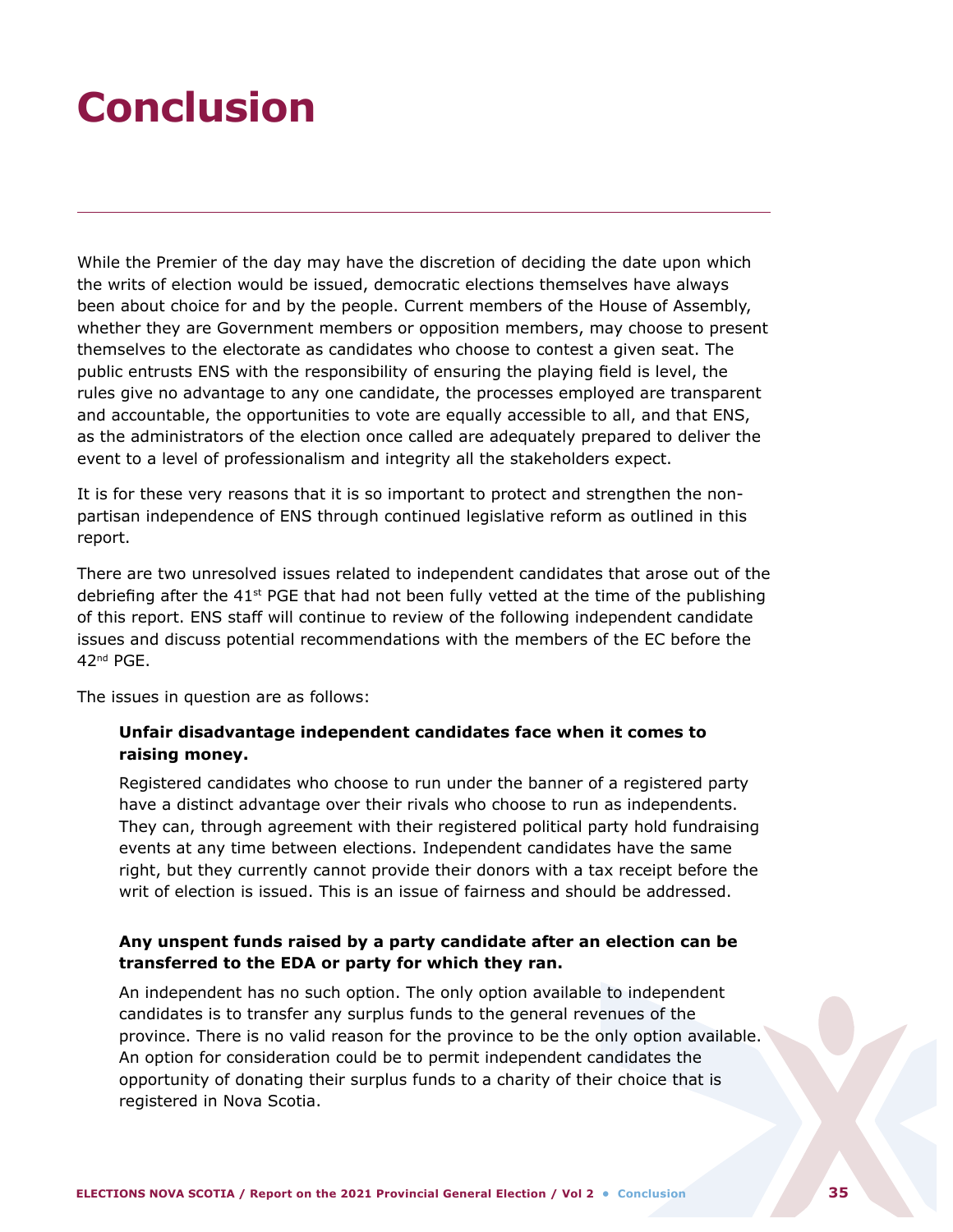Lastly there are two operational improvements that have yet to be resolved. They are as follows:

#### **Finding a less costly and more reliable vehicle for informing voters of their specific voting rights and options during an election.**

The current vehicle most often used to deliver this information is the voter information card (VIC). The benefits of this card are two-fold. It provides voter specific information on where and when they can vote and it can also act as a valid piece of identification for voters, when presented with a second piece of valid identification.

There are variables beyond ENS's control in locking down voting locations, before the VIC publication date, that are a critical element of the information provided to the voter. This forces the production of the VICs to be extremely time sensitive. ENS has been able to find one company in Canada that can turn around the production of these cards in the window available before advance voting starts. Secondly, the only practical way to deliver this information to individuals directly has traditionally been by Canada Post. Try as they might, many VICs are misdirected or undelivered to valid residential addresses within acceptable timeframes. The cost of delivery by Canada Post has also increased to a point where alternative ways of getting this information out to individual voters should be considered.

#### **Expanding the right to vote anywhere within the voter's electoral district on election day.**

The first step would be to use technology to register and strike off voters at the polls which would significantly reduce human error rates. This objective could be met for the 42<sup>nd</sup> PGE but there are costs associated with securing the required technology. Less realistic for the  $42<sup>nd</sup>$  would be to permit voters to vote anywhere within their electoral district. There are a number of obstacles to this including legislative changes, meeting the parties desire to know results by polling division, the cost of technology for all election day polls and the limits to the availability of acceptable internet coverage in the more rural districts in the province. That said, a realistic interim goal could be to pilot this change in by-elections or in a select number of districts during the 42<sup>nd</sup> PGE.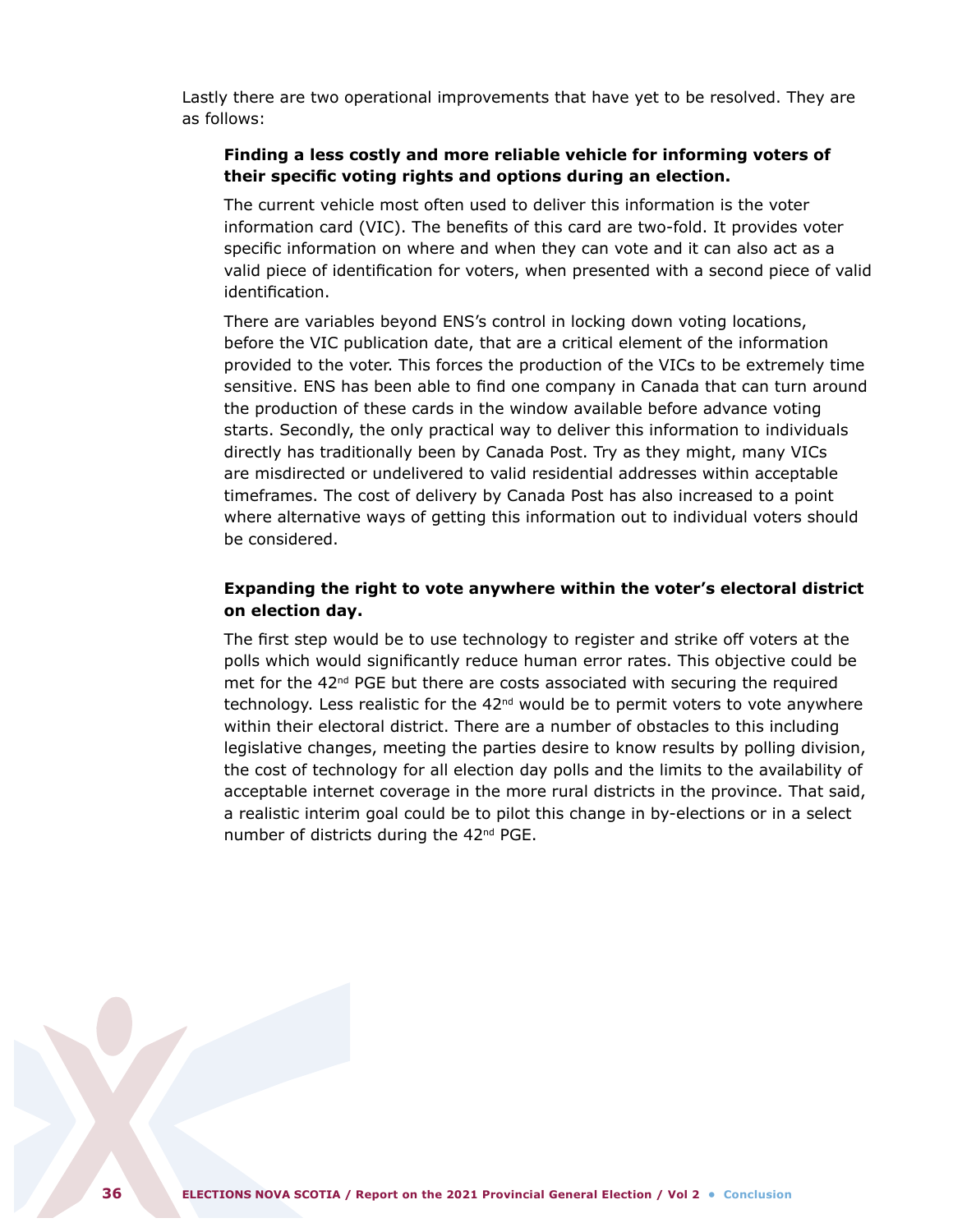## <span id="page-39-0"></span>**Appendix A: Legislative Recommendation Table**

| Title                                     | #            | Summary of Amendment                                                                                                                                                                                                                              | Elections Act Reference /<br>Suggested Wording                                                                                                                                                                                                                                                                                                                                                                        | Election<br>Commission<br>feedback |
|-------------------------------------------|--------------|---------------------------------------------------------------------------------------------------------------------------------------------------------------------------------------------------------------------------------------------------|-----------------------------------------------------------------------------------------------------------------------------------------------------------------------------------------------------------------------------------------------------------------------------------------------------------------------------------------------------------------------------------------------------------------------|------------------------------------|
| <b>Independence</b>                       |              |                                                                                                                                                                                                                                                   |                                                                                                                                                                                                                                                                                                                                                                                                                       |                                    |
| Annual<br><b>Estimates</b>                | $\mathbf{1}$ | Modify language so the special<br>committee's recommendation of<br>estimates to Treasury Board is not<br>optional for inclusion. The governing<br>party maintains its ability to alter this<br>budget during debates in the House of<br>Assembly. | Modify language referring to the annual<br>estimates in the Act so the special<br>committee's recommendation of ENS's<br>estimates to Treasury Board is not<br>optional for inclusion with the provincial<br>budget. The governing party would<br>have the same ability as the opposition<br>parties to review, to debate and to<br>propose a vote to alter this budget in<br>the House of Assembly if it so chooses. | Not unanimously<br>supported       |
| <b>Warrant to pay</b><br>for by-elections | $\mathbf{2}$ | Align the funding process for by-<br>elections with the existing warrant<br>system for provincial general elections<br>as defined in the Finance Act.                                                                                             | Modify language in the Finance Act to<br>permit the Government to cover the<br>spending by ENS for the administration<br>of a general election to include similar<br>powers for the costs incurred during<br>by-elections.                                                                                                                                                                                            | Unanimously<br>supported           |
| Legislative<br>change process             | 3            | Allow the Chief Electoral Officer to<br>present legislative recommendations<br>to a special committee instead of to<br>Executive Council through the Minister<br>of Justice.                                                                      | Add provisions so the Chief Electoral<br>Officer may present annually to a<br>committee of the House of Assembly,<br>designated on recommendation for<br>legislative changes.                                                                                                                                                                                                                                         | Not unanimously<br>supported       |
| <b>CEO</b> hiring<br>process              | 4            | To support greater transparency<br>and independence, prescribe within<br>the Elections Act procedures for the<br>recruitment/appointment of the Chief<br>Electoral Officer.                                                                       | Add provisions to ensure that before a<br>CEO appointment can be made under<br>subsection 7(1), a selection committee<br>shall be formed.                                                                                                                                                                                                                                                                             | Not unanimously<br>supported       |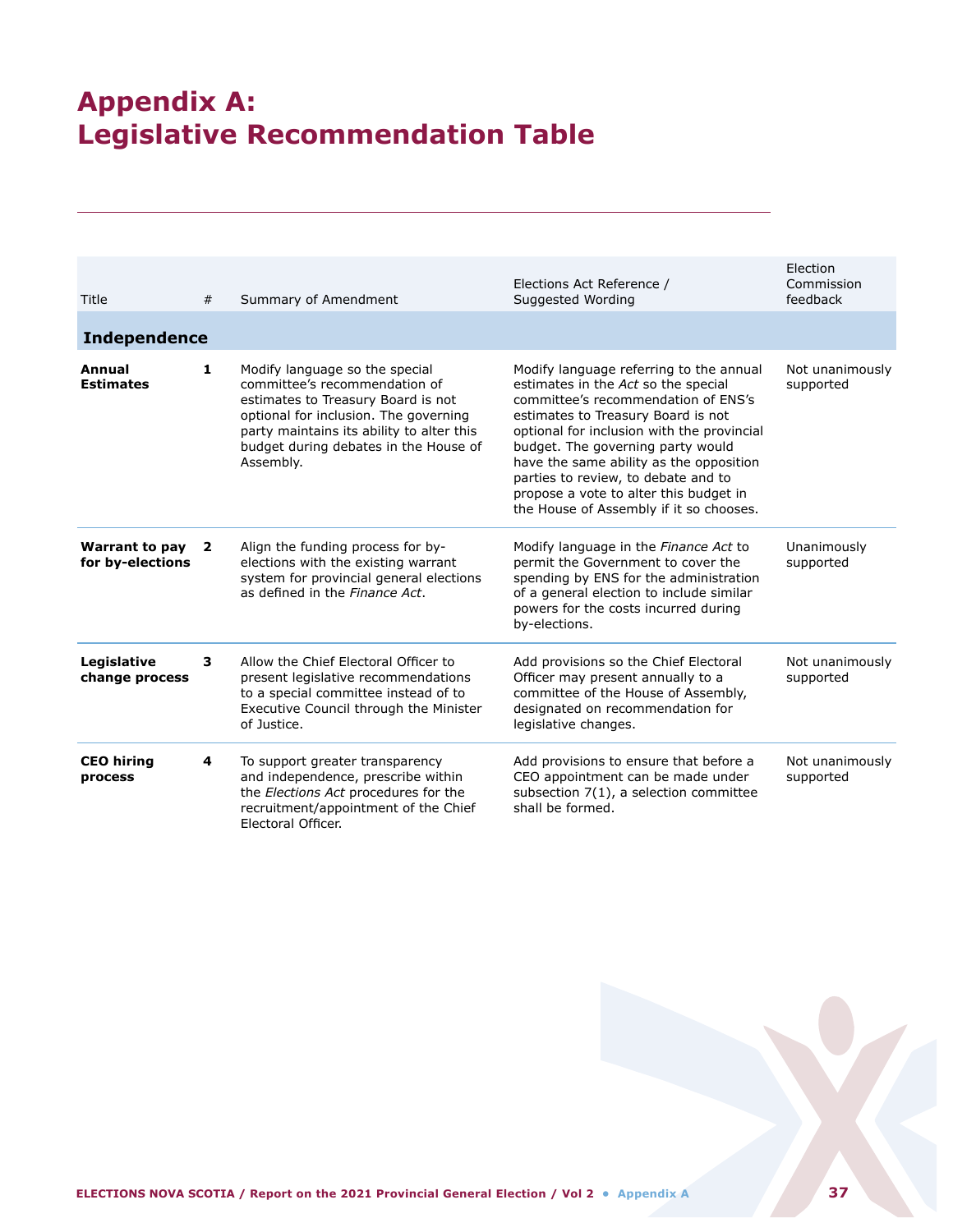| Title                                                         | #                       | Summary of Amendment                                                                                                                                                                                                                                                     | Elections Act Reference /<br>Suggested Wording                                                                                                                                                                                                                                                                                                           | Election<br>Commission<br>feedback |
|---------------------------------------------------------------|-------------------------|--------------------------------------------------------------------------------------------------------------------------------------------------------------------------------------------------------------------------------------------------------------------------|----------------------------------------------------------------------------------------------------------------------------------------------------------------------------------------------------------------------------------------------------------------------------------------------------------------------------------------------------------|------------------------------------|
| <b>Fixed-Date Elections</b>                                   |                         |                                                                                                                                                                                                                                                                          |                                                                                                                                                                                                                                                                                                                                                          |                                    |
| <b>Define</b><br><b>Pre-writ</b><br>Campaign<br><b>Period</b> | 5                       | Introducing a pre-writ campaign<br>period provides greater transparency<br>for election expense spending for a<br>registered political party or candidate,<br>and introduces a measure of control on<br>third-party spending in the lead-up to a<br>fixed-date election. | Add provisions to the Elections Act<br>to define the pre-writ campaign for a<br>fixed-date election only as follows:<br>- in the case of a general election held<br>in accordance with Section 29A(2), the<br>period commencing 120 days before<br>election day, in the year in which the<br>election is held and ending with the<br>issuance of a writ. | Unanimously<br>supported           |
| Variable<br><b>Election Period</b>                            | 6                       | Make the following amendments to the<br>Elections Act to reduce the variability<br>of the election period to a maximum of<br>seven days.                                                                                                                                 | - Amend Section 29(a) and (b) to set<br>the election period to between 30-37<br>days in duration.<br>- Amend Section 74(2)(b) to adjust the<br>timeframe for the election period.                                                                                                                                                                        | Unanimously<br>supported           |
| <b>Clarity</b>                                                |                         |                                                                                                                                                                                                                                                                          |                                                                                                                                                                                                                                                                                                                                                          |                                    |
| <b>Electoral</b><br><b>Boundary</b><br><b>Changes</b>         | $\overline{\mathbf{z}}$ | To make the following amendments to<br>the House of Assembly Act to clarify<br>issues regarding the CEO changing<br>electoral boundaries.                                                                                                                                | In Section 5A(2) of the House of<br>Assembly Act, remove the constraint of<br>a maximum 300 electors and allow for<br>greater CEO discretion.<br>Remove Section 7(2) the requirement<br>to amend the House of Assembly Act<br>when electoral boundaries change due<br>to CEO recommended changes.                                                        | Unanimously<br>supported           |
| <b>Election</b><br>Commission<br><b>Chair</b>                 | 8                       | Change the term for the Chair of the<br>Election Commission to account for a<br>change in Government.                                                                                                                                                                    | Change the term for the Chair of the EC<br>as stated in Section 356(3) to account<br>for a change in Government.                                                                                                                                                                                                                                         | Unanimously<br>supported           |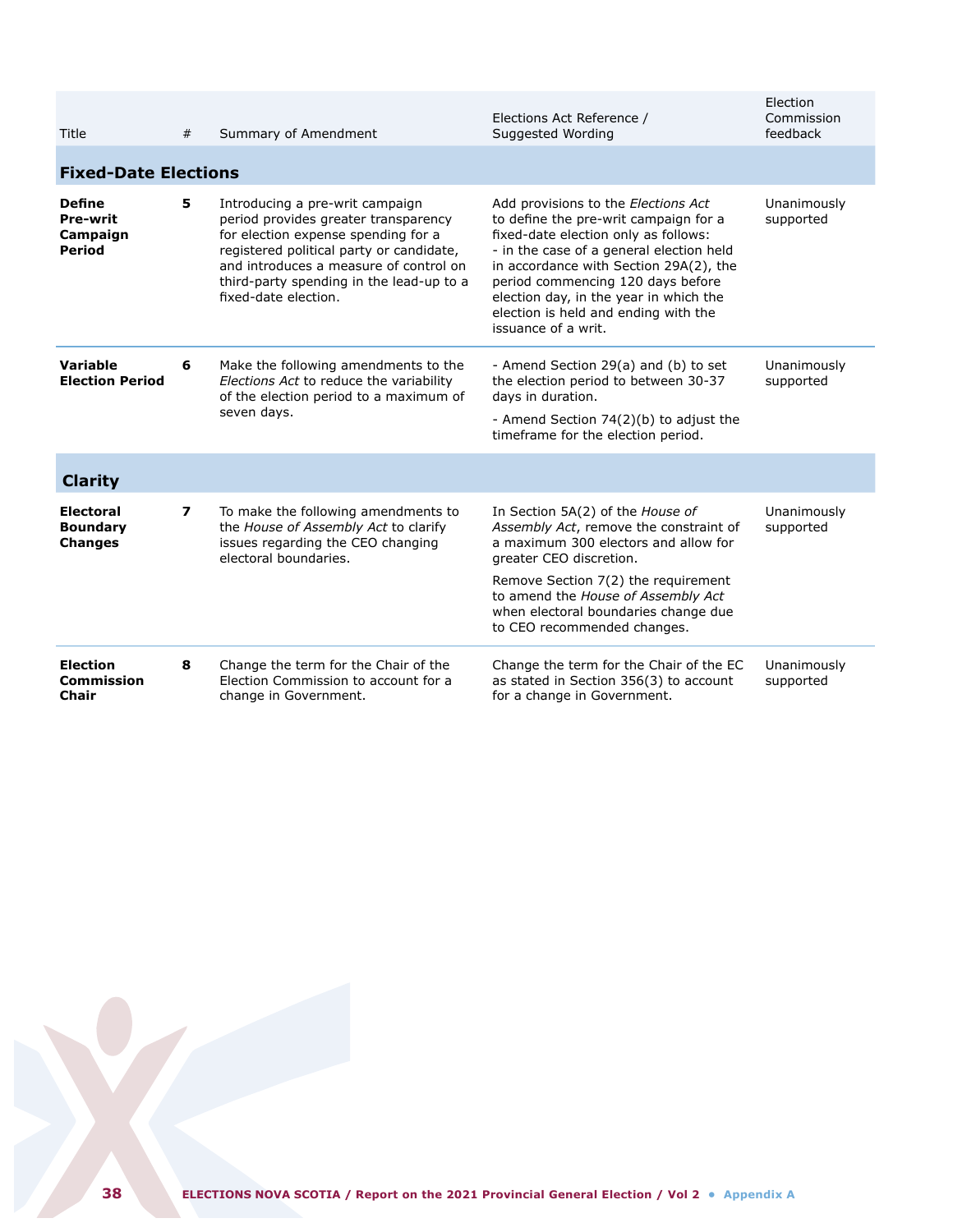| Title                                                          | #  | Summary of Amendment                                                                                                                                                                                                                                                                                                                | Elections Act Reference /<br>Suggested Wording                                                                                                                                                                                                                                                                                                                                                                                                         | Election<br>Commission<br>feedback |
|----------------------------------------------------------------|----|-------------------------------------------------------------------------------------------------------------------------------------------------------------------------------------------------------------------------------------------------------------------------------------------------------------------------------------|--------------------------------------------------------------------------------------------------------------------------------------------------------------------------------------------------------------------------------------------------------------------------------------------------------------------------------------------------------------------------------------------------------------------------------------------------------|------------------------------------|
| <b>Transparency</b>                                            |    |                                                                                                                                                                                                                                                                                                                                     |                                                                                                                                                                                                                                                                                                                                                                                                                                                        |                                    |
| <b>Voting Prior</b><br>to Close of<br><b>Nominations</b>       | 9  | Make amendments to eliminate<br>potential for voting prior to the close of<br>nominations and to remove the list of<br>registered political parties on the WIB.                                                                                                                                                                     | - Amend Section 139A to not allow<br>voting prior to the close of nominations.<br>- Amend Section 140(2) to not allow<br>voting at a returning office continuous<br>poll until after the close of nominations.<br>- Amend Section 103(1) so write-in<br>ballot kits would not be issued until<br>after the close of nominations.<br>- Amend Section $103(2)$ and $107(3)$ to<br>removed the names of the registered<br>political parties from the WIB. | Not unanimously<br>supported       |
| <b>Candidate</b><br><b>Registration</b>                        | 10 | This amendment is necessary to avoid<br>the situation when a candidate submits<br>their registration form at the same<br>time as their nomination papers, since<br>acceptance of the nomination is also<br>the deemed registration. The intent<br>of registration is for transparency of<br>candidate's activity between elections. | Change Section 203(2) to define the<br>registration period as ending once the<br>writ of election has been issued for the<br>district in which in which a candidate<br>intends to run. This will eliminate the<br>duplication and confusion which has<br>resulted when candidates submit their<br>registration form at the same time as<br>their nomination papers after the writ<br>was issued.                                                       | Unanimously<br>supported           |
| Returning<br><b>Officer</b><br><b>Residency</b><br>Requirement | 11 | Remove requirement to have a<br>returning officer reside in the electoral<br>district they support.                                                                                                                                                                                                                                 | Remove Section 22(6) (b), which<br>requires ROs to reside in the electoral<br>district in which they were appointed.                                                                                                                                                                                                                                                                                                                                   | Unanimously<br>supported           |
| <b>Write-in Ballot</b><br><b>Changes</b>                       | 12 | Make the following amendments to<br>allow candidate ballots to replace<br>write-in ballots following the close<br>of nominations and remove specific<br>requirement for a WIB where<br>reasonable.                                                                                                                                  | Amend Sections $101(2)$ to $(4)$ ,<br>$101(14)$ , $101(15)(e)$ , $102(1)$ and (3),<br>and 103(2) to (4)<br>Change the titles of Section 105, 107,                                                                                                                                                                                                                                                                                                      | Unanimously<br>supported           |
|                                                                |    |                                                                                                                                                                                                                                                                                                                                     | and 108<br>Remove references to WIB in Sections<br>$105(1)(a)(b)$ , $105(1A)$ , $105A(a)(b)$<br>(c), 107(1A) to (g), 107(1B) to (1D),<br>107(2), 108(1)                                                                                                                                                                                                                                                                                                |                                    |
|                                                                |    |                                                                                                                                                                                                                                                                                                                                     | Clarify that Section 107(3) to (5) is<br>dealing with rejecting a WIB                                                                                                                                                                                                                                                                                                                                                                                  |                                    |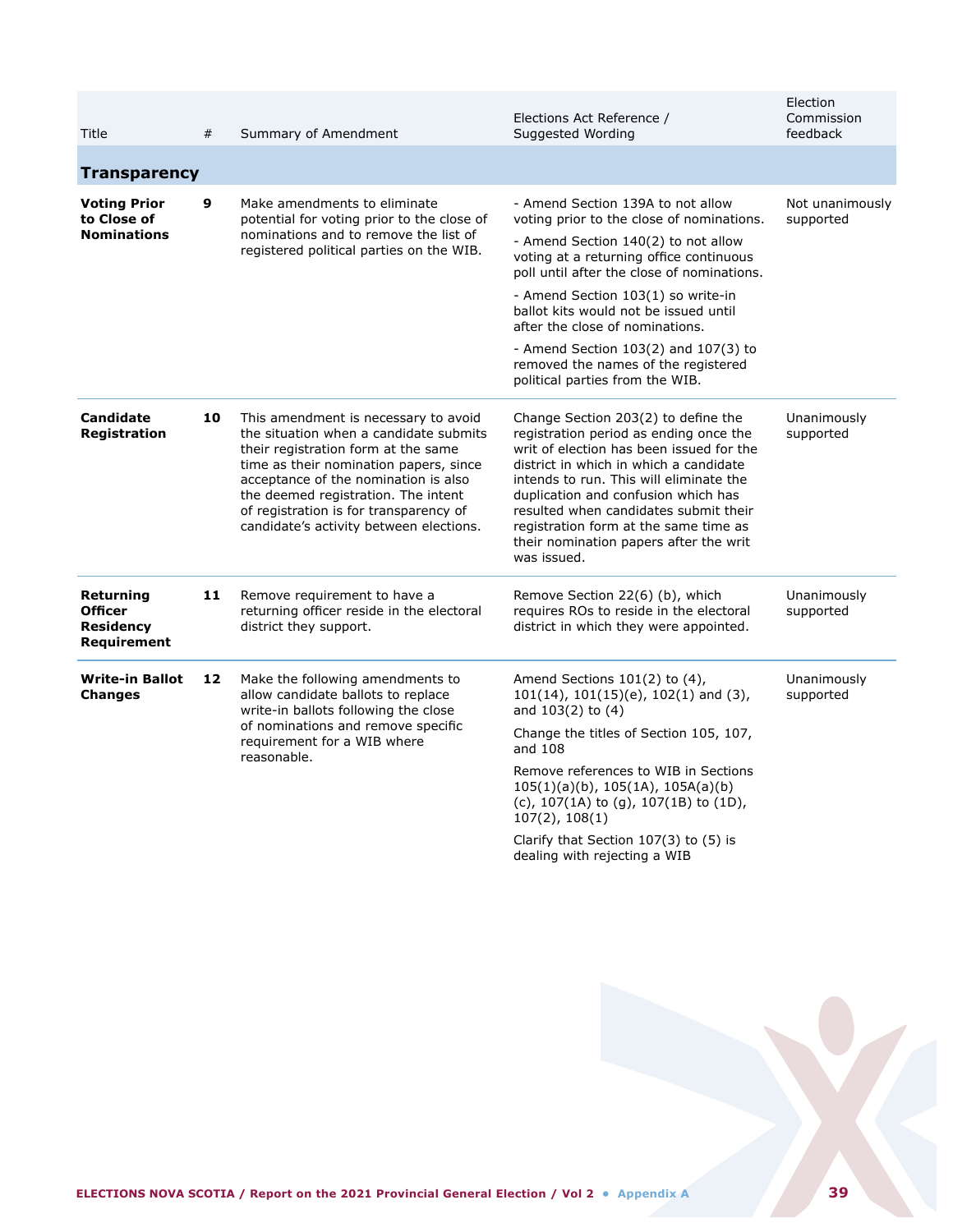| Title                                                           | #  | Summary of Amendment                                                                                                                                                                                                                                                                                                                                                                                                                                                  | Elections Act Reference /<br>Suggested Wording                                                                                                                                                                                                                           | Election<br>Commission<br>feedback |
|-----------------------------------------------------------------|----|-----------------------------------------------------------------------------------------------------------------------------------------------------------------------------------------------------------------------------------------------------------------------------------------------------------------------------------------------------------------------------------------------------------------------------------------------------------------------|--------------------------------------------------------------------------------------------------------------------------------------------------------------------------------------------------------------------------------------------------------------------------|------------------------------------|
| <b>Alignment</b>                                                |    |                                                                                                                                                                                                                                                                                                                                                                                                                                                                       |                                                                                                                                                                                                                                                                          |                                    |
| <b>Residential</b><br><b>Centre Polling</b><br><b>Divisions</b> | 13 | The removal of a number of voters<br>will allow for more flexibility and the<br>efficient use of election workers.                                                                                                                                                                                                                                                                                                                                                    | In Section 35(3) remove the reference<br>to the number of electors.                                                                                                                                                                                                      | Unanimously<br>supported           |
| <b>Returning Office 14</b><br><b>Continuous Poll</b>            |    | This amendment is required to set the<br>procedure in the Elections Act to be in<br>line with the current counting process<br>and to enable the merger of digital<br>and paper eBallots and give the CEO<br>more discretion in handling low votes<br>from a returning office continuous poll.<br>This will preserve the turnout election<br>day polls report with known number<br>of voters on the official list. This is<br>considered an administrative correction. | Amend Section 143(2) to allow for CEO<br>discretion when merging low votes from<br>a returning office continuous poll.                                                                                                                                                   | Unanimously<br>supported           |
| <b>Administrative</b><br><b>Corrections</b>                     | 15 | Make administrative corrections to<br>update the Elections Act.                                                                                                                                                                                                                                                                                                                                                                                                       | - Update Section 350(1) (b) to replace<br>the term 'Election Clerk' with 'Assistant<br>Returning Officer'.<br>- Update the language in Section 303<br>to include continuous and community<br>polls.                                                                      | Unanimously<br>supported           |
| <b>Offences</b>                                                 | 16 | Update Part IV of the Elections Act to<br>include offences using new technology,<br>electoral officers, material and<br>equipment.                                                                                                                                                                                                                                                                                                                                    | Amend Section 335 to include offences<br>respecting election equipment,<br>materials and ballots.<br>Section 336 and 337 related to the<br>applications for a personal information<br>number.<br>Add a new section related to offences<br>by a systems election officer. | Unanimously<br>supported           |